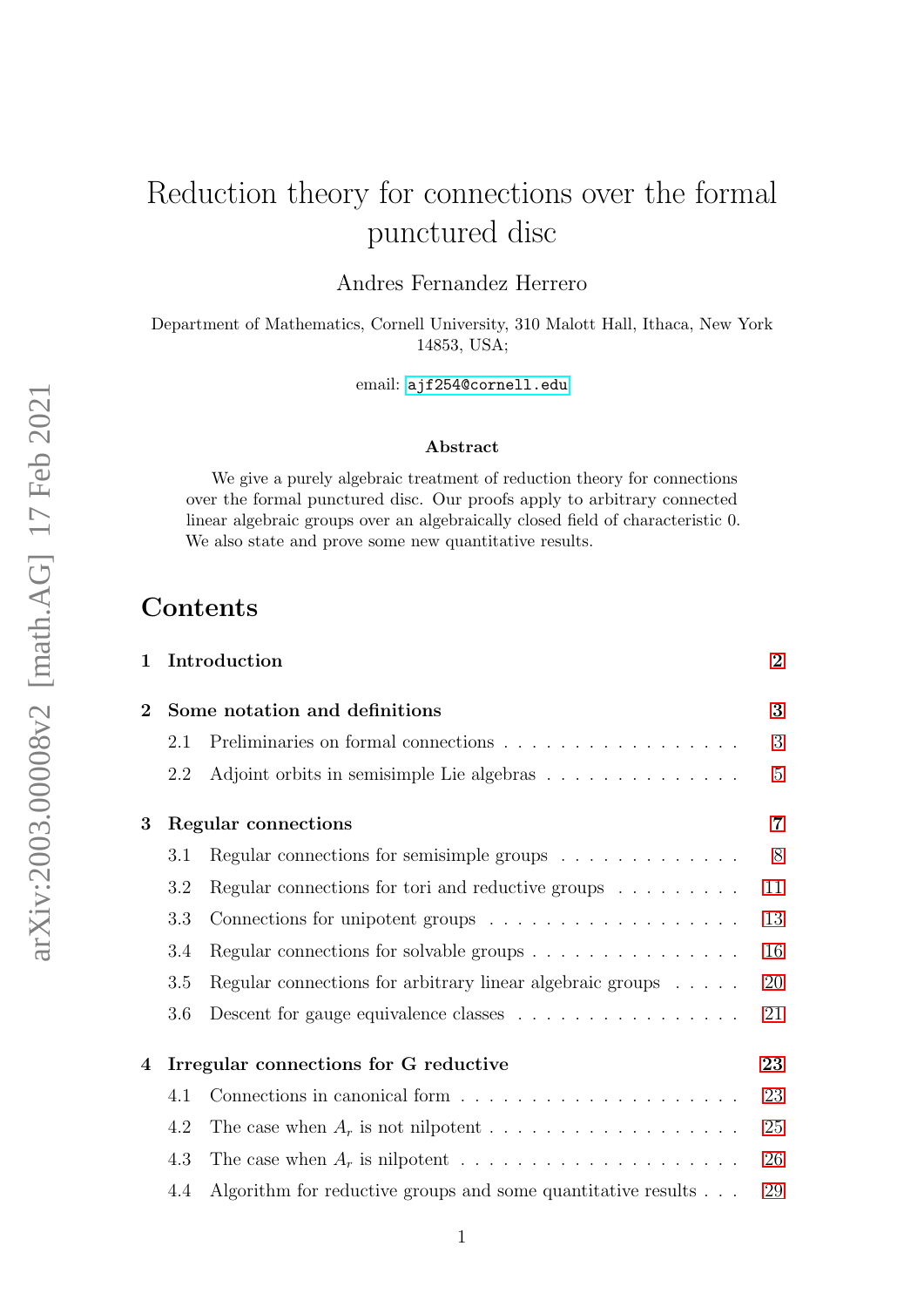|  | 5 Irregular connections for arbitrary linear algebraic groups      | 35 |
|--|--------------------------------------------------------------------|----|
|  | 5.1 Irregular connections for solvable groups 35                   |    |
|  | 5.2 Irregular connections for arbitrary linear algebraic groups 40 |    |
|  |                                                                    |    |

### <span id="page-1-0"></span>1 Introduction

Let **k** be an algebraically closed field of characteristic 0. Fix a connected linear algebraic group **G** over **k**. Let  $D^* := \text{Spec } \mathbf{k}(\mathbf{k})$  denote the formal punctured disc over k.

In this paper we give an algebraic classification of formal G-connections over  $D^*$  up to gauge equivalence. The regular singular case is more explicit and is presented first (see Subsection [3.6\)](#page-20-0). The more general irregular case is Proposition [5.9.](#page-41-1) These constitute the two main results of the paper.

In order to get our parametrizations, we first prove that every connection can be put into canonical form [\[BV83\]](#page-43-0) after passing to a ramified cover (Theorems [3.32](#page-19-1) and [5.3\)](#page-39-1).

Next, we describe a set of representatives for canonical forms for which we can develop a clean description of Galois cohomology cocycles (see the set of conditions in Theorem [5.3\)](#page-39-1). We then proceed to describe the Galois cocycles in Subsections [3.6](#page-20-0) and [5.3.](#page-41-0) As a consequence of our arguments we obtain some new quantitative results in Subsection [4.4.](#page-28-0)

Our approach to the existence of canonical forms is based on the work of Babbitt and Varadarajan [\[BV83\]](#page-43-0). Some of the crucial parts in their argument are analytic in nature, so they only apply when the ground field is C. We sidestep those parts to provide a completely algebraic proof. In addition, we simplify the global structure of their inductive arguments.

Our treatment of uniqueness of canonical forms is substantially different from the one in [\[BV83\]](#page-43-0). We choose a different set of representatives for canonical classes in order to set up our Galois cohomology argument (see the list of properties in Theorem [5.3\)](#page-39-1). This allows us to avoid the use of the complex exponential map. In our setup the proof of uniqueness and the identification of the gauge transformation centralizer become elementary power series arguments.

We develop separate treatments of reduction theory depending on whether G is reductive, unipotent or solvable. This allows us to give sharper separate statements, including some new determinacy results in the unipotent and solvable cases (see Propositions [3.25,](#page-14-0) [3.29](#page-17-0) and [5.2\)](#page-35-0).

There is some related work by Schnürer on the subject. [\[Sch07\]](#page-44-0) gives a purely algebraic proof of the reduction of formal connections when the group  $\bf{G}$  is reductive and the connection has a regular singularity. In contrast, our arguments apply more generally to arbitrary linear algebraic groups and irregular singular connections.

Let us briefly describe the body of the paper. Section [2](#page-2-0) sets up the notation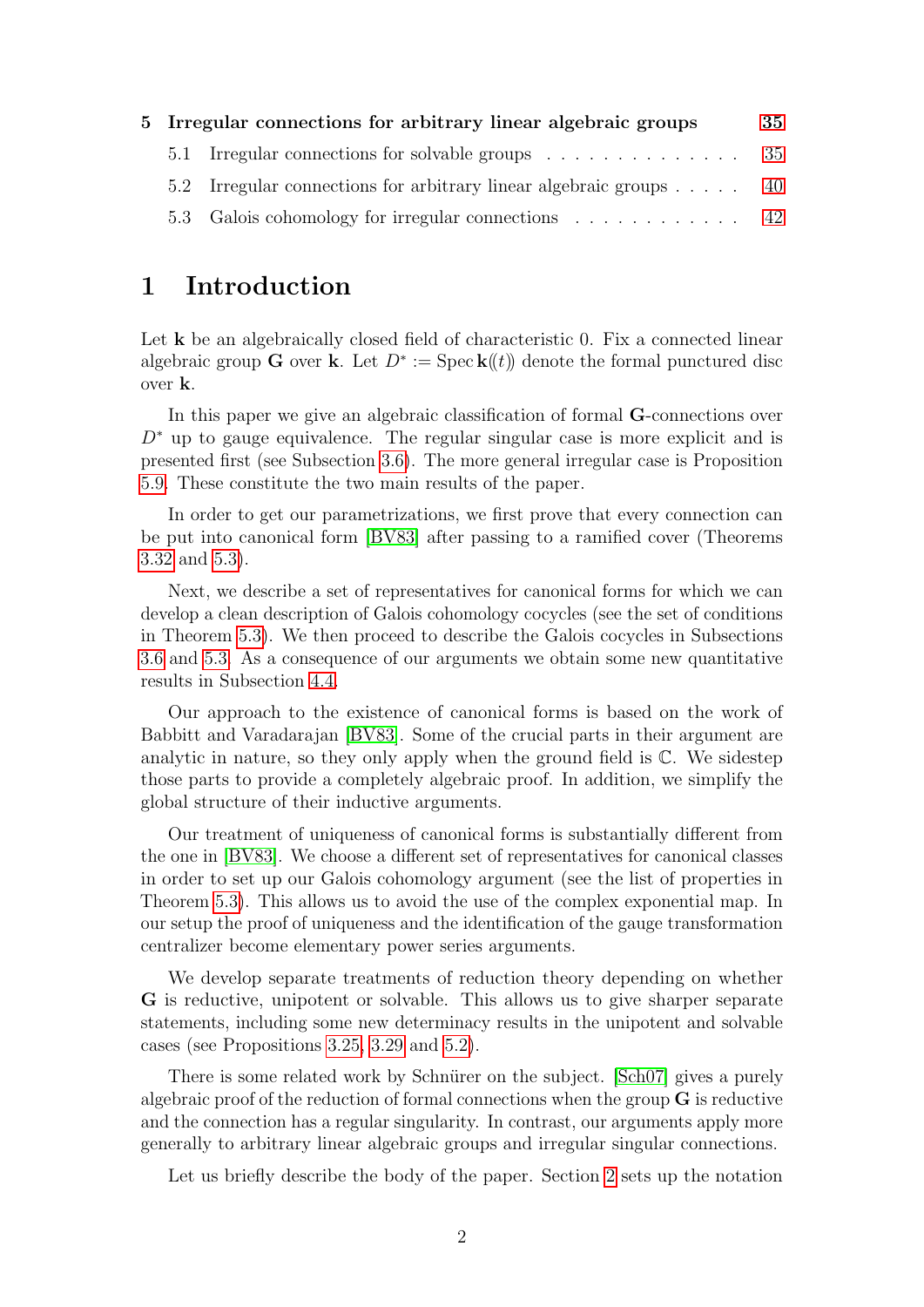and some of the facts that are used throughout.

In Section [3](#page-6-0) we develop reduction theory for regular singular connections. Section [3](#page-6-0) culminates with the first main result of this paper: an explicit parametrization of regular singular connections over the formal punctured disc. This is achieved in Subsection [3.6.](#page-20-0) This parametrization is rather concrete in the case of classical groups, see Example [3.42.](#page-22-2)

Section [4](#page-22-0) treats reduction theory of irregular connections for reductive groups. Section [4](#page-22-0) also includes some of the quantitative results mentioned in the abstract. In Subsection [4.4](#page-28-0) we give an explicit description of the reduction algorithm for reductive groups. An analysis of this algorithm yields determinacy results for both the irregular and the regular part of the canonical form in the reductive case (Proposition [4.21\)](#page-32-0). We also prove a new uniform bound on the ramification needed to put connections into canonical form (see Propositions [4.19](#page-31-0) and [4.23\)](#page-33-0).

Section [5](#page-34-0) develops reduction theory for irregular connections in the case of an arbitrary linear algebraic group. Subsection [5.3](#page-41-0) gives a parametrization of irregular connections over  $D^*$  up to gauge equivalence; this is the second main result of this paper. Precisely, this parametrization consists of two pieces of data. The first is a connection B in canonical form satisfying all five conditions listed in Theorem [5.3.](#page-39-1) B determines the connection up to ramified gauge equivalence (i.e. when we allow passing to ramified covers of the formal disc). The second piece of data is a B-twisted  $\mu_b$ -cocycle, which is an element in the centralizer of the residue of B satisfying certain additional condition. See Definition [5.7](#page-41-2) and the paragraph following it for an explanation. Section [5](#page-34-0) ends with Proposition [5.10,](#page-42-0) where we use this parametrization to give another proof of a result found in [\[CK17\]](#page-43-1).

### <span id="page-2-0"></span>2 Some notation and definitions

#### <span id="page-2-1"></span>2.1 Preliminaries on formal connections

We will always work over a fixed algebraically closed field **k** of characteristic 0. An undecorated product of **k**-schemes (e.g.  $X \times S$ ) should always be interpreted as a fiber product over k. G will be a connected linear algebraic group over k and  $\mathfrak{g} = \text{Lie}(\mathbf{G})$  will be the corresponding Lie algebra. We let  $\mathcal{O} = \mathbf{k}[[t]]$  denote the ring of formal power series over **k** and  $F = \mathbf{k}(t)$  denote the corresponding field of Laurent series.  $\mathcal O$  is a discrete valuation ring with maximal ideal  $t\mathcal O$ .

Recall that the module of Kähler differentials  $\Omega^1_{\mathcal{O}/\mathbf{k}}$  classifies **k**-derivations from O. It is spanned as an O-module by formal elements df for every  $f \in \mathcal{O}$ , subject to the relations  $d(fg) = f dg + g df$ . We will work with the module of continuous Kähler differentials  $\tilde{\Omega}_{\mathcal{O}/\mathbf{k}}^1$ , which is defined to be the completion

$$
\hat{\Omega}_{\mathcal{O}/\mathbf{k}}^{1} \mathrel{\mathop:}= \varprojlim_{n} \ \Omega_{\mathcal{O}/\mathbf{k}}^{1} / \ t^{n} \, \Omega_{\mathcal{O}/\mathbf{k}}^{1}
$$

This is a free  $\mathcal{O}\text{-module}$  of rank 1. The natural completion map  $\widehat{(-)} : \Omega^1_{\mathcal{O}/\mathbf{k}} \to \widehat{\Omega}^1_{\mathcal{O}/\mathbf{k}}$ can be thought of as the projection onto the quotient obtained by adding the extra relations coming from allowing termwise differentiation of power series.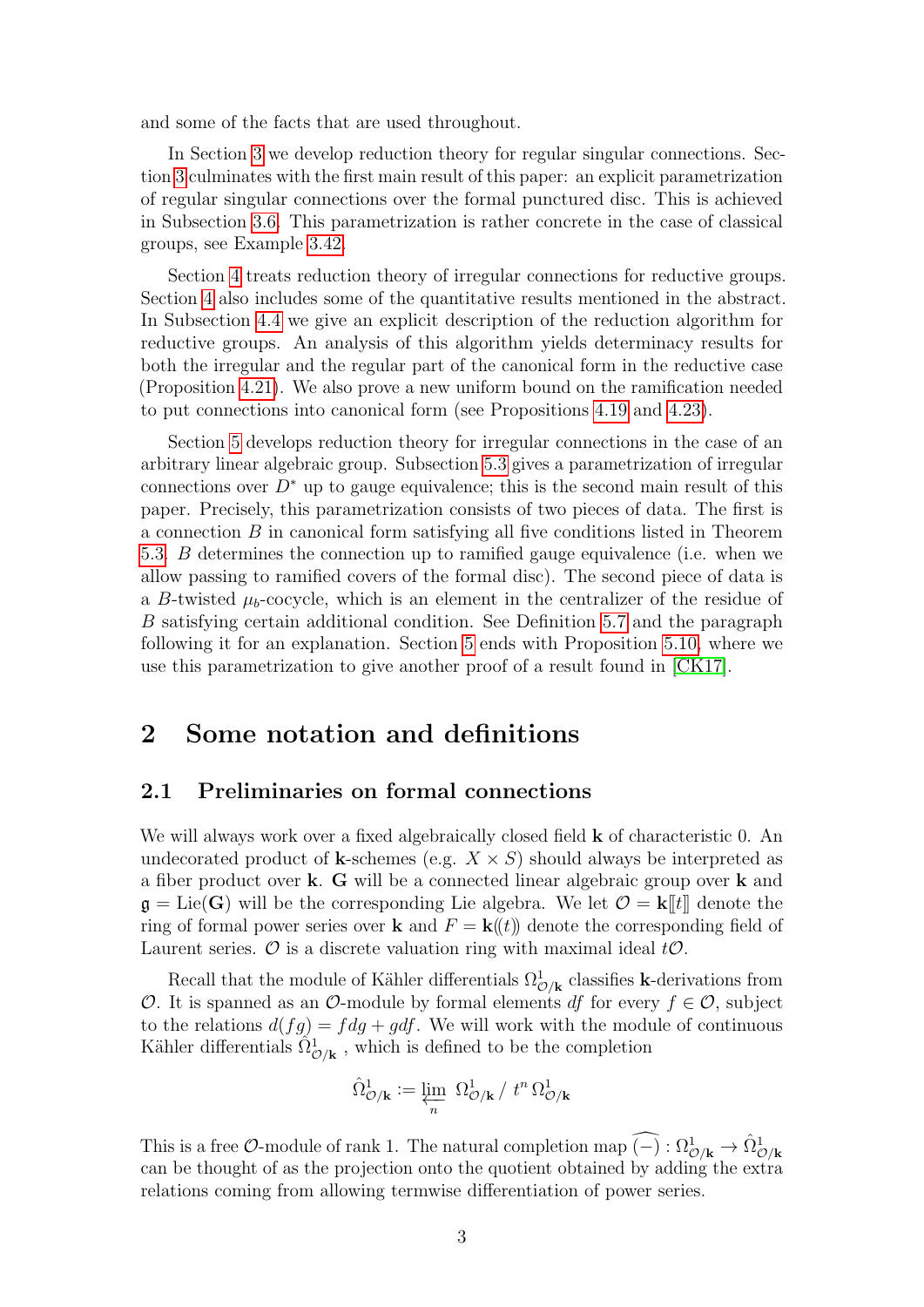**Remark 2.1.** The module of ordinary Kähler differentials  $\Omega_{\mathcal{O}/\mathbf{k}}^1$  is not finitely generated as an O-module. We don't want to work with  $\Omega^1_{\mathcal{O}/\mathbf{k}}$ , because the relations above do not include classical intuitive identities like  $d(e^t) = e^t dt$ . That is the reason why we use continuous Kähler differentials instead.

For any positive natural number b, let  $F_b := \mathbf{k} (t^{\frac{1}{b}})$ . This is a finite Galois extension of F with Galois group canonically isomorphic to  $\mu_b$ , the group of b-roots of unity in **k**. Under this isomorphism, we have that  $\gamma \in \mu_b$  acts by  $\gamma \cdot t^{\frac{1}{b}} = \gamma^{-1} t^{\frac{1}{b}}$ . Notice that the choice of a primitive root of unity yields an identification  $\mu_b \cong \mathbb{Z}/b\mathbb{Z}$ , since we are working in characteristic 0. A well known theorem of Puiseux states that the algebraic closure of F is  $\overline{F} = \bigcup_{b \geq 1} F_b$ .

In this paper we will work with a (right)  $G$ -torsor  $P$  over the formal punctured disc  $D^* := \text{Spec } F$ . We know that P can be trivialized, meaning that  $P \cong$ Spec  $F \times G$  as right G-torsors. This follows from theorems of Tsen and Springer, see [\[Ser02\]](#page-44-1) page 80 - 3.3(b) and page 132 - 2.3(c). A formal connection A on P is a function from the set of trivializations of P into  $\mathfrak{g} \otimes_{\mathbf{k}} \hat{\Omega}^1_{\mathcal{O}/\mathbf{k}}$   $\left[\frac{1}{t}\right]$  $\frac{1}{t}$  that satisfies a certain transformation law. In order to describe the transformation law we need some notation.

Let  $T_G$  be the tangent sheaf of G. There is a natural trivialization  $T_G \cong \mathfrak{g} \otimes_{\mathbf{k}} \mathcal{O}_G$ given by left translation. Therefore, we get an isomorphism  $\mathfrak{g} \otimes_{\mathbf{k}} \Omega_{\mathbf{G}/\mathbf{k}}^1 \cong \mathfrak{g} \otimes_{\mathbf{k}}$  $\text{Hom}_{\mathcal{O}_{\mathbf{G}}}(T_{\mathbf{G}},\mathcal{O}_{\mathbf{G}})\cong \text{Hom}_{\mathbf{k}}(\mathfrak{g},\mathfrak{g})\otimes_{\mathbf{k}}\mathcal{O}_{\mathbf{G}}.$  The invariant g-valued 1-form on G that corresponds to  $id_{\mathfrak{a}} \otimes 1$  under this isomorphism is called the Maurer-Cartan form. We will denote it by  $\omega \in \mathfrak{g} \otimes_{\mathbf{k}} \Omega^1_{\mathbf{G}/\mathbf{k}}$ .

Suppose that we are given an element  $q \in G(F)$ . We can think of it as a map g : Spec  $F \longrightarrow G$ . We can use g to pull back the Maurer-Cartan form to Spec F in order to obtain  $g^*\omega \in \mathfrak{g} \otimes_{\mathbf{k}} \Omega^1_{F/\mathbf{k}} = \mathfrak{g} \otimes_{\mathbf{k}} \Omega^1_{\mathcal{O}/\mathbf{k}} \left[ \frac{1}{t} \right]$  $\frac{1}{t}$ . By applying the completion map  $\widehat{(-)} : \Omega^1_{\mathcal{O}/\mathbf{k}} \to \widehat{\Omega}^1_{\mathcal{O}/\mathbf{k}}$ , we get an element  $\widehat{g^*\omega} \in \mathfrak{g} \otimes_{\mathbf{k}} \widehat{\Omega}^1_{\mathcal{O}/\mathbf{k}} \left[ \frac{1}{t} \right]$  $\left[\frac{1}{t}\right]$ . Now we can define the gauge action of  $\mathbf{G}(F)$  on  $\mathfrak{g} \otimes_{\mathbf{k}} \hat{\Omega}^1_{\mathcal{O}/\mathbf{k}}$   $\left[\frac{1}{t}\right]$  $\left[\frac{1}{t}\right]$ . For any  $g \in \mathbf{G}(F)$ and  $B \in \mathfrak{g} \otimes_{\mathbf{k}} \hat{\Omega}^1_{\mathcal{O}/\mathbf{k}} \left[ \frac{1}{t} \right]$  $\frac{1}{t}$ , we set  $g \cdot B := \text{Ad}(g)B + \widetilde{g^* \omega}$ .

**Definition 2.2.** By a formal connection  $A$  for  $P$  we mean a function

$$
A : \left\{\text{trivializations } P \xrightarrow{\sim} \text{Spec } F \times \mathbf{G} \right\} \longrightarrow \mathfrak{g} \otimes_{\mathbf{k}} \hat{\Omega}^1_{\mathcal{O}/\mathbf{k}} \left[\frac{1}{t}\right]
$$

satisfying the following transformation law. Let  $\phi_1, \phi_2 : P \xrightarrow{\sim} \text{Spec } F \times \mathbf{G}$  be two trivializations of P. We know that  $\phi_2 \circ \phi_1^{-1}$  is given by left multiplication by a unique element  $q \in \mathbf{G}(F)$ . We then require  $A(\phi_2) = q \cdot A(\phi_1)$ .

Remark 2.3. Th reader might have encountered a different definition of formal connection. Using the action of **G** on  $\mathfrak{g} \otimes_{\mathbf{k}} \Omega^1_{\mathcal{O}/\mathbf{k}}$   $\left[\frac{1}{t}\right]$  $\left[\frac{1}{t}\right]$  one can define a formal version of the Atiyah sequence [\[Ati57\]](#page-43-2). Splittings of such sequence will correspond to formal connections as we have defined them.

Such a connection A is completely determined by its value at any given trivialization. We will often assume that we have chosen a fixed trivialization of P. Hence we can think of  $P$  as the trivial bundle, and think of  $A$  as the element of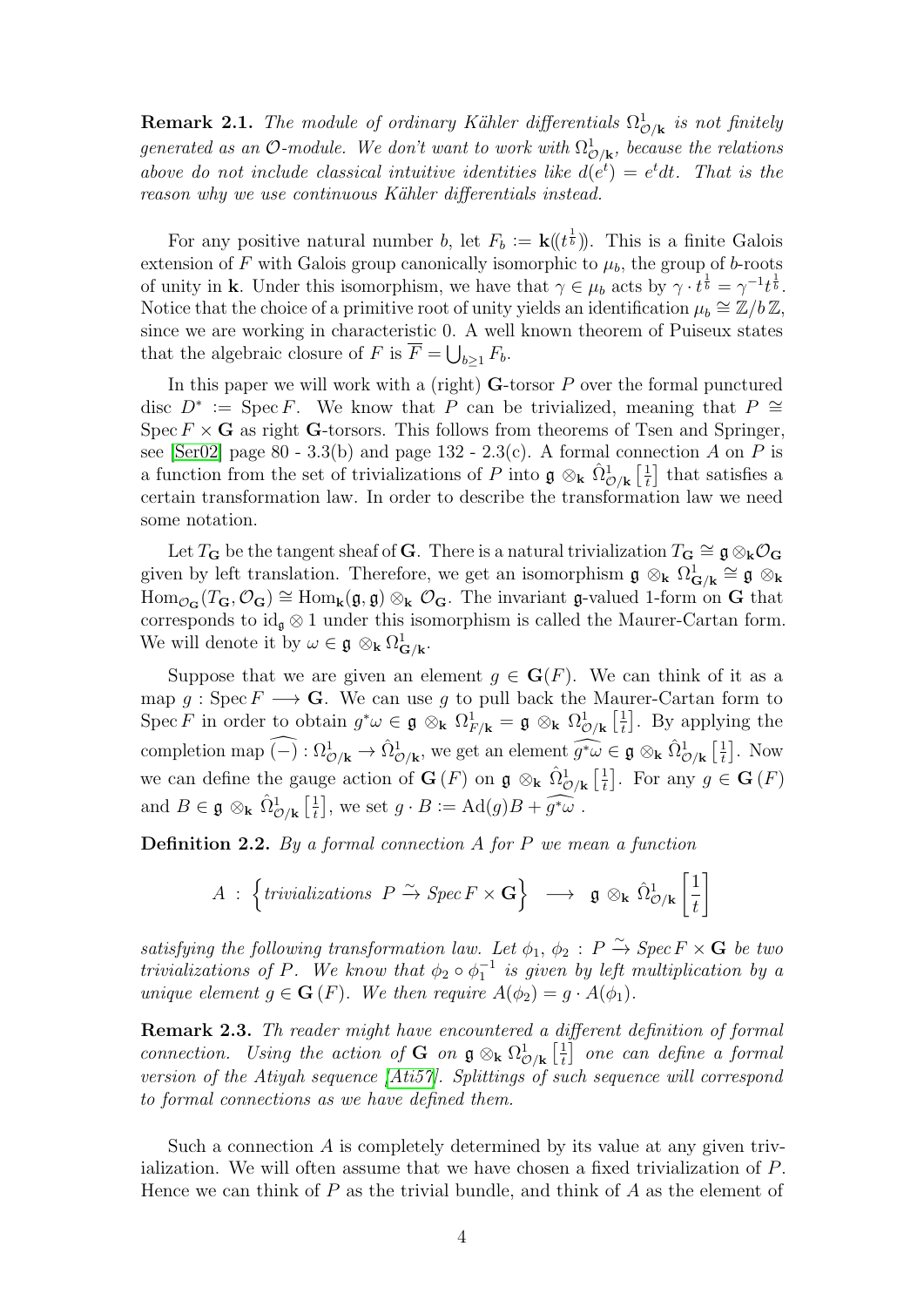$\mathfrak{g} \otimes_{\bf k} \hat{\Omega}^1_{\mathcal{O}/\mathbf{k}} \left[ \frac{1}{t} \right]$  $\frac{1}{t}$  given by the image of this trivialization. Note that we have implicitly fixed a choice of uniformizer t for  $\mathcal{O}$ . This yields an isomorphism  $\hat{\Omega}_{\mathcal{O}/\mathbf{k}}^1 = \mathcal{O} dt \cong \mathcal{O}$ . We will often think of connections as elements of  $\mathfrak{g}_F := \mathfrak{g} \otimes_{\mathbf{k}} F$  obtained under the induced isomorphism  $\Omega^1_{\mathcal{O}/\mathbf{k}}\left[\frac{1}{t}\right]$  $\left[\frac{1}{t}\right] = F dt \cong F.$ 

All of the discussion above also applies over any finite field extension  $F_b$  of F. The choice of a uniformizer  $u := t^{\frac{1}{b}}$  for  $F_b$  yields an isomorphism from F onto  $F_b$ sending t to u. This allows us to "lift" **G**-bundles and trivializations from Spec  $F_b$ to Spec F by transport of structure. We can therefore lift connections from  $F_b$  to F.

There are some subtleties for the lift of connections when we think of them as elements of  $\mathfrak{g}_F$ . We generally take derivatives with respect to t, and not  $u = t^{\frac{1}{b}}$ . That is, we fix the trancendental element  $t = u^b$  of  $F_b$  in order to get the isomorphism  $\hat{\Omega}^1_{\mathcal{O}_b/\mathbf{k}} \left[ \frac{1}{u} \right]$  $\left[\frac{1}{u}\right] = \left(\mathcal{O}_b\, dt\right)\left[\frac{1}{u}\right]$  $\left[\frac{1}{u}\right] \cong \mathcal{O}_b\left[\frac{1}{u}\right]$  $\left[\frac{1}{u}\right] = F_b$ . Under this identification, the lift of a G-connection is not the obvious one given by replacing  $u$  by  $t$ . Instead, the lift of a connection  $A = \sum_{j=r}^{\infty} A_j t^{\frac{j}{b}} \in \mathfrak{g}_{F_b}$  is given by  $\tilde{A} := bt^{b-1} \sum_{j=r}^{\infty} A_j t^j$ . This is called the b-lift of the connection.

Let  $T \subset G$  be a maximal torus in G. We will denote by  $X_*(T)$  (resp.  $X^*(T)$ ) the cocharacter (resp. character) lattice of T. We will write  $\langle -, - \rangle : X_*(T) \otimes$  $X^*(\mathbf{T}) \longrightarrow \mathbb{Z}$  for the canonical pairing. There is a natural inclusion  $X_*(\mathbf{T}) \subset \text{Lie}(\mathbf{T})$ given by taking differentials at the identity. We will freely use this identification without further notice. Note that a cocharacter  $\lambda : \mathbb{G}_m \longrightarrow \mathbf{T} \subset \mathbf{G}$  yields a point  $\lambda \in \mathbf{G}(\mathbf{k}[t, t^{-1}])$ . We denote by  $t^{\lambda}$  the element of  $\mathbf{G}(F)$  obtained via the natural inclusion  $\mathbf{k}[t, t^{-1}] \hookrightarrow F$ .

We will make use of the algebraic exponential map, as in [\[DG80\]](#page-43-3) pg. 315. For  $X \in t\mathfrak{gl}_n(\mathcal{O})$  we have an exponential  $\exp(X) \in \mathbf{GL}_n(\mathcal{O})$  defined by  $\exp(X) :=$  $\sum_{i=1}^{\infty}$  $i=0$  $\frac{1}{i!}X^i$ . By choosing a closed embedding  $\mathbf{G} \hookrightarrow \mathbf{GL}_{\mathbf{n}}$  we can similarly define an exponential map  $\exp : t\mathfrak{g}(\mathcal{O}) \longrightarrow \mathbf{G}(\mathcal{O})$ . It can be checked that this does not depend on the choice of embedding. We will only use one property of this map: for any  $X \in \mathfrak{g}$ , the image of  $\exp(t^n X)$  when we reduce modulo  $t^{n+1}$  is given by  $1+t^nX \in \mathbf{G}(\mathcal{O}/t^{n+1}\mathcal{O}).$ 

#### <span id="page-4-0"></span>2.2 Adjoint orbits in semisimple Lie algebras

Here we include some facts about semisimple algebraic groups and their Lie algebras. Most of these results are standard and can be found in the book [\[CM93\]](#page-43-4). For the rest of this section we will assume that G is connected semisimple.

Recall that an element of a semisimple Lie algebra is called semisimple (resp. nilpotent) if the the image under the adjoint representation is semisimple (resp. nilpotent) as a linear transformation of g. It turns out that we can check these conditions on any faithful representation. This fact follows from the following theorem.

**Theorem 2.4** (Additive Jordan Decomposition). Let  $\mathfrak g$  semisimple. For any  $A \in \mathfrak g$ there exist unique a  $A_s$  semisimple and  $A_n$  nilpotent such that

(*i*)  $A = A_s + A_n$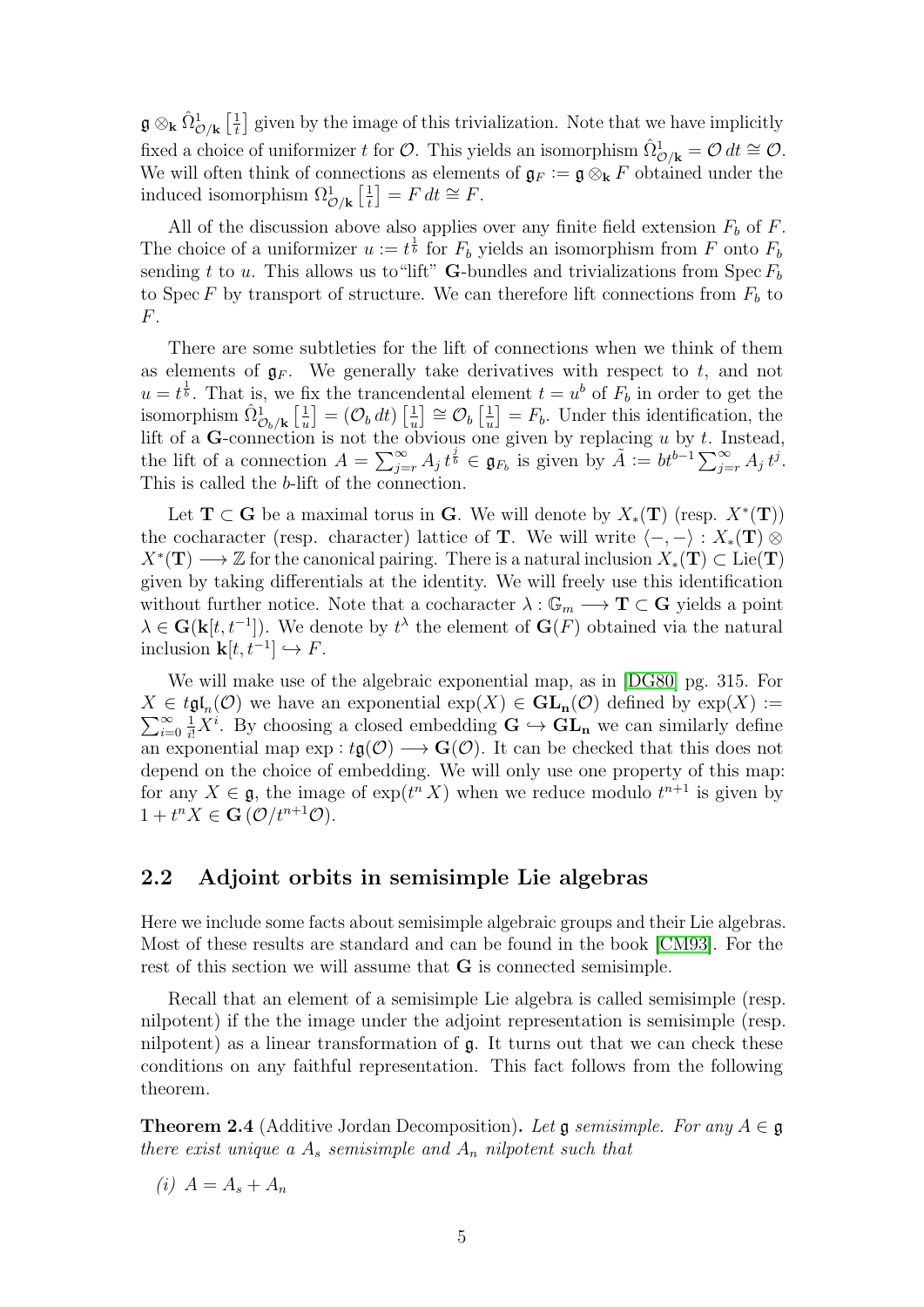(*ii*)  $[A_s, A_n] = 0$ 

Remark 2.5. For a reductive Lie algebra, all elements of the center are considered semisimple. For the Lie algebra of an arbitrary linear algebraic group, we will usually fix a Levi subgroup **L** and speak of semisimple elements inside Lie( $\mathbf{L}$ ).

Recall that  $\mathfrak{sl}_2 = \{X \in \mathfrak{gl}_2 \mid \text{tr}(X) = 0\}$ . The Lie bracket is given by the matrix commutator. Define  $H =$  $\begin{bmatrix} 1 & 0 \end{bmatrix}$  $0 -1$ 1  $, X =$  $\begin{bmatrix} 0 & 1 \\ 0 & 0 \end{bmatrix}$  and  $Y =$  $\begin{bmatrix} 0 & 0 \\ 1 & 0 \end{bmatrix}$ . Then we have  $\mathfrak{sl}_2 = kH \oplus kX \oplus kY$  as a k-vector space.

**Definition 2.6.** A  $\mathfrak{sl}_2$ -triple in  $\mathfrak g$  is a nonzero Lie algebra map  $\phi : \mathfrak{sl}_2 \longrightarrow \mathfrak g$ . We will often abuse notation and denote the images of  $H, X, Y$  with the same letters.

Theorem 2.7 (Jacobson-Morozov). Let G be a connected semisimple algebraic group with Lie algebra  $\mathfrak{g}$ . Let  $U \in \mathfrak{g}$  be a nilpotent element. Then there exists a homomorphism  $\Phi : SL_2 \longrightarrow G$  such that the  $\mathfrak{sl}_2$ -triple corresponding to the differential  $d\Phi : \mathfrak{sl}_2 \longrightarrow \mathfrak{g}$  satisfies  $d\Phi(Y) = U$ . Moreover such a homomorphism is uniquely determined up to conjugation by an element of the centralizer  $Z_{\mathbf{k}}(U)(\mathbf{k})$ .

If  $Y \neq 0$  is a nilpotent element in g, we will denote by  $(H, X, Y)$  the  $\mathfrak{sl}_2$ -triple granted by Jacobson-Morozov. For any element  $X \in \mathfrak{g}$ , we will write  $\mathfrak{g}_X$  for the centralizer of  $X$  in  $\mathfrak{g}$ .

Let  $G = G(k)$  denote the k-rational points of G. Recall that for any  $Y \in \mathfrak{g}$ , the orbit under the adjoint action  $\mathbf{G} \cdot Y$  can be equipped with the structure of a smooth locally closed subvariety of  $\mathfrak{g}$ . We will often harmlessly identify it with its closed points  $G \cdot Y$ . The following proposition is going to be the essential technical tool for the induction argument in the reductive case. The proof can be found in [\[BV83\]](#page-43-0) pages 17-18.

<span id="page-5-0"></span>**Proposition 2.8.** Let  $Y \neq 0$  be nilpotent in g. Let  $(H, X, Y)$  be the corresponding  $\mathfrak{sl}_2$ -triple. Then the affine space  $Y + \mathfrak{g}_X$  meets the orbit  $G \cdot Y$  exactly at Y. For any other nilpotent  $U \in Y + \mathfrak{g}_X$  with  $U \neq Y$ , we have  $dim(G \cdot U) > dim(G \cdot Y)$ .

**Example 2.9.** If Y is regular nilpotent, then it is the unique nilpotent element in  $Y + \mathfrak{g}_X$ .

Fix a maximal torus  $T \subset G$ . Let  $\Phi$  be the set of roots of G with respect to T. The coweight lattice  $Q_G$  of G with respect to T is defined to be  $Q_G := \text{Hom}(\mathbb{Z}\Phi, \mathbb{Z})$ . Since G is semisimple, the cocharacter lattice  $X_*(\mathbf{T})$  has finite index in the coweight lattice  $Q_{\mathbf{G}}$ .

**Definition 2.10.** The index  $I(G)$  is defined to be the exponent of the finite group  $Q_{\mathbf{G}}/X_*(\mathbf{T}).$ 

Let  $\Phi^{\vee}$  be the set of coroots of **G** with respect to **T**. We have the following chain of inclusions

$$
\mathbb{Z}\Phi^\vee\, \subset\, X_*(\mathbf{T})\subset\, Q_\mathbf{G}
$$

<span id="page-5-1"></span>**Definition 2.11.**  $J(\mathbf{G})$  is the exponent of the finite group  $Q_{\mathbf{G}}/\mathbb{Z}\Phi^{\vee}$ .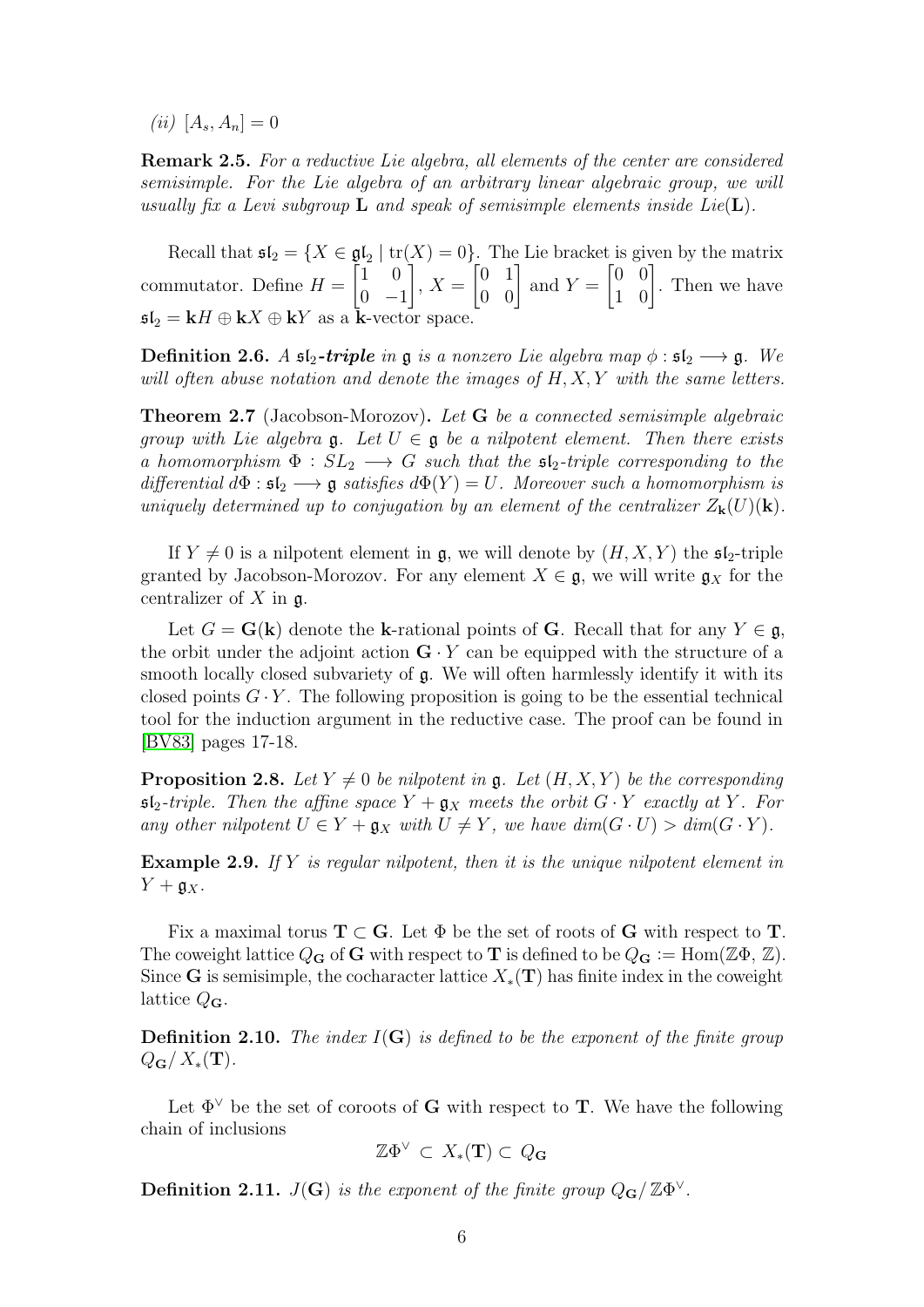**Remark 2.12.** Since all maximal tori in G are conjugate, both  $I(G)$  and  $J(G)$ do not depend on the choice of  $\mathbf T$ .

Let us fix a Borel subgroup  $B \subset G$  containing T. This amounts a choice of positive roots  $\Phi^+$ . We let  $\Delta$  be the corresponding subset of simple roots.

**Definition 2.13.** Let  $\alpha = \sum_{\beta \in \Delta} m_{\beta} \beta$  be a positive root. The height of  $\alpha$  is defined to be hgt $(\alpha) := \sum_{\beta \in \Delta} m_{\beta}$ . The height of the Lie algebra  $\mathfrak g$  is hgt $(\mathfrak g) :=$  $sup_{\alpha \in \Phi^+} hgt(\alpha)$ .

To conclude this section, we define a function that measures the "size" of the semisimple element  $H$  in the Jacobson-Morozov triple corresponding to a nilpotent  $Y \in \mathfrak{g}$ . We can always arrange  $H \in X_*(\mathbf{T})$ . We will implicitly assume this from now on.

<span id="page-6-1"></span>**Definition 2.14.** Let  $Y \in \mathfrak{g}$  be a nilpotent element. Let H be the corresponding semisimple element in the Jacobson-Morozov triple of Y. Then, we define  $\Lambda(Y) :=$  $sup_{\alpha \in \Phi} \left(\frac{1}{2}\right)$  $\frac{1}{2}\alpha(H)+1$ ). This function  $\Lambda$  is constant on nilpotent orbits.

<span id="page-6-2"></span>Example 2.15. Suppose that Y is regular nilpotent. We can choose H so that  $\alpha(H) = 2$  for every  $\alpha \in \Delta$  (see [\[CM93\]](#page-43-4) Chapter 3). Therefore,  $\Lambda(Y) = hqt(\mathfrak{g}) + 1$ in this case. It turns out that this is the biggest possible value for  $\Lambda$ . In other words  $\Lambda(Y) \leq hgt(\mathfrak{g}) + 1$  for any nilpotent  $Y \in \mathfrak{g}$ .

### <span id="page-6-0"></span>3 Regular connections

Fix a connected linear algebraic group G over k. What we call regular connections are also known as connections with at worst regular singularities.

**Definition 3.1.** A connection  $A = \sum_{j=r}^{\infty} A_j t^j \in \mathfrak{g}_F$  is said to be of the first kind if if it has at worst a simple pole (i.e.  $r \ge -1$ ). A connection A is called regular if there exists  $x \in \mathbf{G}(\overline{F})$  such that  $x \cdot A$  is of the first kind.

In the analytic context, regular connections are classified by topological data. Indeed, such connections are determined by their monodromy representation. Our goal in this section is to classify formal regular connections over an arbitrary ground field. This will be achieved in Subsection [3.6.](#page-20-0) It should be noted that the development of the regular case is a necessary preliminary step in our treatment of the general irregular singular case in Sections [4](#page-22-0) and [5.](#page-34-0)

As mentioned in the introduction, the regular singular case for  $\mathbf{k} = \mathbb{C}$  is treated in [\[BV83\]](#page-43-0) using transcendental methods. The case of the group  $GL_n$  was known well before. See Deligne's book [\[Del70\]](#page-43-5)[II §1] for a discussion of regular singular connections for  $GL_n$  before the paper [\[BV83\]](#page-43-0). It should be noted that Levelt [\[Lev75\]](#page-44-2) gave a proof of the existence of canonical forms for  $GL_n$  that applies to any algebraically closed field k.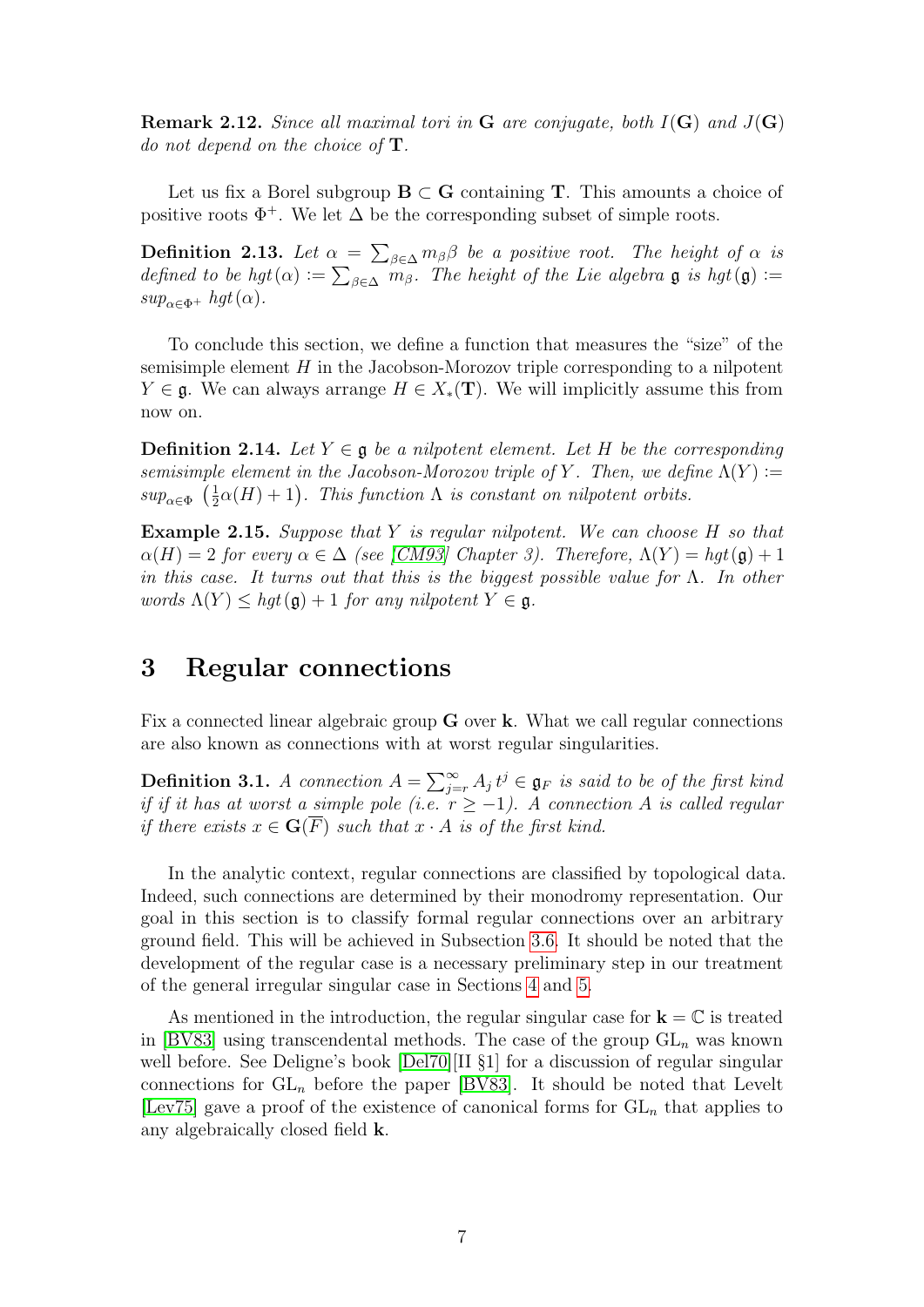#### <span id="page-7-0"></span>3.1 Regular connections for semisimple groups

We will start with the semisimple case. A regular connection is said to be in canonical form if it can be written as  $t^{-1}C$  for some  $C \in \mathfrak{g}$ . In order to prove Theorem [3.6](#page-8-0) we can assume that A is of first kind, because of the definition of regular connection. We first need the following definition and lemma from [\[BV83,](#page-43-0) 8.5], which actually work for arbitrary G. We include a detailed proof of the lemma in order to keep the exposition self-contained.

**Definition 3.2.** Let **G** be a connected linear algebraic group. Let  $A = \sum_{j=-1}^{\infty} A_j t^j$ be a connection of the first kind in  $\mathfrak{g}_F$ . The endomorphism  $ad(A_{-1}) \in GL_n(\mathfrak{g})$ yields a decomposition of  $\mathfrak g$  into generalized eigenspaces  $\mathfrak g = \bigoplus_\lambda \mathfrak g_\lambda$ . We say that A is aligned if  $A_i \in \mathfrak{g}_{i+1}$  for all j.

<span id="page-7-1"></span>**Lemma 3.3.** Let **G** be a connected linear algebraic group and  $A = \sum_{j=-1}^{\infty} A_j t^j$  a formal connection of the first kind in  $\mathfrak{g}_F$ . Then there exist  $x \in \mathbf{G}(\mathcal{O})$  such that  $x \cdot A$  is aligned.

*Proof.* We will inductively build a sequence  $(B_j)_{j=1}^{\infty}$  of elements of **g** such that the change of trivialization by  $x := \lim_{n \to \infty} \prod_{j=0}^{n-1} \exp(t^{n-j} B_{n-j})$  puts A in aligned form. Let  $k \in \mathbb{N}$ . Suppose that we have chosen  $B_j \in \mathfrak{g}$  for all  $j \leq k$  such that the connection  $A^{(k)} = \sum_{l=-1}^{\infty} A_l^{(k)}$  $\prod_{l}^{(k)} t^{l}$  defined by  $A^{(k)} := \prod_{j=0}^{k-1} \exp(t^{k-j} B_{k-j}) \cdot A$  satisfies  $A_l^{(k)} \in \mathfrak{g}_{l+1}$  for all  $l < k$ . Notice that the base case  $k = 0$  is trivial and that we have  $A_{-1}^{(k)} = A_{-1}$ . Let's try to determine  $B_{k+1}$ .

Recall that  $\exp(t^{k+1} B_{k+1}) \equiv 1 + t^{k+1} B_{k+1} \pmod{t^{k+2}}$ . By an elementary matrix computation (choose an embedding of  $G \hookrightarrow GL_n$ ), we can see that

$$
\exp(t^{k+1}B_{k+1}) \cdot A^{(k)} \equiv \sum_{l=-1}^{k-1} A_l^{(k)} t^l + [A_k^{(k)} - (ad(A_{-1}) - (k+1))B_{k+1}] t^k \pmod{t^{k+1}}
$$

Decompose **g** into generalized  $ad(A_{-1})$  eigenspaces  $\mathfrak{g} = \bigoplus_{\lambda} \mathfrak{g}_{\lambda}$ . By definition the operator  $ad(A_{-1}) - (k+1)$  restricts to an automorphism of  $\mathfrak{g}_{\lambda}$  for all  $\lambda \neq k+1$ . In particular, we can choose  $B_{k+1} \in \mathfrak{g}$  such that  $A_k^{(k)} - (ad(A_{-1}) - (k+1))B_{k+1}$  is in  $\mathfrak{g}_{k+1}$ . This concludes the induction step. It follows by construction that the gauge transformation by  $x := \lim_{n \to \infty} \prod_{j=0}^{n-1} \exp(t^{n-j} B_{n-j})$  puts A in aligned form.

<span id="page-7-2"></span>**Remark 3.4.** Any aligned connection is actually in  $\mathfrak{g} \otimes \mathbf{k}[t, t^{-1}]$ . The coefficient with largest exponent is  $(x \cdot A)_j t^j$ , where  $j+1$  is the biggest integer eigenvalue of ad  $((A_{-1})_s)$ . We denote this number by  $k(A_{-1}) := j + 1$  for further reference. In order to determine the resulting aligned connection, we only need to multiply by  $k(A_{-1})$ -many exponentials in the proof above. Therefore the aligned form only depends on  $A_i$  for  $-1 \leq j \leq k(A_{-1})$ . Note that  $k(A_{-1})$  can drastically change if we multiply A by a scalar in  $\bf{k}$ . This reflects the fact that gauge transformations are not k-linear.

**Example 3.5.** Suppose that  $ad((A_{-1})_s)$  does not have any integer eigenvalues. Then the aligned connection will be in canonical form.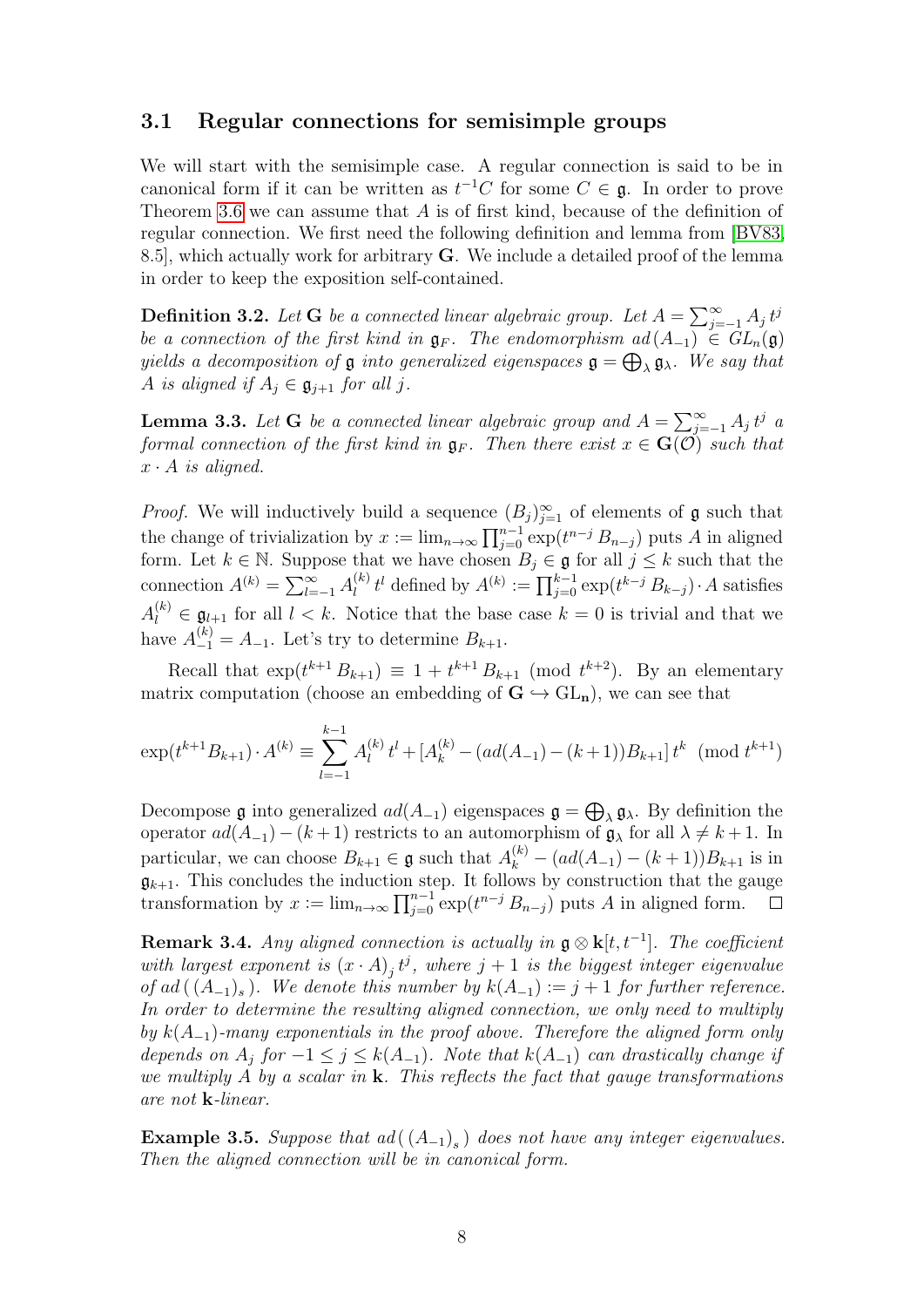<span id="page-8-0"></span>**Theorem 3.6.** Let **G** be a connected semisimple algebraic group. Let  $A \in \mathfrak{g}_F$  be a regular connection. Then, there exists  $x \in \mathbf{G}(\overline{F})$  such that  $x \cdot A = t^{-1}C$  for some  $C \in \mathfrak{g}.$ 

Proof. This is a special case of [\[Sch07\]](#page-44-0)[Thm. 4.2]. We include the proof with some modifications that will suit our needs in subsequent subsections. By Lemma [3.3,](#page-7-1) we can assume that A is an aligned connection in  $\mathfrak{g}_F$ . Let  $(A_{-1})_s$  be the semisimple part of  $A_{-1}$ . Choose a maximal torus **T** of **G** such that the corresponding Cartan subalgebra Lie(T) contains  $(A_{-1})_s$ . Fix a choice of positive roots  $\Phi^+$  of G relative to T. Let  $\Delta$  be the subset of simple roots. Choose a basis for **k** as a vector space over  $\mathbb Q$ . Suppose that 1 is one of the basis elements. Let  $\pi : \mathbf k \longrightarrow \mathbb Q$  be the corresponding projection. We can define  $\tau$  in Lie(T) given by  $\tau(\alpha) = \pi(\alpha((A_{-1})_s))$ for all  $\alpha \in \Delta$ .

There exists  $b \in \mathbb{N}$  such that  $b\tau$  is in the cocharacter lattice of **T**. We let  $\mu := b\tau$  be the corresponding cocharacter. Recall from the preliminaries that we have a b-lift  $\tilde{A} = \sum_{j=-1}^{\infty} b A_j t^{bj+b-1}$ . We can assume that we are working with  $\tilde{A}$  by passing to the b-ramified cover. We claim that  $t^{-\mu} \cdot \tilde{A}$  is in canonical form. In order to show this, it is convenient to use the ad representation and view everything as matrices in End( $\mathfrak{g}$ ). The root decomposition  $\mathfrak{g} = \bigoplus_{\alpha \in \Phi} \mathfrak{g}_{\alpha}$  gives us the spectral decomposition of  $(A_{-1})_s$ .

We can view  $\text{Ad}(t^{-\mu})$  as a matrix in  $\text{GL}(\mathfrak{g}_F)$ .  $\text{Ad}(t^{-\mu})$  acts as the scalar  $t^{-\langle \mu,\beta \rangle}$  on the root space  $\mathfrak{g}_{\beta}$ . By assumption A is aligned. This means that  $A_j$  is in a sum of root spaces  $\mathfrak{g}_{\beta}$  where  $(A_{-1})_{j+1}$  has eigenvalue  $j+1$ . These are the root spaces  $\mathfrak{g}_{\beta}$  where  $\beta((A_{-1})_s) = j + 1$ . By the construction of  $\mu$ , we know that  $\langle \mu, \beta \rangle = b\beta((A_{-1})_s)$  whenever  $\beta((A_{-1})_s)$  is an integer. Therefore,  $\operatorname{Ad}(t^{-\mu}) A_j = t^{-bj-b} A_j$ . We conclude that

$$
t^{-\mu} \cdot \tilde{A} = t^{-\mu} \cdot \left( \sum_{j=-1}^{\infty} b A_j t^{bj+b-1} \right) = \left( \sum_{j=-1}^{\infty} b A_j \right) t^{-1} + \frac{d}{dt} \left( t^{-\mu} \right) t^{\mu}
$$

For the last term  $\frac{d}{dt}$   $(t^{-\mu})$   $t^{\mu}$  we are performing the calculation in End $(\mathfrak{g}_F)$ . A matrix computation yields  $\frac{d}{dt}$   $(t^{-\mu})$   $t^{\mu} = -\mu t^{-1}$ . The theorem follows.

Remark 3.7. Babbitt and Varadarajan prove the theorem over the ground field  $k = C$  using the analytic theory of regular singular connections (see section 8 of  $[BV83]$ ). In the analytic setting, we need to pass to a ramified cover only when the monodromy class of the connection is not in the image of the exponential map. For example all conjugacy classes in  $GL_n$  are exponential, so we don't need to pass to a ramified cover to reduce regular  $GL_n$ -connections. This latter fact can also be proven algebraically using the center of  $GL_n$ . See the argument in pages 19-22 of [\[BV83\]](#page-43-0).

**Remark 3.8.** We only need to fix a rational basis of  $span_{\mathbb{Q}}\{\alpha((A_{-1})_{s}) : \alpha \in \Delta\}$ in the proof above. So the argument is constructive.

We can be a bit more careful in the proof of Theorem [3.6.](#page-8-0) This way we can get a uniform bound for the ramification needed. We record this as a small lemma.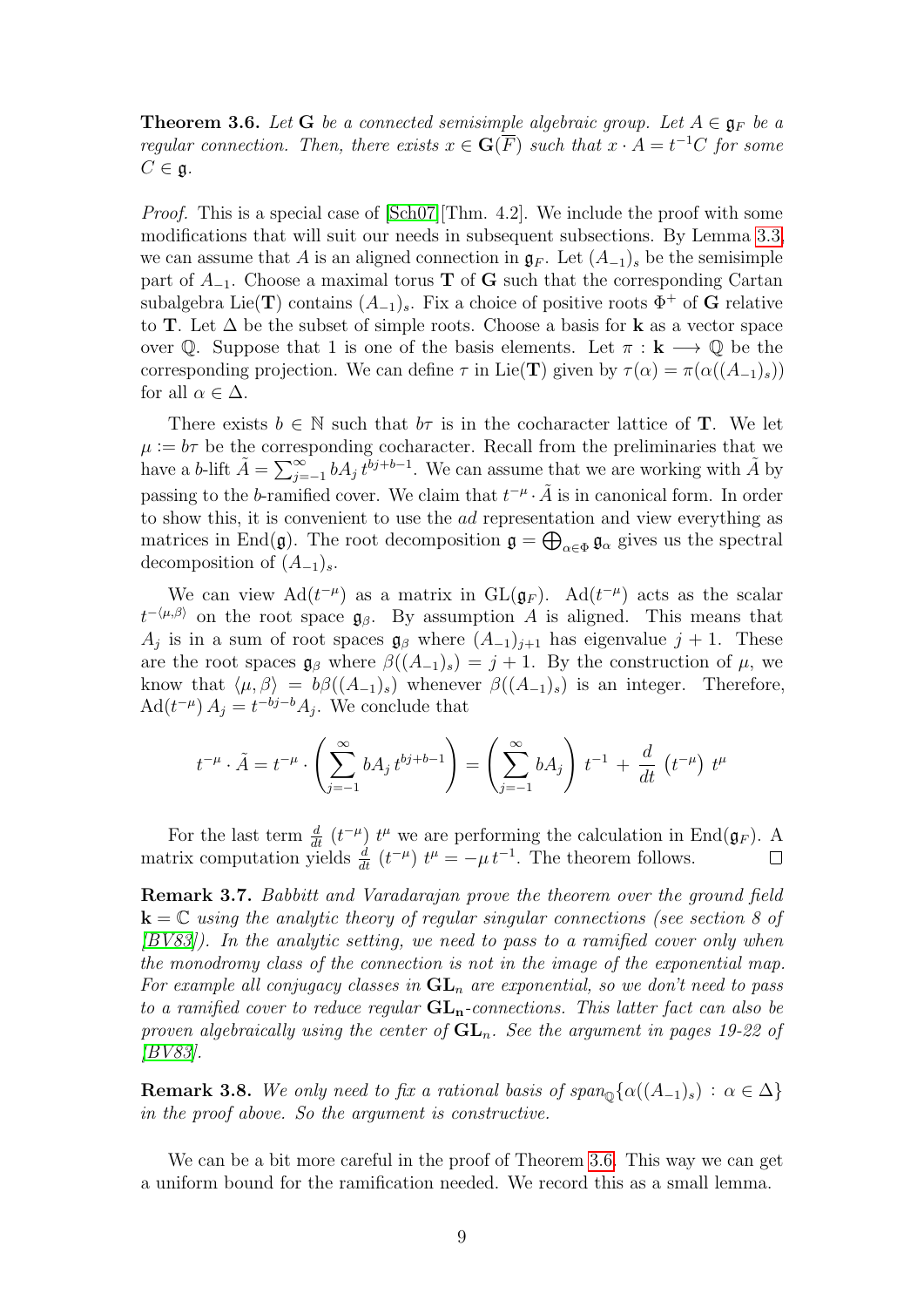#### <span id="page-9-0"></span>**Lemma 3.9.** We can always choose  $b \leq hgt(\mathfrak{g}) \cdot I(\mathbf{G})$  in the proof of Theorem [3.6.](#page-8-0)

*Proof.* Set  $\tau(\alpha)$  to be the best approximation of  $\pi(\alpha((A_{-1})_s))$  in  $\frac{1}{\text{hgt}(\mathfrak{g})}\mathbb{Z}$ . By the definition of hgt(g), it follows that  $\tau(\beta) = \beta((A_{-1})_s)$  whenever  $\beta((A_{-1})_s)$  is an integer. So the proof of Theorem [3.6](#page-8-0) still goes through with this choice of  $\tau$ . By construction we have hgt $(g)\tau \in Q_G$ . Then the definition of  $I(G)$  implies that  $hgt(\mathfrak{g})I(\mathbf{G})\tau \in X_*(\mathbf{T})$ . Hence we can choose  $b = hgt(\mathfrak{g})I(\mathbf{G})$ . П

Choose a maximal torus  $\mathbf{T} \subset \mathbf{G}$ . Let W be the Weyl group of G with respect **T**. Fix a projection  $\pi : \mathbf{k} \longrightarrow \mathbb{Q}$  as in the proof above. We can extend this projection to a natural map  $\pi : \text{Lie}(\mathbf{T}) \cong X_*(\mathbf{T}) \otimes \mathbf{k} \longrightarrow X_*(\mathbf{T}) \otimes \mathbb{Q}$ . We will once and for all fix a fundamental domain  $\mathfrak D$  for the action of W on the set  $\Xi := \{C \in \text{Lie}(\mathbf{T}) \mid \pi(C) = 0\}.$  Notice that  $\Xi$  is a set of representatives for the quotient Lie(T)/ $X_*(\mathbf{G}) \otimes \mathbb{Q}$ .

It turns out that we can always choose  $x$  in Theorem [3.6](#page-8-0) so that the semisimple part  $C_s$  is in  $\mathfrak{D}$ .

<span id="page-9-1"></span>Corollary 3.10. Let G be connected semisimple with a choice of maximal torus  $\mathbf{T} \subset \mathbf{G}$ . Let  $A \in \mathfrak{g}_F$  be a regular connection. Then, there exists  $x \in \mathbf{G}(F)$  such that  $x \cdot A = t^{-1}C$  for some  $C \in \mathfrak{g}$  satisfying  $C_s \in \mathfrak{D}$ .

*Proof.* By Theorem [3.6,](#page-8-0) we can assume that  $A = t^{-1}C$  for some  $C \in \mathfrak{g}$ . Since k is algebraically closed, we can conjugate the semisimple element  $C_s$  to the torus **T**. By applying the gauge transformation  $t^{-\pi(C_s)}$ , we can assume that  $\pi(C_s) = 0$ . Finally, we can conjugate by an element of W to obtain  $C_s \in \mathfrak{D}$ .  $\Box$ 

The following proposition will be crucial in establishing uniqueness of canonical reductions in general.

<span id="page-9-2"></span>Proposition 3.11. Let G be connected semisimple with a choice of maximal torus  $\mathbf{T} \subset \mathbf{G}$ . Let  $C, D \in \mathfrak{g}$  with  $C_s, D_s \in \mathfrak{D}$ . Suppose that there exists  $x \in \mathbf{G}(\overline{F})$  such that  $x \cdot (t^{-1}C) = t^{-1}D$ . Then we have  $C_s = D_s$ . Moreover x is a **k**-point in the centralizer  $Z_{\mathbf{G}}(C_s)(\mathbf{k}).$ 

Proof. By lifting everything to a ramified cover, we can assume for simplicity that  $x \in \mathbf{G}(F)$ . Choose a faithful representation  $\mathbf{G} \hookrightarrow \mathrm{GL}_{\mathbf{n}}$ . We can view  $x \in \mathrm{GL}_{\mathbf{n}}(F)$ and  $C, D \in \mathfrak{gl}_n$ . Let's consider the linear transformation U in  $\text{End}(\mathfrak{gl}_n)$  given by  $U v = D v - vC$  for all  $v \in \mathfrak{gl}_n$ . Notice that we can write  $U = U_s + U_n$ , where

$$
U_s v := D_s v - v C_s
$$
  

$$
U_n v := D_n v - v C_n
$$

We know that  $C_s$  and  $D_s$  can be simultaneously diagonalized. Therefore  $U_s$  is semisimple. The eigenvalues of  $U_s$  are differences of eigenvalues of  $C_s$  and  $D_s$ . Since  $\pi(C_s) = \pi(D_s) = 0$ , we conclude that 0 is the only possible rational eigenvalue of  $U_s$ . By definition, we have that  $U_n$  is nilpotent and  $[U_s, U_n] = 0$ . We conclude that  $U = U_s + U_n$  is the additive Jordan decomposition of U. In particular the set of eigenvalues of U is the same as the set of eigenvalues of  $U_s$ . Therefore, 0 is the only possible rational eigenvalue of U.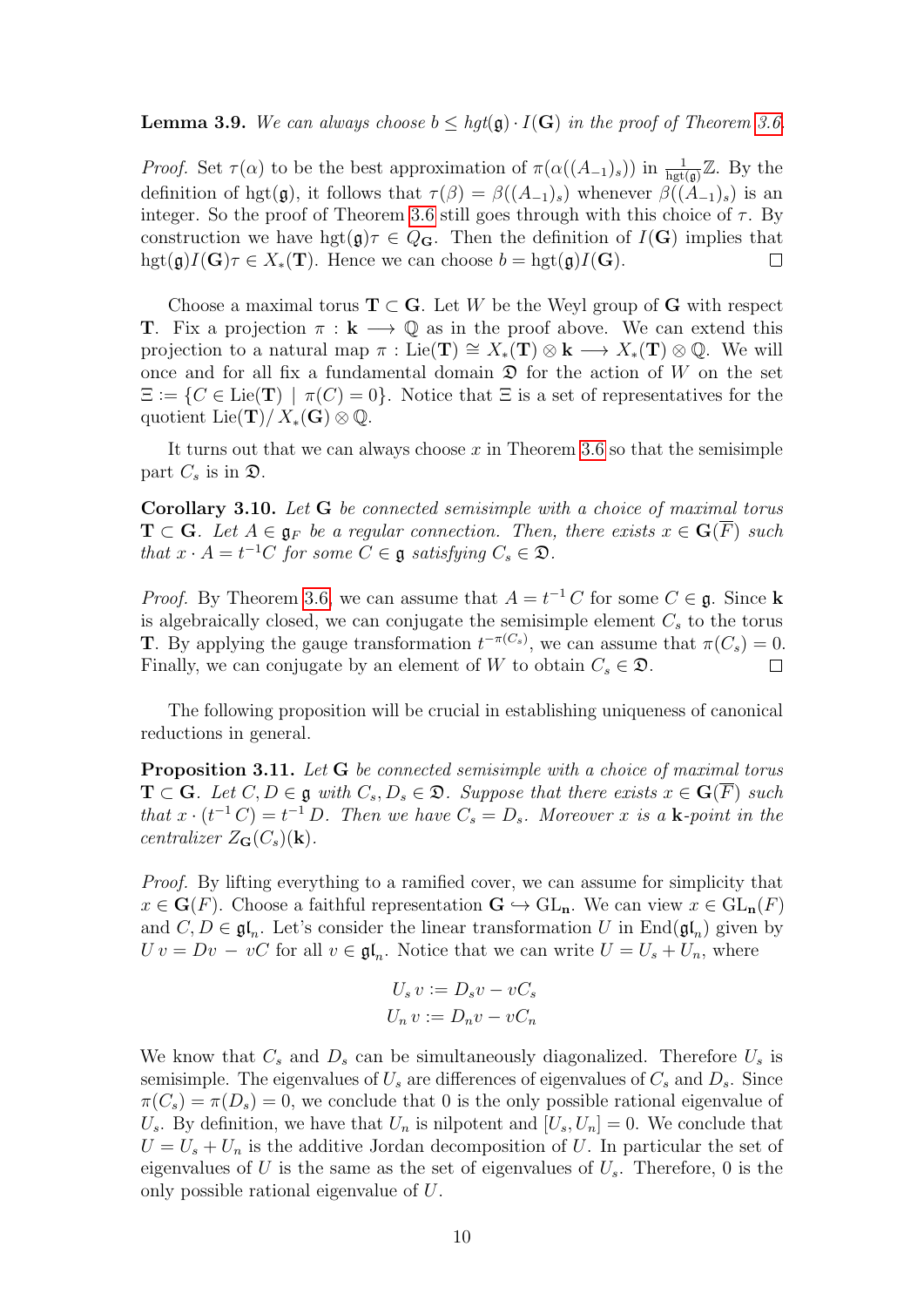The condition  $x \cdot (t^{-1} C) = t^{-1} D$  can be expressed as  $\frac{d}{dt} x = t^{-1} U x$ . Here we are viewing x as an invertible matrix in  $\mathfrak{gl}_n(F)$ . Set  $x = \sum_{j=r}^{\infty} x_j t^j$ . Then this condition reads

$$
\sum_{j=r}^{\infty} jx_j t^{j-1} = \sum_{j=r}^{\infty} U x_j t^{j-1}
$$

Hence we have  $jx_j = Ux_j$  for all j. Since 0 is the only possible rational eigenvalue of U, we conclude that  $x_j = 0$  for all  $j \neq 0$ . Therefore,  $x = x_0 \in G(k)$ . Hence the relation  $x \cdot (t^{-1}C) = t^{-1}D$  implies that  $\text{Ad}(x)C = D$ . By uniqueness of Jordan decomposition for  $GL_n$ , this means that  $Ad(x) C_s = D_s$ .

It is well-known that  $Lie(T)/W$  parametrizes semisimple conjugacy classes in  $\mathfrak g$  (see [\[CM93\]](#page-43-4) Chapter 2). In particular,  $\mathfrak D$  is a set of representatives of conjugacy classes of semisimple elements that map to 0 under  $\pi$ . We conclude that we must have  $C_s = D_s$ . Then  $\text{Ad}(x) C_s = D_s$  implies that  $x \in Z_G(C_s)(k)$ .  $\Box$ 

#### <span id="page-10-0"></span>3.2 Regular connections for tori and reductive groups

<span id="page-10-1"></span>**Proposition 3.12.** Let G be a torus and  $A = \sum_{j=-1}^{\infty} A_j t^j$  a formal connection of the first kind. Then there exists  $x \in G(\mathcal{O})$  such that  $x \cdot A = t^{-1}A_{-1}$ . Moreover, there is a unique such x with  $x \equiv 1 \pmod{t}$ .

*Proof.* Since  $\bf{k}$  is algebraically closed,  $\bf{G}$  is split. Therefore the theorem follows from the special case  $\mathbf{G} = \mathbb{G}_m$ . We are reduced to an elementary computation. Let  $v = \sum_{j=0}^{\infty} A_j t^j \in \mathcal{O}$ . It suffices to find  $u = \sum_{j=0}^{\infty} B_j t^j \in \mathcal{O}^{\times}$  with  $\frac{d}{dt}(u) = -vu$ . By expanding we see that we want  $(j + 1)B_{j+1} = -\sum_{l=0}^{j} A_l B_{j-l}$  for all  $j \geq 0$ . This is a recurrence we can solve, because we are in characteristic 0. We can set the initial condition  $B_0 = 1$  and then the rest of the coefficients are uniquely determined.  $\Box$ 

**Example 3.13.** For  $G = \mathbb{G}_m$  we can phrase this result concretely in terms of differential equations. In this case we have an equation  $\frac{d}{dt}x = Ax$ , where  $A \in \mathbf{k}(\!(t)\!)$ is a Laurent series with at worst a simple pole. The statement says that we can do a multiplicative change of variables  $y = Bx$  for some power series  $B \in \mathcal{O}^\times$  such that the equation becomes  $\frac{d}{dt}y = \frac{a}{t}$  $\frac{a}{t}y$  for some scalar  $a \in \mathbf{k}$ .

Let's state a uniqueness result for canonical forms of regular formal connections for tori.

<span id="page-10-2"></span>**Proposition 3.14.** Let **G** be a torus, and let  $C_1, C_2 \in \mathfrak{g}$ . Suppose that there exists  $x \in \mathbf{G}(F)$  with  $x \cdot (t^{-1}C_1) = t^{-1}C_2$ . Then, we have  $x = g t^{\mu}$  for some cocharacter  $\mu \in X_*(\mathbf{G})$  and some  $g \in \mathbf{G}(\mathbf{k})$ . Moreover  $C_1 = C_2 - \mu$ .

*Proof.* We will do the computation for  $\mathbf{G} = \mathbb{G}_m$ . The general case follows from the same argument. Write  $x = k t^r y$ , where  $k \in \mathbf{k}^\times$  and  $y = 1 + \sum_{j=1}^\infty a_j t^j$ . Then,

$$
x \cdot \left(t^{-1} C_1\right) \ = \ t^{-1} C_1 + r t^{-1} + dy \, y^{-1} \ = \ t^{-1} C_2
$$

Notice that  $dy y^{-1}$  is in k[t]. By looking at the nonnegative coefficients in the equation above, we conclude that  $dy = 0$ . Therefore we have  $y = 1$ . Hence  $x = k t^r$ , and the result follows.  $\Box$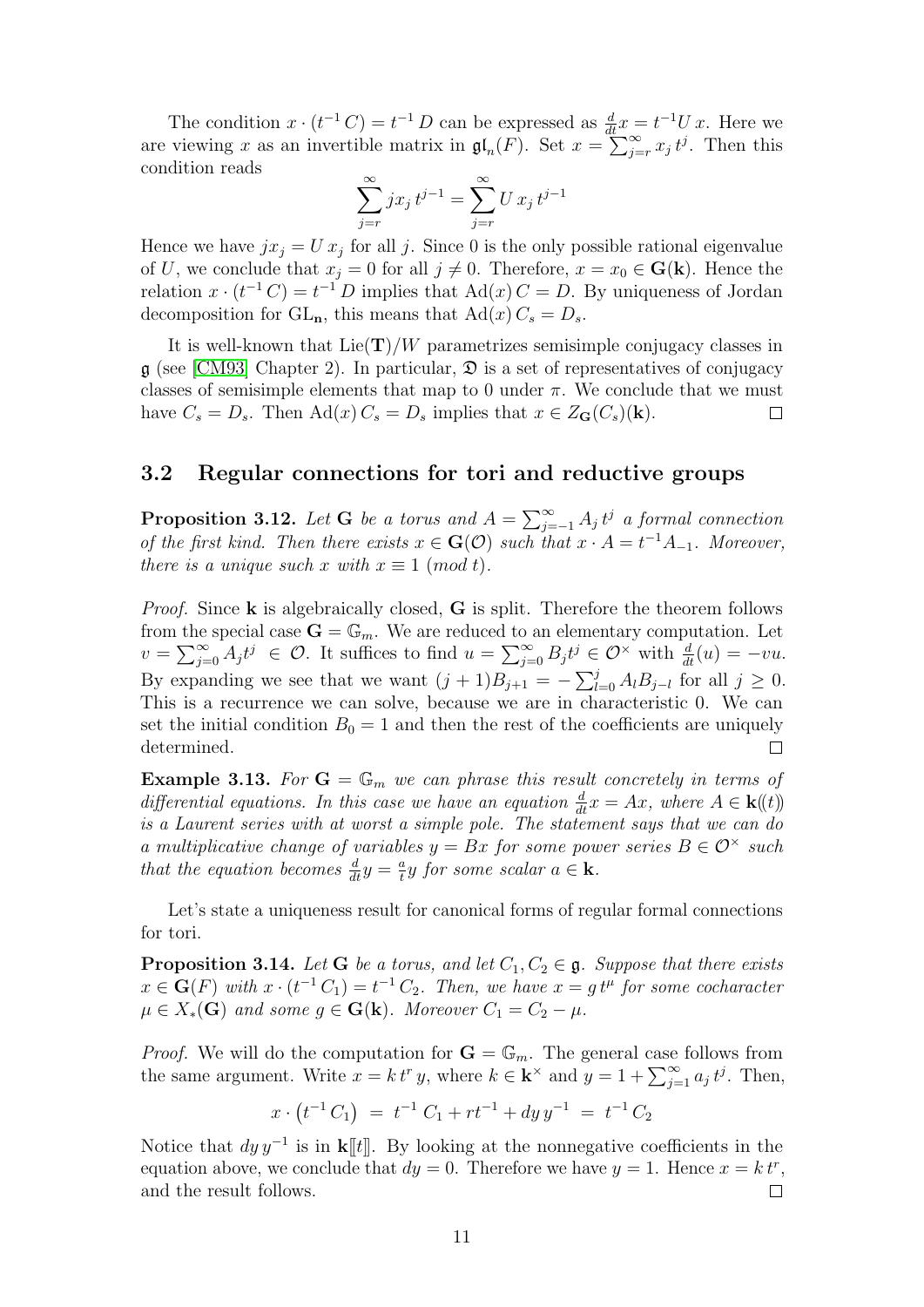We can patch together some of the previous of results to get canonical forms for regular connections when the group is reductive. The following corollary is [\[Sch07\]](#page-44-0)[Thm. 4.2].

Corollary 3.15. Let G be reductive and  $A \in \mathfrak{g}_F$  a regular formal connection. Then there exists  $x \in \mathbf{G}(\overline{F})$  such that  $x \cdot A = t^{-1}C$  for some  $C \in \mathfrak{g}$ .

Proof. For completness we explain how to deduce the corollary from previous propositions. We can assume that A is of the first kind. Let  $\mathbb{Z}_G^0$  be the neutral component of the center of **G**. Set  $\mathfrak{z} := \text{Lie}(\mathbf{Z}_{\mathbf{G}}^0)$ . Let  $\mathbf{G}_{\text{der}}$  the derived subgroup of **G**.  $G_{der}$  is semisimple with Lie algebra  $\mathfrak{g}_{der} := [\mathfrak{g}, \mathfrak{g}]$ . We have  $\mathfrak{g} = \mathfrak{g}_{der} \oplus \mathfrak{z}$ . Decompose  $A = A_{\mathfrak{g}_{der}} + A_{\mathfrak{z}}$ . By the semisimple case there exists  $x \in \mathbf{G}_{der}(F)$  such that  $x \cdot A_{\text{gder}}$  is in canonical form. Now  $x \cdot A = x \cdot A_{\text{gder}} + A_{\text{s}}$ . Use the result for tori to put  $A<sub>3</sub>$  in canonical form and conclude.

**Remark 3.16.** By Remark [3.4,](#page-7-2) we only need to know k  $(A_{\mathfrak{g}_{der}})_{-1}$ )-many coefficients of a connection of the first kind in order to determine its canonical form. The bound for the ramification needed in this case is reduced to the bound for the semisimple group  $\mathbf{G}_{der}$  as explained in Lemma [3.9.](#page-9-0)

Notice that the setup before Corollary [3.10](#page-9-1) applies to the reductive case. We formulate the analogous statement for convenience.

<span id="page-11-0"></span>Corollary 3.17. Let G connected reductive with maximal torus  $T \subset G$ .

- (i) Let  $A \in \mathfrak{g}_F$  be a regular connection. Then there exists  $x \in \mathbf{G}(\overline{F})$  such that  $x \cdot A = t^{-1}C$  for some  $C \in \mathfrak{g}$  satisfying  $C_s \in \mathfrak{D}$ .
- (ii) Assume that  $C, D \in \mathfrak{g}$  satisfy  $C_s, D_s \in \mathfrak{D}$ . Suppose that there exists  $x \in \mathbf{G}(\overline{F})$ such that  $x \cdot (t^{-1} C) = t^{-1} D$ . Then, we have  $C_s = D_s$ . Moreover x is in the centralizer  $Z_{\mathbf{G}}(C_s)(\mathbf{k})$ .

Proof. Part (i) follows by combining Proposition [3.12](#page-10-1) for tori and Corollary [3.10](#page-9-1) for semisimple groups. Part (ii) follows from the same argument as in Proposition [3.11.](#page-9-2)  $\Box$ 

This corollary allows us to give a concrete parametrization of regular  $\mathbf{G}(\overline{F})$ gauge equivalence classes of formal connections. Let  $A \in \mathfrak{g}_F$  be a regular formal connection. Suppose that  $B = t^{-1}C$  is a connection in canonical form that is  $\mathbf{G}(\overline{F})$ -gauge equivalent to A. Assume that  $C_s \in \mathfrak{D}$ . By Corollary [3.17,](#page-11-0)  $C_s$  does not depend on the choice of canonical form B. Let W denote the Weyl group of **G** with respect to **T**. Recall that  $\mathfrak{D}$  is a set of representatives for  $(X_*(\mathbf{T}) \otimes \mathbf{k}/\mathbb{Q})/W$ . In particular we get a well defined element in  $(X_*(\mathbf{T}) \otimes \mathbf{k}/\mathbb{Q})/W$  corresponding to  $C_s$ .

<span id="page-11-1"></span>**Definition 3.18.** Let  $A \in \mathfrak{g}_F$  be a regular formal connection as above. We define the semisimple  $\overline{F}$ -monodromy of A to be the element  $m^s_{A,\overline{F}} \in (X_*(\mathbf{T}) \otimes \mathbf{k}/\mathbb{Q})/W$ corresponding to  $C_s$  as described above.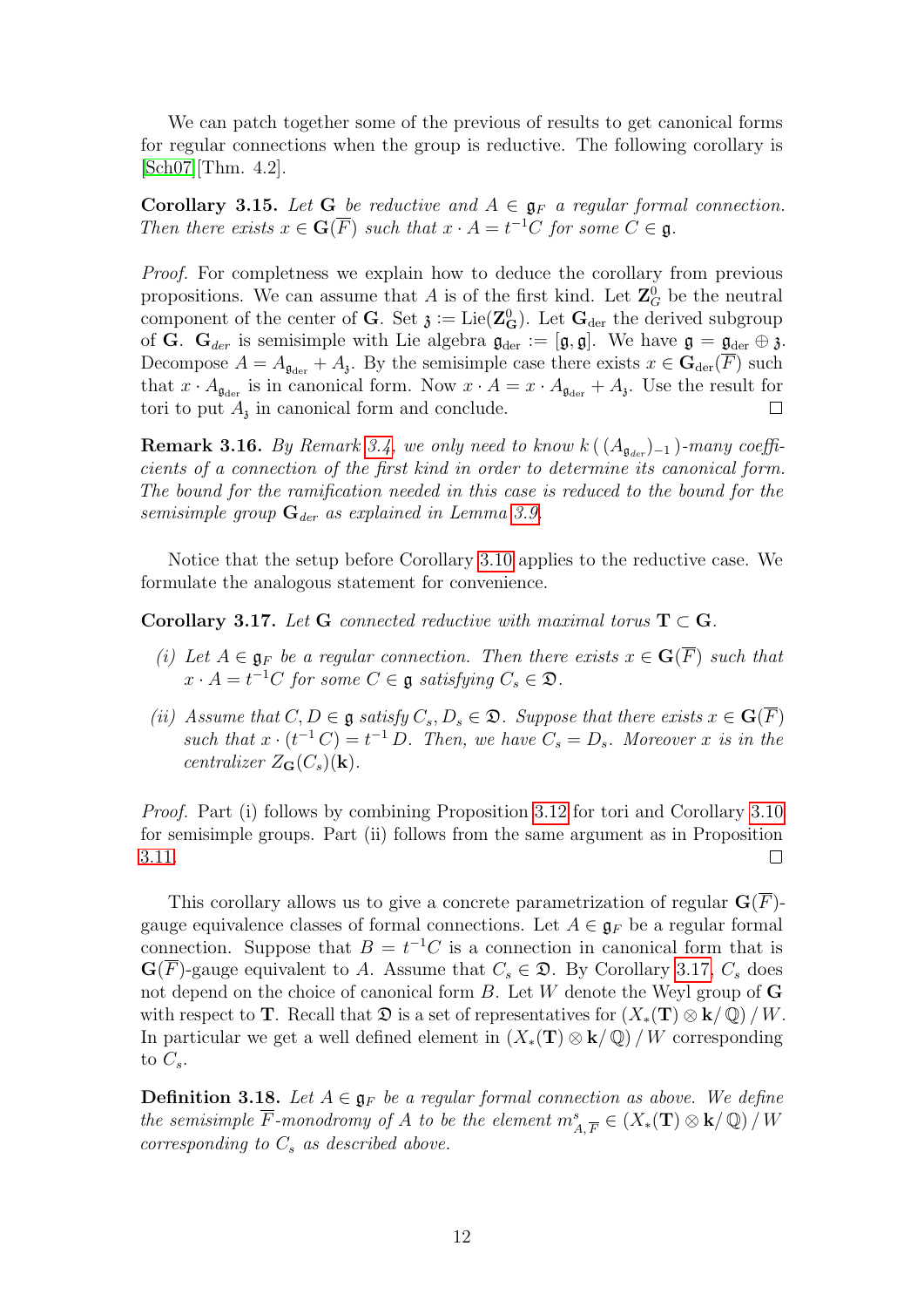Let  $m \in (X_*(\mathbf{T}) \otimes \mathbf{k}/\mathbb{Q})/W$ . We define  $Z_{\mathbf{G}}(m)$  to be the centralizer in G of the unique representative of m in  $\mathfrak{D}$ . It turns out that  $Z_{\mathbf{G}}(m)$  is a Levi subgroup of a parabolic in G. It is well-known that the Lie algebra centralizer of a semisimple element Lie( $Z_{\mathbf{G}}(m)$ ) =  $\mathfrak{g}_m$  is the Levi component of a parabolic subalgebra of  $\mathfrak{g}$ . For connectedness, we can pass to an isogenous cover  $p : G \longrightarrow G$  with simply connected derived subgroup. Notice that  $p(Z_{\tilde{G}}(m)) = Z_{G}(m)$ . So it suffices to prove connectedness of  $Z_{\tilde{\mathbf{G}}}(m)$ , which follows from [\[Hum95\]](#page-43-6) pg. 33. Note that the isomorphism class of  $Z_{\mathbf{G}}(m)$  does not depend on the choice of projection  $\pi : \mathbf{k} \longrightarrow \mathbb{Q}$  and fundamental domain  $\mathfrak{D}$ . In fact,  $Z_{\mathbf{G}}(m) \cong Z_{\mathbf{G}}(C)$  for any representative C such that  $ad(C)$  has no rational eigenvalues.

Corollary [3.17](#page-11-0) implies that the nilpotent part of a canonical form B that is  $\mathbf{G}(\overline{F})$ -gauge equivalent to A is uniquely determined up to  $Z_{\mathbf{G}}(m_{A,\overline{F}}^{s})$ -conjugacy. We record this as a corollary.

Corollary 3.19. Fix  $m \in (X_*(\mathbf{T}) \otimes \mathbf{k}/\mathbb{Q})/W$ . Let  $\mathcal{N}_{Z_{\mathbf{C}}(m)}$  denote the nilpotent cone in the Lie algebra of  $Z_{\mathbf{G}}(m)$ . There is a natural correspondence

{
$$
regular \, A \in \mathfrak{g}_{\overline{F}} \, with \, m^s_{A,\overline{F}} = m
$$
} /  $\mathbf{G}(\overline{F}) \longleftrightarrow N_{Z_{\mathbf{G}}(m)}/ Z_{\mathbf{G}}(m)$ 

Let  $S \subset \Delta$  be a subset of simple roots. Each  $\alpha \in S$  induces a linear functional  $X_*(\mathbf{T}) \otimes \mathbf{k} \longrightarrow \mathbf{k}$ . Let  $H_\alpha$  be the hyperplane of  $X_*(\mathbf{T}) \otimes \mathbf{k}$  where this functional vanishes. We denote by  $\overline{H}_{\alpha}$  the image of  $H_{\alpha}$  in  $(X_*(\mathbf{T}) \otimes \mathbf{k}/\mathbb{Q})/W$ . Define  $\overline{H}_S := \bigcap_{\alpha \in S} \overline{H}_\alpha$ . We say that  $m \in (X_*(\mathbf{T}) \otimes \mathbf{k}/\mathbb{Q})/W$  is of type S if we have  $m \in \overline{H}_S$  and  $m \notin \overline{H}_V$  for all  $S \subsetneq V \subset \Delta$ . Let  $Q_S$  be the set of all m of type S. For any  $m \in Q_S$ , the centralizer  $Z_{\mathbf{G}}(m)$  is conjugate to the standard Levi  $\mathbf{M}_S$ associated to the subset of simple roots  $S \subset \Delta$ . We get the following rewording of the corollary above.

Corollary 3.20. There is a natural correspondence

{regular formal connections} / 
$$
\mathbf{G}(\overline{F}) \longleftrightarrow \bigsqcup_{S \subset \Delta} Q_S \times \mathcal{N}_{\mathbf{M}_S}/\mathbf{M}_S
$$

This gives us a procedure to describe all regular  $\mathbf{G}(\overline{F})$ -gauge equivalence classes of formal connections. For each  $S \subset \Delta$ , the group  $M_S$  is connected and reductive. The set of nilpotent orbits  $\mathcal{N}_{\mathbf{M}_S}/\mathbf{M}_S$  is a finite set which admits many well studied parametrizations. For example, nilpotent orbits for classical groups can be classified by partition diagrams as in [\[CM93\]](#page-43-4) Chapter 5. This yields an explicit canonical block decompositions for  $\mathbf{G}(\overline{F})$ -gauge equivalence classes of regular connections for classical groups.

#### <span id="page-12-0"></span>3.3 Connections for unipotent groups

All connections in a unipotent group are regular. They admit canonical forms.

**Proposition 3.21.** Let G be connected unipotent and let  $A \in \mathfrak{g}_F$  be a connection. Then, there exists  $x \in G(F)$  such that  $x \cdot A = t^{-1}C$  for some  $C \in \mathfrak{g}$ .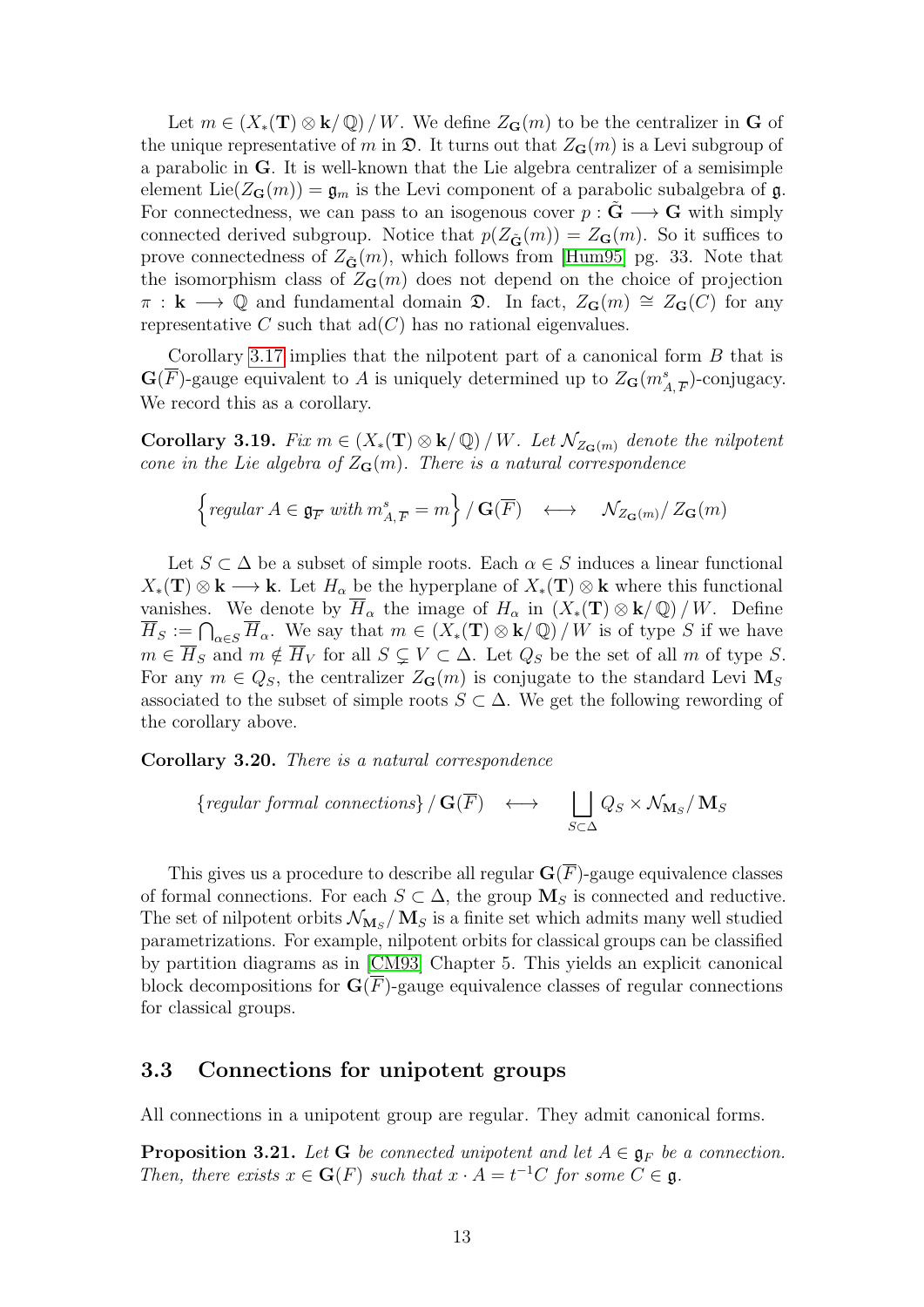*Proof.* We proceed by induction on dim(G). Suppose that  $dim(G) = 1$ . Since char(k) = 0, we know that  $G \cong \mathbb{G}_a$ . In this case the theorem follows from an elementary computation. See Example [3.23](#page-13-0) below.

Now assume dim  $(G) \geq 2$ . Since **k** is of characteristic 0, **G** is split unipotent. In particular, the center  $\mathbb{Z}_G$  contains a closed subgroup H isomorphic to  $\mathbb{G}_a$ . Let Lie(H) = h. By induction there exists  $\overline{x} \in \mathbf{G}/\mathbf{H}(F)$  such that  $\overline{x} \cdot \overline{A} \in \mathfrak{g}/\mathfrak{h}$  is in canonical form. We can lift  $\bar{x}$  to an element  $x \in \mathbf{G}(F)$  because  $H^1(F, \mathbf{H}(\overline{F}))$  $H^1(F, \overline{F}) = 0$  (the additive version of Hilbert's Theorem 90). By construction, we have  $x \cdot A = t^{-1}C + B$  for some  $C \in \mathfrak{g}$  and  $B \in \mathfrak{h}_F$ . Now we can use the base case for  $\mathbf{H} \cong \mathbb{G}_a$  to put B into regular canonical form.  $\Box$ 

Remark 3.22. Here we didn't need to pass to a ramified cover in order to find a good trivialization.

<span id="page-13-0"></span>**Example 3.23.** In the case of  $G = \mathbb{G}_a$ , we can phrase this result concretely in terms of differential equations. We use the embedding  $\mathbb{G}_a \hookrightarrow GL_2$ , so that we can interpret the connection as system of differential equations

$$
\frac{d}{dt}x_1 = Ax_2
$$

$$
\frac{d}{dt}x_2 = 0
$$

Set  $x_2 = c$ , where  $c \in \mathbf{k}$  is a constant. We are left with the nonhomogeneous equation  $\frac{d}{dt}x_1 = cA$  for some Laurent series cA. The statement of the proposition reduces to the obvious fact that we can find a formal antiderivative for any Laurent series with residue 0 (i.e.  $A_{-1} = 0$ ).

We now prove uniqueness of the canonical form up to conjugacy.

**Proposition 3.24.** Let U be a unipotent group. Let  $C_1, C_2$  be two elements of the Lie algebra  $\mathfrak{u} := Lie(U)$ . Suppose that there exists  $x \in U(F)$  such that  $x \cdot (t^{-1}C_1) = t^{-1}C_2$ . Then, we have  $x \in U(k)$ .

*Proof.* We will argue by induction on the dimension of U. If  $\dim(U) = 1$ , then  $\mathbf{U} \cong \mathbb{G}_a$ . We can write  $x = \sum_{j=m}^{\infty} a_j t^j$  for some  $a_j \in \mathbf{k}$ . The hypothesis then becomes

$$
x \cdot (t^{-1}C_1) = t^{-1}C_1 + dx = t^{-1}C_2
$$

This means that  $dx = \sum_{j=m}^{\infty} ja_j t^{j-1} = t^{-1} (C_2 - C_1)$ . In particular we must have  $ja_j = 0$  for all  $j \neq 0$ . Hence  $x = a_0 \in \mathbf{k}$ .

Suppose that U is an arbitrary unipotent group. Assume that the result holds for all unipotent groups of smaller dimension. Let **H** be a subgroup of the center  $Z_{\text{U}}$ of U such that  $\mathbf{H} \cong \mathbb{G}_a$  (this is possible because char(**k**) = 0). Let  $\overline{x} \in \mathbf{U}/\mathbf{H}(F)$ be the image of  $x$  in the quotient. By the induction hypothesis, the proposition holds for  $\mathbf{U}/\mathbf{H}$ . Hence we have that  $\overline{x} \in \mathbf{U}/\mathbf{H}(\mathbf{k})$ . We can lift  $\overline{x}$  to an element  $v \in U(k)$ , since k is algebraically closed.

We can therefore write  $x = vu$ , with  $u \in \mathbf{H}(F)$ . Our assumption thus becomes

$$
x \cdot (t^{-1}C_1) = t^{-1} \text{Ad}(v) \text{Ad}(u) C_1 + \text{Ad}(v) du = t^{-1} C_2
$$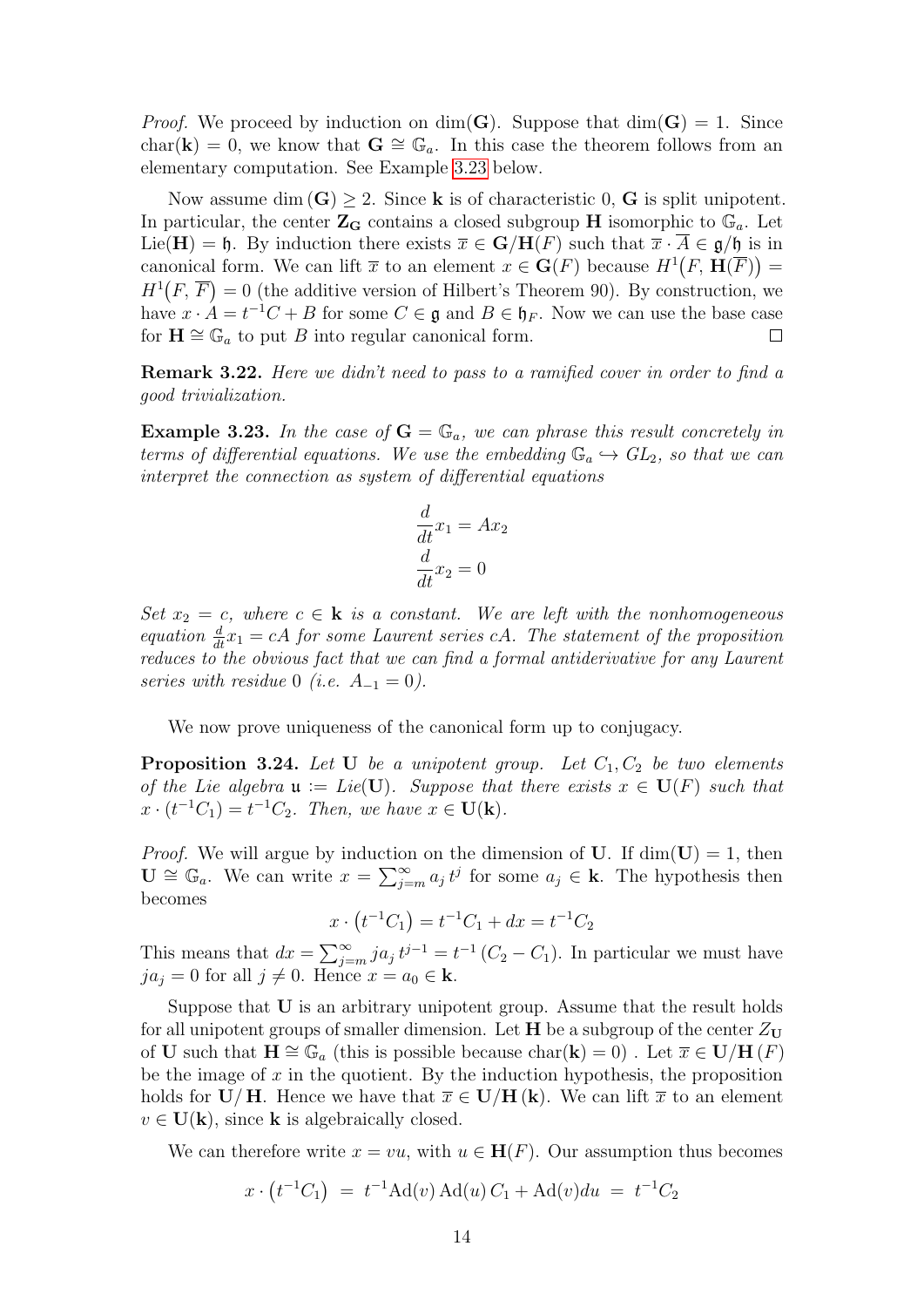Since  $u \in \mathbf{H}(F) \subset Z_{\mathbf{U}}(F)$ , we have  $\text{Ad}(u)C_1 = C_1$ . After rearranging we get

$$
du = t^{-1} \left( \text{Ad}(v^{-1}) C_2 - C_1 \right)
$$

The computation for  $\mathbb{G}_a$  above implies that  $u \in \mathbf{H}(\mathbf{k})$ . Therefore  $x \in \mathbf{U}(\mathbf{k})$ .  $\Box$ 

We end this section with a determinacy result for canonical forms in the unipotent case. Recall that the nilpotency class of a unipotent group is the length of the upper central series. For example, a commutative unipotent group has nilpotency class 0.

<span id="page-14-0"></span>**Proposition 3.25.** Let U be a unipotent group of nilpotency class n. Let  $A =$  $\sum_{j=m}^{\infty} A_j t^j \in \mathfrak{u}_F$  be a connection with  $A_m \neq 0$ .

- (i) If  $m > -1$ , then there exists  $x \in U(\mathcal{O})$  such that  $x \equiv 1 \pmod{t^{m+1}}$  and  $x \cdot A = 0.$
- (ii) If  $m \leq -1$ , then the gauge equivalence class of A is determined by  $A_i$  for  $m \leq j < n(|m|-1)$ . More precisely, suppose that B is another connection with  $B \equiv A \pmod{t^k}$  for some  $k \geq n(|m|-1)$ . Then there exists  $x \in U(\mathcal{O})$ with  $x \equiv 1 \pmod{t^{k-n|m|+n+1}}$  such that  $x \cdot A = B$ .

*Proof.* We will induct on the nilpotency class n. The base case  $n = 0$  means that  $\mathbf{U} \cong \mathbb{G}_a^l$  for some l. Here we can make use of the explicit computation we have done for  $\mathbb{G}_a$  a few times already. Define  $u_A := -\sum_{j=0}^{\infty}$  $\frac{1}{j+1}A_{j+1}t^{j+1}$ . We have

$$
u_A \cdot A = A + du_A = \sum_{j=m}^{-1} A_j t^j
$$

Now both (i) and (ii) are clear by taking  $x = -u_B + u_A$  (we use  $B = 0$  for part  $(i)).$ 

For the induction step, let U be an arbitrary unipotent group of nilpotency class  $n$ . We will think of  **as embedded in the group of upper triangular matrices** of  $GL_p$  for some p. By definition, the quotient  $U/Z_U$  of U by its center  $Z_U$  has nilpotency class  $n - 1$ . It follows from the matrix description that we can choose a section s over k for the  $Z_{U}$ -torsor  $U \longrightarrow U/Z_{U}$  such that  $s(1) = 1$  (this is a section as k-schemes, it is not a homomorphism).

Let's address part (i). Let  $\overline{A}$  be the image of A in the quotient Lie(U/ $Z_{\text{U}}$ )<sub>F</sub>. By the induction hypothesis, there exists  $\bar{x} \in U/Z_U(\mathcal{O})$  such that  $\bar{x} \equiv 1 \pmod{t^{m+1}}$ and  $\bar{x} \cdot \bar{A} = 0$ . Therefore, we have  $s(\bar{x}) \cdot A \in \text{Lie}(Z_{\mathbf{U}})_{F}$ . Notice that we have  $s(\overline{x}) \equiv s(\overline{x})^{-1} \equiv 1 \pmod{t^{m+1}}$ . It follows that

$$
s(\overline{x}) \cdot A = s(\overline{x}) A s(\overline{x})^{-1} + d s(\overline{x}) s(\overline{x})^{-1} \equiv 0 \pmod{t^m}
$$

Now we can conclude by using the base case for  $Z_U$ . For part (ii), let  $\overline{A}$  and  $\overline{B}$  denote the images of A and B in the quotient. By the induction hypothesis, there exists  $\overline{x} \in U/Z_U(\mathcal{O})$  with  $\overline{x} \equiv 1 \pmod{t^{k-(n-1)|m|+n}}$  such that  $\overline{x} \cdot \overline{A} = \overline{B}$ . We can now write  $s(\overline{x}) \cdot A = ds(\overline{x} \cdot \overline{A}) + C$  and  $B = ds(\overline{x} \cdot \overline{A}) + D$  for some  $C, D \in \text{Lie}(\mathbb{Z}_{\mathbf{U}})_F.$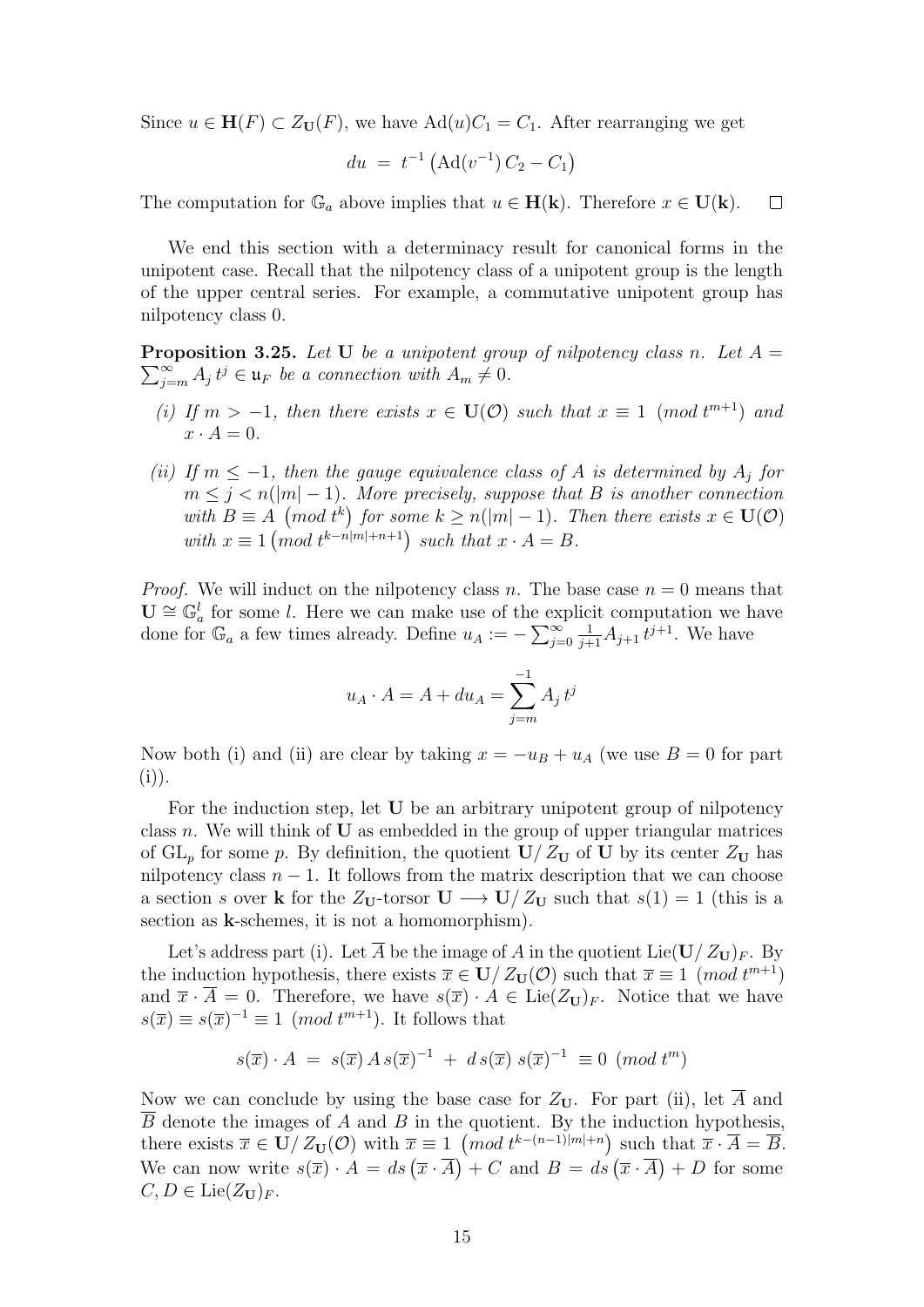Notice that  $s(\overline{x}) \equiv s(\overline{x})^{-1} \equiv 1 \pmod{t^{k-(n-1)|m|+n}}$ . Therefore,

$$
s(\overline{x}) \cdot A = s(\overline{x}) A s(\overline{x})^{-1} + d s(\overline{x}) s(\overline{x})^{-1} \equiv A \ (mod \ t^{k-n|m|+n})
$$

Since  $A \equiv B \pmod{t^{k-n|m|+n}}$ , it follows that  $C \equiv D \pmod{t^{k-n|m|+n}}$ . Now by the base case we can find  $y \in Z_{\mathbf{U}}(\mathcal{O})$  with  $y \equiv 1 \pmod{t^{k-n|m|+n+1}}$  such that  $y \cdot C = D$ . We conclude that  $y s(\overline{x}) \cdot A = B$ , because y is in the center. We clearly have  $y s(\overline{x}) \equiv 1 \pmod{t^{k-n|m|+n+1}}$ , as desired.  $\Box$ 

#### <span id="page-15-0"></span>3.4 Regular connections for solvable groups

We fix a projection  $\pi : \mathbf{k} \longrightarrow \mathbb{Q}$  as in the proof of Proposition [3.6.](#page-8-0) For **T** a torus, we extend this projection to a map  $\pi : \mathrm{Lie}(\mathbf{T}) \cong X_*(\mathbf{T}) \otimes \mathbf{k} \longrightarrow X_*(\mathbf{T}) \otimes \mathbb{Q}$ .

<span id="page-15-1"></span>**Proposition 3.26.** Let G be of the form  $T \times U$ , where T is a torus and U is unipotent. Let  $A = A_{\textbf{T}} + A_{\textbf{U}}$  be a formal connection with  $A_{\textbf{T}} \in Lie(\textbf{T})_F$  a connection of the first kind and  $A_U \in Lie(U)_F$ . Let b be a positive integer such that  $b \pi((A_{\bf T})_{-1}) \in X_*(\bf T)$ . Then there exists  $x \in G(F_b)$  such that  $x \cdot A =$  $t^{-1}C_{\mathbf{T}}+t^{-1}C_{\mathbf{U}}$  for some  $C_{\mathbf{T}} \in Lie(\mathbf{T})$  and  $C_{\mathbf{U}} \in Lie(\mathbf{U})$ . Moreover, we can arrange that  $\pi(C_{\mathbf{T}}) = 0$  and  $[C_{\mathbf{T}}, C_{\mathbf{U}}] = 0$ .

*Proof.* By the proof of Proposition [3.12,](#page-10-1) we can find  $g \in \mathbf{T}(F)$  with  $g \cdot A_{\mathbf{T}} =$  $t^{-1}(A_{\bf T})_{-1}$ . Set  $\mu := b \pi((A_{\bf T})_{-1}) \in X_*(\bf T)$ . Then we have  $(t^{\frac{1}{b}\mu}g) \cdot A_{\bf T} = t^{-1}C_{\bf T}$ for some  $C_{\mathbf{T}} \in \text{Lie}(\mathbf{T})$  with  $\pi(C_{\mathbf{T}}) = 0$ .

We can replace A with  $B := (t^{\frac{1}{b}\mu} g) \cdot A$ . We know that  $B = t^{-1}C_{\mathbf{T}} + B_{\mathbf{U}}$  for some  $B_{\mathbf{U}} \in \text{Lie}(\mathbf{U})_{F_b}$ . By lifting to the b-ramified cover, we can assume that  $B_{\mathbf{U}} \in$ Lie(U)<sub>F</sub>. We claim that we can find  $u \in U(F)$  such that  $u \cdot B = t^{-1}C_{\mathbf{T}} + t^{-1}C_{\mathbf{U}}$ with  $C_U \in \text{Lie}(U)$  and  $[C_T, C_U] = 0$ . We will show this by induction on the dimension of U.

The base case is  $\mathbf{U} = \mathbb{G}_a$ . Then, **T** acts on **U** by a character  $\chi : \mathbf{T} \longrightarrow \mathbb{G}_m$ . Write  $B_{\mathbf{U}} = \sum_{j=r}^{\infty} (B_{\mathbf{U}})_j t^j$ . For any  $u = \sum_{j=r}^{\infty} u_j t^j \in \mathbf{U}(F)$ , we have

$$
u \cdot B = t^{-1} C_{\mathbf{T}} + B_{\mathbf{U}} - \sum_{j=r}^{\infty} \left( d\chi(C_{\mathbf{T}}) - j \right) u_j t^{j-1}
$$

Since  $\pi(C_{\mathbf{T}}) = 0$ , we have  $\pi(d\chi(C_{\mathbf{T}})) = 0$ . There are two options:

- (1)  $d\chi(C_{\mathbf{T}}) \notin \mathbb{Q}$ . Then, setting  $u_j = \frac{1}{d\chi(C)}$  $\frac{1}{d\chi(C_{\mathbf{T}})-j}(B_{\mathbf{U}})_{j-1}$  we get  $u \cdot B = t^{-1}C_{\mathbf{T}}$ .
- (2)  $d\chi(C_{\bf T}) = 0$ . We can set  $u_j = \frac{1}{d\chi(C_{\bf T})}$  $\frac{1}{d_{\mathcal{X}}(C_{\mathbf{T}})-j}(B_{\mathbf{U}})_{j-1}$  for  $j \neq 0$  and  $u_0 = 0$ . Then  $u \cdot B = t^{-1}C_{\bf T} + t^{-1} (B_{\bf U})_{-1}$ . Notice that we have  $[C_{\bf T}, (B_{\bf U})_{-1}] =$  $d\chi(C_{\bf T}) (B_{\bf U})_{-1} = 0.$

This concludes the proof of the base case.

Let's proceed with the induction step. We can decompose the action of the split torus T on the vector space  $Z_U$  into one-dimensional spaces. Let  $H \cong \mathbb{G}_a \leq Z_U$ be one of these eigenspaces. The eigenspace decomposition yields a natural Tequivariant section of the quotient map  $Z_U \longrightarrow Z_U/H$ . We claim that we can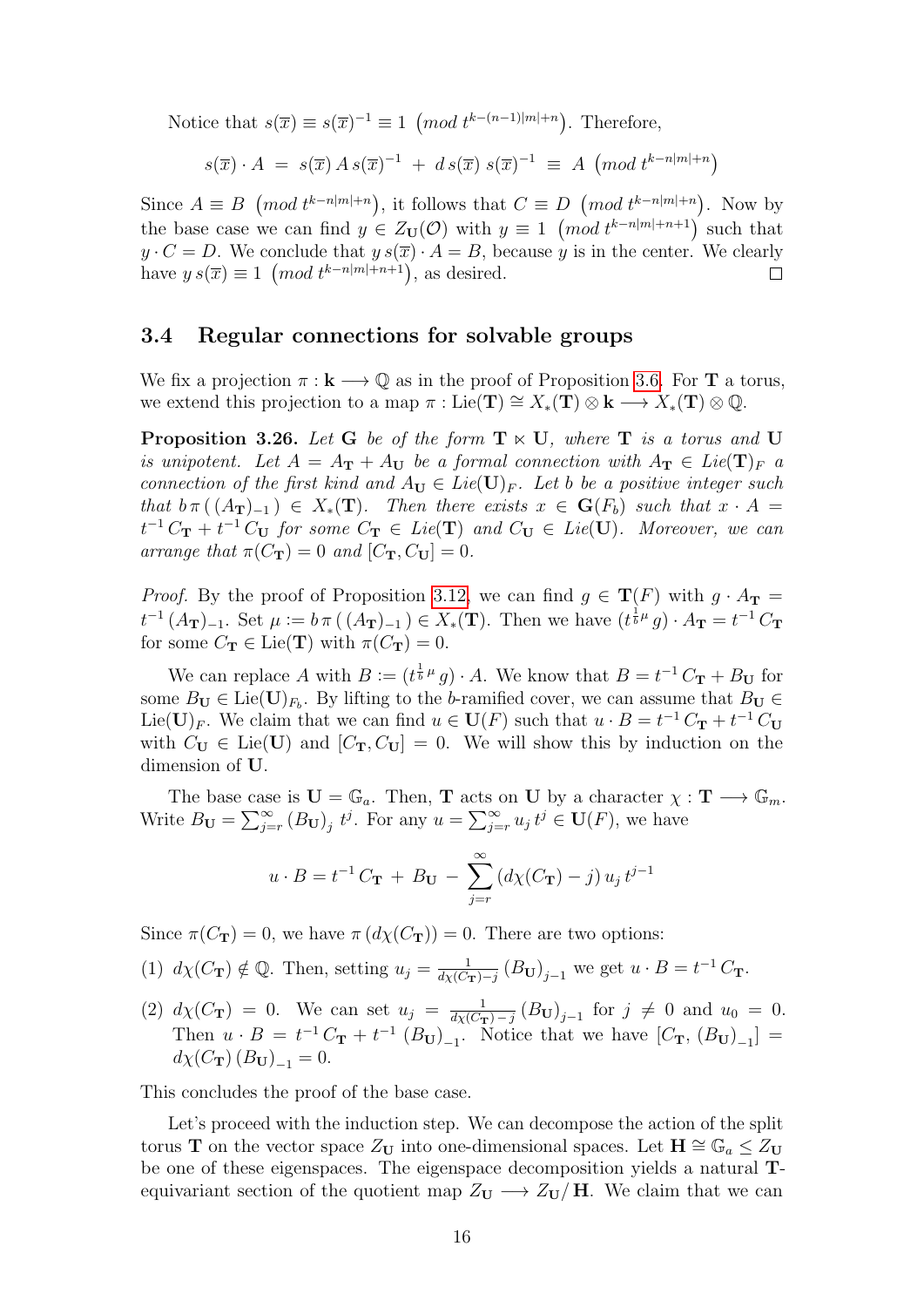extend this to a T-equivariant section s of the morphism of schemes  $U \longrightarrow U/H$ . In order to see this claim, we can use induction on the nilpotency class to reduce to the case when U has nilpotency class 1. Notice that we can find a section which is not necessarily T-equivariant, since everything is isomorphic to an affine space. Then we can use the argument in Lemma 9.4 of [\[BS68\]](#page-43-7) to obtain a T-equivariant section. We can arrange so that s preserves the identities by substracting the image  $s(1_{\mathbf{U}/\mathbf{H}})$ . Let us denote by ds the induced map of tangent spaces at the identity.

Let  $\overline{B}$  be the image of B in the quotient Lie( $\mathbf{T} \ltimes \mathbf{U}/\mathbf{H}_{F}$ . By the induction hypothesis, we can find  $\overline{u} \in \mathbf{U}/\mathbf{H}(F)$  such that  $\overline{u} \cdot \overline{B} = t^{-1} C_{\mathbf{T}} + t^{-1} \overline{D}$  for some  $\overline{\overline{D}}$   $\in$  Lie (U/H) with  $[C_{\mathbf{T}}, \overline{D}] = 0$ . We can then write

$$
s(\overline{u}) \cdot B = t^{-1} C_{\mathbf{T}} + t^{-1} ds(\overline{D}) + B_{\mathbf{H}}
$$

for some  $B_{\mathbf{H}} \in \text{Lie}(\mathbf{H})_F$ . Since s is **T**-equivariant, we have  $[ds(D), C_{\mathbf{T}}] = 0$ . We can now use the base case for H in order to conclude.  $\Box$ 

**Remark 3.27.** We can decompose the Lie algebra  $\mathfrak{u} := Lie(U)$  into weight spaces  $\mathfrak{u} = \bigoplus_i \mathfrak{u}_{\chi_i}$ . Here each  $\chi_i$  is a character of **T**. Fix a basis  $\{\alpha_j\}$  for the character lattice  $X^*(\mathbf{T})$ . For each i we can write  $\chi_i = \sum_j m_j^i \alpha_j$  for some integers  $m_j^i$ . Define hgt $(\chi_i) = \sum_j |m_j^i|$ . Set  $b = \max_{1 \le i \le l} hgt(\chi_i)$ . If we don't require  $\pi(C_{\mathbf{T}})$  and  $[C_{\mathbf{T}}, C_{\mathbf{U}}] = 0$  in Proposition [3.26,](#page-15-1) then it suffices to pass to a b-ramified cover. So there is a uniform upper bound on the ramification needed to put any regular G-connection into canonical form. It only depends on the solvable group G.

Let us prove a uniqueness result for regular canonical forms in the solvable case.

**Proposition 3.28.** Let **G** be of the form  $T \times U$  as above. Let  $C = t^{-1} C_T + t^{-1} C_U$ and  $D = t^{-1} D_{\mathbf{T}} + t^{-1} D_{\mathbf{U}}$  be two regular canonical connections with  $C_{\mathbf{T}}, D_{\mathbf{T}} \in$ Lie(T) and  $C_U, D_U \in Lie(U)$ . Suppose that  $\pi(C_T) = \pi(D_T) = 0$  and  $[C_T, C_U] =$  $[D_{\mathbf{T}}, D_{\mathbf{U}}] = 0$ . If there exists  $x \in \mathbf{G}(\overline{F})$  such that  $x \cdot C = D$ , then in fact  $C_{\mathbf{T}} = D_{\mathbf{T}}$ . Moreover, x is in the centralizer  $Z_G(C_T)(k)$  of  $C_T$ .

*Proof.* By lifting to a ramified cover, we can assume that  $x \in G(F)$ . Write  $x = x_{\mathbf{U}} x_{\mathbf{T}}$  with  $x_{\mathbf{U}} \in \mathbf{U}(F)$  and  $x_{\mathbf{T}} \in \mathbf{T}(F)$ . By the computation in Proposition [3.14](#page-10-2) applied to T, we get that  $x_T \in T(k)$  and  $C_T = D_T$ . The same proof of Proposition [3.11](#page-9-2) implies that  $x \in G(k)$  and  $Ad(x)C_T = D_T$ . Since  $C_T = D_T$ , this means that  $x \in Z_{\mathbf{G}}(C_{\mathbf{T}})(\mathbf{k}).$  $\Box$ 

We conclude this section with a determinacy result for regular connections in the case of solvable groups. But first we need to setup some notation. Let  $\mathbf{G} = \mathbf{T} \ltimes \mathbf{U}$  solvable. We have an action of the split torus **T** on the Lie algebra  $\mathfrak{u} := \text{Lie}(\mathbf{U})$  via the adjoint representation. We can decompose this representation into weight spaces  $\mathfrak{u} = \bigoplus_{i=1}^l \mathfrak{u}_{\chi_i}$  for some finite set  $\{\chi_1, \chi_2, ..., \chi_l\}$  of charaters  $\chi_i : \mathbf{T} \longrightarrow \mathbb{G}_m.$ 

Suppose that we have a formal connection  $A = A^{\mathbf{T}} + A^{\mathbf{U}}$ , with  $A^{\mathbf{T}} \in \text{Lie}(\mathbf{T})_F$ a connection of the first kind and  $A^{\mathbf{U}} \in \text{Lie}(\mathbf{U})_F$ . We can write  $A^{\mathbf{T}} = t^{-1}A_{-1}^{\mathbf{T}} +$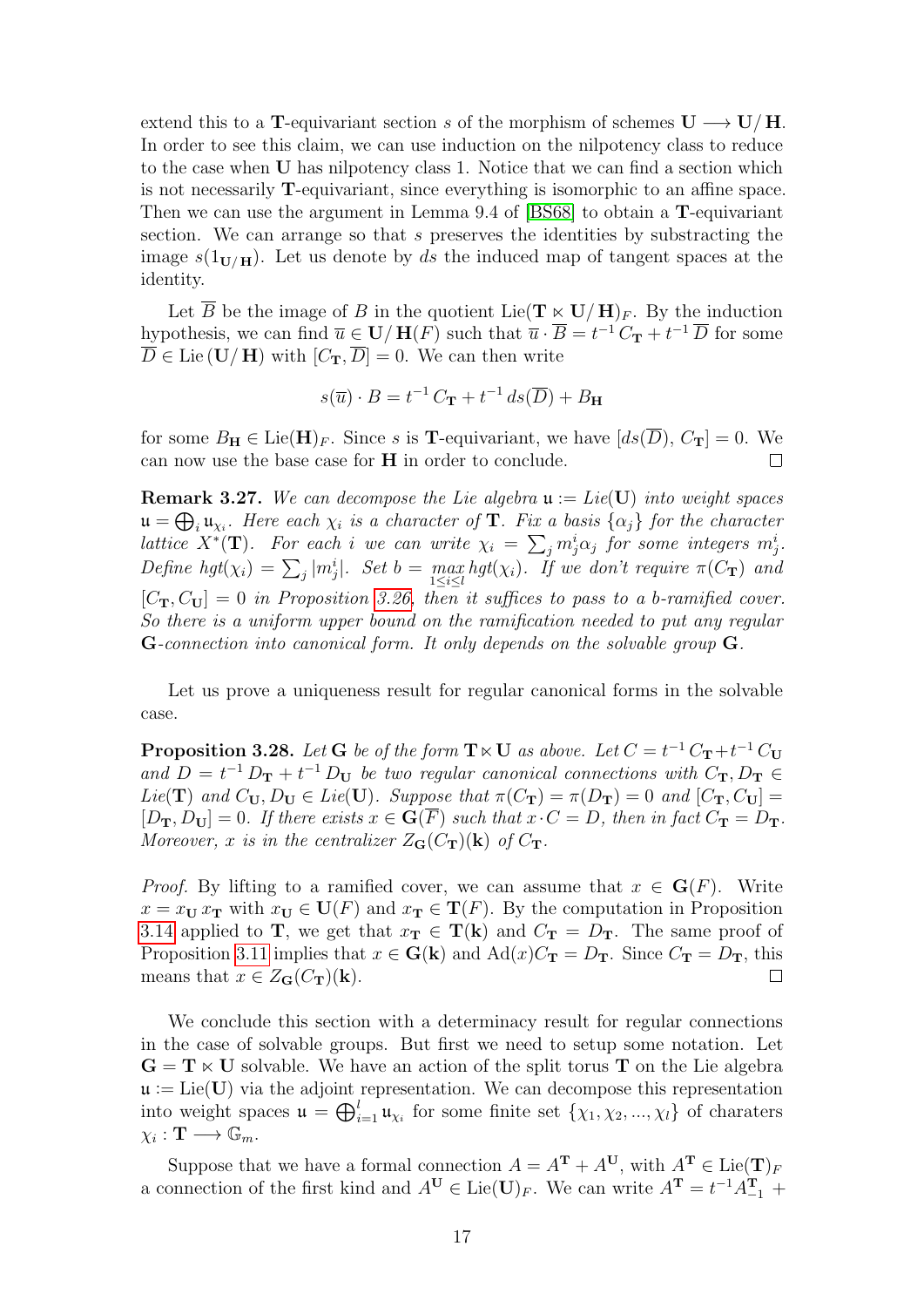$\sum_{j=p}^{\infty} A_j^{\mathbf{T}} t^j$  for some  $p \ge 0$  and  $A^{\mathbf{U}} = \sum_{j=m}^{\infty} A_j^{\mathbf{U}} t^j$  for some  $m \in \mathbb{Z}$ . Let b be a positive integer such that  $\mu := b \pi \left( A_{-1}^{\mathbf{T}} \right)$  is in  $X_*(\mathbf{T})$ . Define L to be

$$
L := \max \left( \left\{ \frac{1}{b} \langle \mu, \chi_i \rangle \right\}_{i=1}^l \cup \{0\} \right)
$$

<span id="page-17-0"></span>Proposition 3.29. Keep the same notation as in the paraggraph above. Assume that U has nilpotency class n.

- (i) Suppose that  $m > L 1$ . Then there exists  $x \in G(\mathcal{O})$  with  $x \cdot A = t^{-1}A_{-1}^{T}$ . More precisely, there exists  $x_T \in T(\mathcal{O})$  with  $x_T \equiv 1_T \pmod{t^{p+1}}$  and  $x_U \in$  $U(\mathcal{O})$  with  $x_U \equiv 1_U \pmod{t^{m+1}}$  such that  $(x_U x_T) \cdot A = t^{-1} A_{-1}^T$ .
- (ii) Suppose that  $m \leq L-1$ . The  $\mathbf{G}(F)$ -gauge equivalence class of A is determined by the coefficients  $A_j^{\mathbf{T}}$  for  $-1 \leq j < (n+1)(|m|-1) + L$  and  $A_j^{\mathbf{U}}$  for  $m \leq j <$  $n(|m|-1)+L$ . More precisely, suppose that there is another connection B and positive integer  $k \ge n(|m|-1) + L$  with  $B^T \equiv A^T \pmod{t^{k+|m|}}$  and  $B^U \equiv$  $A^{\mathbf{U}} \pmod{t^k}$ . Then, there exists  $x \in \mathbf{G}(\mathcal{O})$  with  $x \equiv 1 \pmod{t^{k-n|m|+n+1}}$ such that  $x \cdot A = B$ .
- *Proof.* (i) By assumption  $A^T \equiv t^{-1} A_{-1}^T \pmod{t^p}$ . The proof of Proposition [3.12](#page-10-1) shows that there exists  $x_T \in T(\mathcal{O})$  with  $x_T \equiv 1 \pmod{t^{k+1}}$  such that  $x_{\mathbf{T}} \cdot A^{\mathbf{T}} = t^{-1} A_{-1}^{\mathbf{T}}$ . Set  $C := x_{\mathbf{T}} \cdot A$ . We can write  $C = t^{-1} A_{-1}^{\mathbf{T}} + \text{Ad}(x_{\mathbf{T}}) A^{\mathbf{U}}$ . In order to ease notation, set  $C^{\mathbf{U}} := \text{Ad}(x_{\mathbf{T}})A^{\mathbf{U}}$ . Since  $A^{\mathbf{U}} \equiv 0 \pmod{t^m}$ , we have  $C^{\mathbf{U}} \equiv 0 \pmod{t^m}$ . We claim that there exists  $x \in \mathbf{U}(\mathcal{O})$  with  $x \equiv 1_V \pmod{t^{m+1}}$  such that  $x \cdot C = t^{-1} A_{-1}^T$ . This claim finishes the proof of part (i).

In order to prove the claim, we will induct on the nilpotency class of U. The base case  $n = 0$  means that  $\mathbf{U} \cong \mathbb{G}_a^d$  for some d. We can decompose into eigenvalues and look at each coordinate separately in order to reduce to the case  $d = 1$ . Then there is a single weight space  $\mathfrak{u}_{\chi_i}$ . This case amounts to solving a recurrence as in the base case for the proof of Proposition [3.26.](#page-15-1) We want to find  $x = \sum_{j=0}^{\infty} t^j u_j$  satisfying

$$
C_{j-1}^{\mathbf{U}} = (d\chi_i(A_{-1}^{\mathbf{T}}) - j) u_j
$$

If  $j \leq m$  then  $C_{j-1}^{\mathbf{U}} = 0$  by assumption. So we can set  $u_j = 0$ . If  $j \geq m+1$ , then we have

$$
\pi\left(d\chi_i(A_{-1}^{\mathbf{T}})\right) - j = \frac{1}{b}\langle\mu, \chi_i\rangle - j \leq L - m - 1
$$

By assumption  $L - m - 1 < 0$ , so we must have  $d\chi_i(A_{-1}^T) - j \neq 0$ . Hence we can set  $u_j = \frac{1}{dx_i(A^T)}$  $\frac{1}{d\chi_i(A_{-1}^{\mathbf{T}})-j}C_{j-1}^{\mathbf{U}}$ . The base case follows.

For the induction step, let  $Z_U$  denote the center of U. Let s be a T-equivariant section of the quotient  $U \longrightarrow U/Z_U$ , as in the proof of Proposition [3.26.](#page-15-1) Let  $\overline{C}$  be the image of C in the quotient Lie( $\mathbf{T} \ltimes \mathbf{U}/Z_{\mathbf{U}}$ )<sub>F</sub>. By the induction hypothesis, there exists  $\bar{x} \in U/Z_{U}(\mathcal{O})$  such that  $\bar{x} \equiv 1 \pmod{t^{m+1}}$  and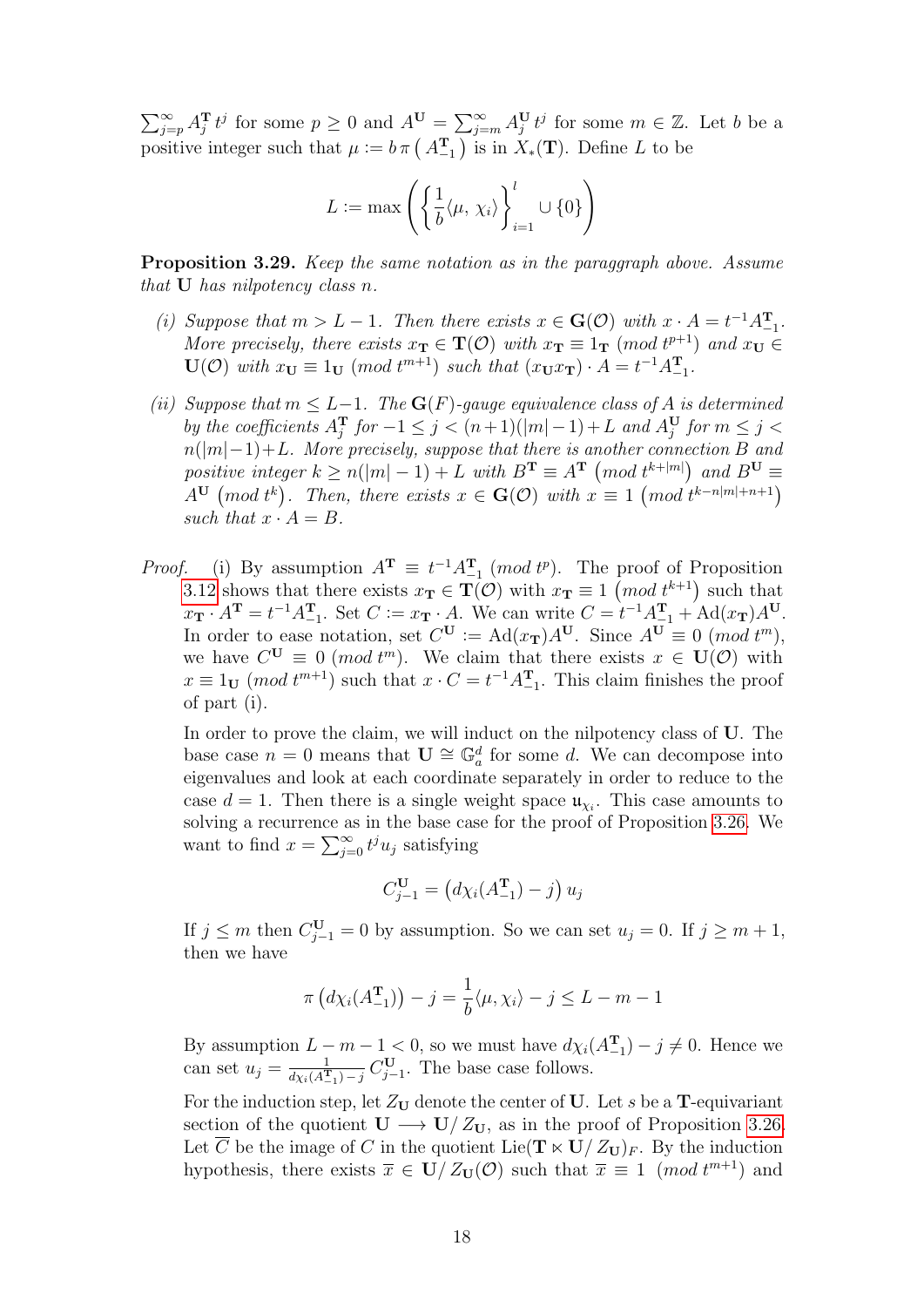$\overline{x} \cdot \overline{C} = t^{-1} A_{-1}^{\mathbf{T}}$ . We must then have  $s(\overline{x}) \cdot C = t^{-1} A_{-1}^{\mathbf{T}} + D_{Z_{\mathbf{U}}}$  for some  $D_{Z_{\mathbf{U}}} \in \text{Lie}(Z_{\mathbf{U}})_{F}$ . By definition

$$
s(\overline{x}) \cdot C = t^{-1} \mathrm{Ad}(s(\overline{x})) A_{-1}^{\mathbf{T}} + \mathrm{Ad}(s(\overline{x})) C^{\mathbf{U}} + ds(\overline{x}) s(\overline{x})^{-1}
$$

We know that  $s(\overline{x}) \equiv s(\overline{x})^{-1} \equiv 1 \pmod{t^{m+1}}$ . Also by assumption  $C^{\mathbf{U}} \in \mathfrak{u}_{\mathcal{O}}$ . It follows that

$$
s(\overline{x}) \cdot C \equiv t^{-1}A_{-1}^{\mathbf{T}} + C^{\mathbf{U}} \equiv t^{-1}C_{\mathbf{T}} \pmod{t^{m}}
$$

Therefore  $D_{Z_U} \equiv 0 \pmod{t^m}$ . Now we can conclude by using the base case for  $Z_{\mathbf{U}}$ .

(ii) The hypothesis implies that  $B_{-1}^T = A_{-1}^T$ . The proof of Proposition [3.12](#page-10-1) shows that there exist  $x_{\mathbf{T}} \in \mathbf{T}(\mathcal{O})$  with  $x_{\mathbf{T}} \equiv 1 \pmod{t^{k+|m|}}$  such that  $x_{\mathbf{T}} \cdot A^{\mathbf{T}} = B^{\mathbf{T}}$ . Set  $C := x_{\mathbf{T}} \cdot A$ . We have  $C = B^{\mathbf{T}} + \text{Ad}(x_{\mathbf{T}})A^{\mathbf{U}}$ . Define  $C^{\mathbf{U}} := \text{Ad}(x_{\mathbf{T}})A^{\mathbf{U}}$ . We know that  $C^{\mathbf{U}} \equiv A^{\mathbf{U}} \pmod{t^k}$ , because  $x_{\mathbf{T}} \equiv 1 \pmod{t^{k+|m|}}$  and  $A^{\mathbf{U}} \in$  $t^m \mathfrak{u}_{\mathcal{O}}$ . Therefore  $C^{\mathbf{U}} \equiv B^{\mathbf{U}} \pmod{t^k}$  by assumption. We claim that there exists  $u \in \mathbf{U}(\mathcal{O})$  with  $u \equiv 1 \pmod{t^{k-n|m|+n+1}}$  such that  $u \cdot C = B$ . This claim concludes the proof of part (ii). In order to prove the claim, we will induct on the nilpotency class of U. The base case  $n = 0$  follows from an argument similar to the one for part (i), we omit the details.

For the induction step, let  $Z_U$  and s be as in part (i). Let  $\overline{C}$  and  $\overline{B}$  denote the images of C and B in the quotient Lie( $\mathbf{T} \ltimes \mathbf{U}/Z_{\mathbf{U}}$ )<sub>F</sub>. By the induction hypothesis, there exists  $\bar{x} \in U/Z_{U}(\mathcal{O})$  with  $\bar{x} \equiv 1 \pmod{t^{k-(n-1)|m|+n}}$ such that  $\bar{x} \cdot \bar{C} = \bar{B}$ . We can now write  $s(\bar{x}) \cdot C = ds(\bar{B}) + E_{Z_{\text{U}}}$  and  $B = ds \left( \overline{B} \right) + K_{Z_{\mathbf{U}}}$  for some  $E_{Z_{\mathbf{U}}}, F_{Z_{\mathbf{U}}} \in \text{Lie}(Z_{\mathbf{U}})_{F_b}$ . By definition

$$
s(\overline{x}) \cdot C = t^{-1} \text{Ad}(s(\overline{x})) B^{\mathbf{T}} + \text{Ad}(s(\overline{x})) C^{\mathbf{U}} + ds(\overline{x}) s(\overline{x})^{-1}
$$

We know that  $s(\overline{x}) \equiv s(\overline{x})^{-1} \equiv 1 \pmod{t^{k-(n-1)|m|+n}}$ . Since  $|m| \geq 1$ , we conclude that

$$
ds\left(\overline{B}\right) + E_{Z_U} = s(\overline{x}) \cdot C \equiv B^T + C^U = C \pmod{t^{k-n|m|+n}}
$$

Since  $k \geq k - n|m| + n$ , we have  $C \equiv B \pmod{t^{k-n|m|+n}}$ . It follows that  $E_{Z_U} \equiv K_{Z_U} \pmod{t^{k-n|m|+n}}$ . Now by the base case we can find  $y \in Z_{\mathbf{U}}(\mathcal{O})$  with  $y \equiv 1 \pmod{t^{k-n|m|+n+1}}$  such that  $(y s(\overline{x})) \cdot C = B$ . We have  $y s(\overline{x}) \equiv 1 \pmod{t^{k-n|m|+n+1}}$ , as desired.  $\Box$ 

**Remark 3.30.** Suppose that  $\langle \mu, \chi_i \rangle > 0$  for all i. It follows from the proof above that we can relax further the conditions on the coefficients of  $A^U$ . Similarly, we can obtain sharper conditions for the coefficients of  $A<sup>T</sup>$  in the case  $0 \le m \le L - 1$ . We leave the details of these refinements to the interested reader.

**Remark 3.31.** If  $L = 0$ , then the statement simplifies and we recover conditions similar to the unipotent case (Proposition [3.25\)](#page-14-0).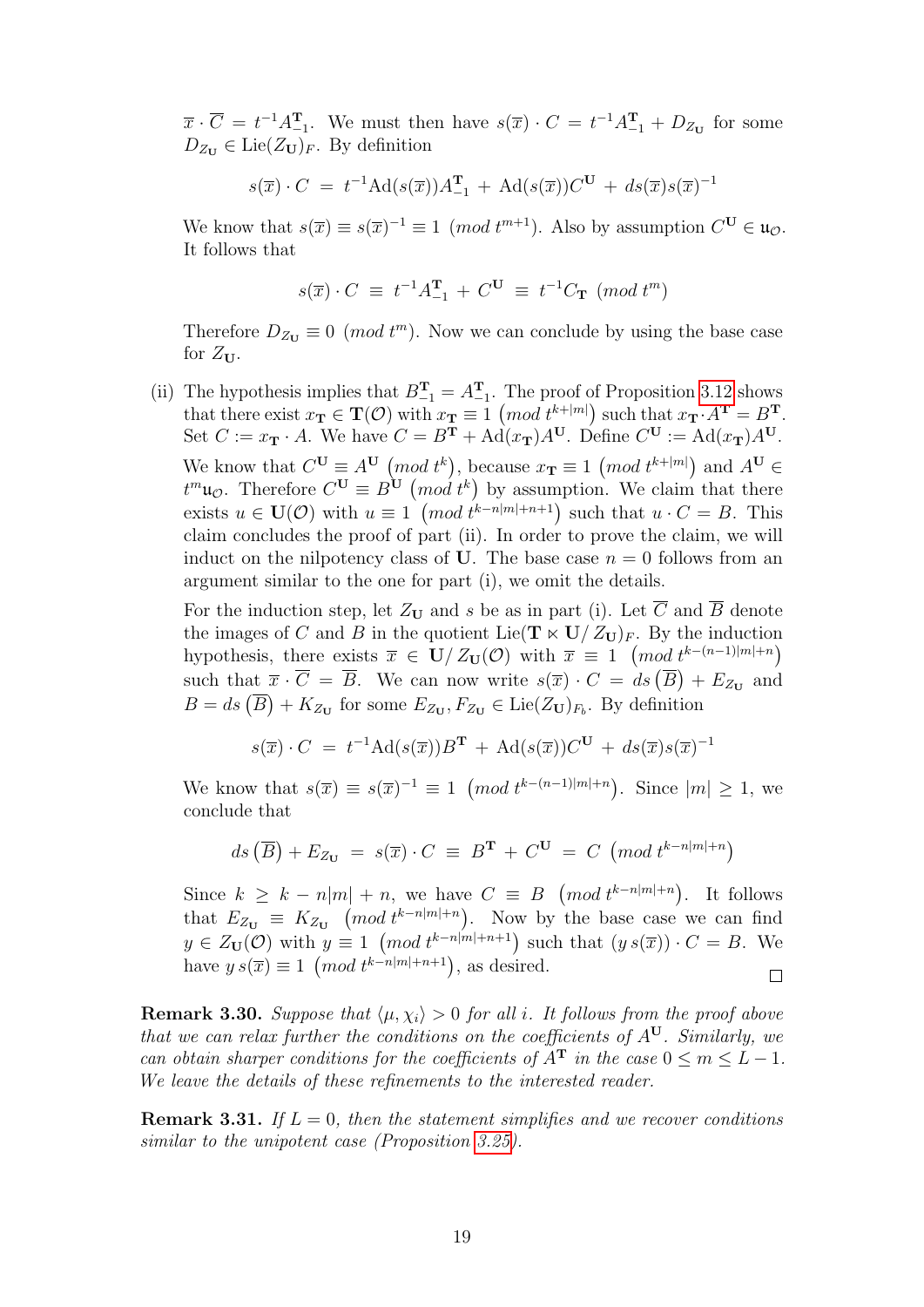#### <span id="page-19-0"></span>3.5 Regular connections for arbitrary linear algebraic groups

<span id="page-19-1"></span>**Theorem 3.32.** Let G be a connected linear algebraic group. Let  $A \in \mathfrak{g}_F$  be a regular connection. Fix a Levi subgroup **L** and maximal torus  $T \subset L$ . Then there exists  $x \in \mathbf{G}(\overline{F})$  such that  $x \cdot A = t^{-1}C$  for some  $C \in \mathfrak{g}$ . Moreover, such x can be chosen so that the semisimple part  $C_s$  of the Levi component satisfies  $C_s \in \mathfrak{D}$  and  $[C_s, C] = 0.$ 

*Proof.* Assume that A is of the first kind. Let  $U \subset G$  be the unipotent radical of G with Lie algebra u. Let I be the Lie algebra of L. We know that  $G = L \ltimes U$ , and so  $\mathfrak{g} = \mathfrak{l} \oplus \mathfrak{u}$ . Decompose  $A = A_{\mathfrak{l}} + A_{\mathfrak{u}}$ . By the reductive group case, there exists  $x \in \mathbf{L}(\overline{F})$  such that  $x \cdot A_{\mathfrak{l}} = t^{-1}C$  for some  $C \in \mathfrak{l}$  satisfying  $C_s \in \mathfrak{D}$ .

Let  $C_n \in \mathfrak{l}$  denote the nilpotent part of C. Let **E** be the neutral component of the centralizer  $Z_{\mathbf{T}}(C_n)$  of  $C_n$  in **T**. Note that **E** is a subtorus of **T** and  $C_s \in \text{Lie}(\mathbf{E})$ . Since  $char(\mathbf{k}) = 0$ , there is a unique connected one-dimensional unipotent subgroup **N** of **L** with  $C_n \in \text{Lie}(\mathbf{N})$ . We have that  $x \cdot A$  is a formal connection for the solvable group  $(E \times N) \times U$ . Now the result follows from the solvable case (Proposition [3.26\)](#page-15-1).  $\Box$ 

**Remark 3.33.** In the beginning of the proof above, let  $X$  denote the semisimple part of  $(A_l)_{-1}$ . After conjugating by an element of  $\mathbf{L}(\mathbf{k})$ , we can suppose that  $X \in Lie(\mathbf{T})$ . Let b be a positive integer such that  $\mu := b \pi(X)$  is in  $X_*(\mathbf{T})$ . Then, we can take  $x \in G(F_b)$  in the proof above. In order to see this we can first apply  $t^{-\frac{1}{b}\mu}$ . So we can assume that  $\pi(X) = 0$ . By the proofs of Theorem [3.6](#page-8-0) and Proposition [3.26,](#page-15-1) it follows that we don't need any further ramification to put A into canonical form.

<span id="page-19-2"></span>Proposition 3.34. Let G be a connected linear algebraic group. Fix a Levi subgroup **L** and maximal torus  $T \subset L$ . Let  $C, D \in \mathfrak{g}$ . Write  $C_s, D_s$  for the semisimple parts of the Levi components  $C_l$ ,  $D_l$ . Assume that  $C_s$ ,  $D_s \in \mathfrak{D}$  and  $[C_s, C] = [D_s, D] = 0$ . Suppose that there exists  $x \in G(\overline{F})$  such that  $x \cdot (t^{-1}C) =$  $t^{-1}$  D. Then, we have  $C_s = D_s$ . Moreover x is in the centralizer  $Z_{\mathbf{G}}(C_s)(\mathbf{k})$ .

*Proof.* Write  $x = x_{\mathbf{U}} x_{\mathbf{L}}$  with  $x_{\mathbf{U}} \in \mathbf{U}(\overline{F})$  and  $x_{\mathbf{L}} \in \mathbf{L}(\overline{F})$ . By Corollary [3.17](#page-11-0) applied to L, we get that  $x_L \in Z_L(C_s)(k)$  and  $C_s = D_s$ . The same proof as in Proposition [3.11](#page-9-2) shows that  $x \in G(k)$  and  $\text{Ad}(x)C_s = D_s$ . Since  $C_s = D_s$ , we conclude that  $x \in Z_{\mathbf{G}}(C_s)(\mathbf{k}).$ 

Let  $A \in \mathfrak{g}_F$  be a regular formal connection. Proposition [3.34](#page-19-2) implies that we can define the semisimple  $\overline{F}$ -monodromy  $m_A^s \in (X_*(\mathbf{T}) \otimes \mathbf{k}/\mathbb{Q})/W$  just as we did in Definition [3.18.](#page-11-1) The same reasoning as in the reductive case yields the following.

Corollary 3.35. Fix  $m \in (X_*(\mathbf{T}) \otimes \mathbf{k}/\mathbb{Q})/W$ . Let  $\mathcal{N}_{Z_{\mathbf{G}}(m)}$  denote the nilpotent cone in the Lie algebra of  $Z_{\mathbf{G}}(m)$ . There is a natural correspondence

{
$$
regular \, A \in \mathfrak{g}_{\overline{F}} \, with \, m_A^s = m
$$
} /  $\mathbf{G}(\overline{F}) \longleftrightarrow \mathcal{N}_{Z_{\mathbf{G}}(m)}/Z_{\mathbf{G}}(m)$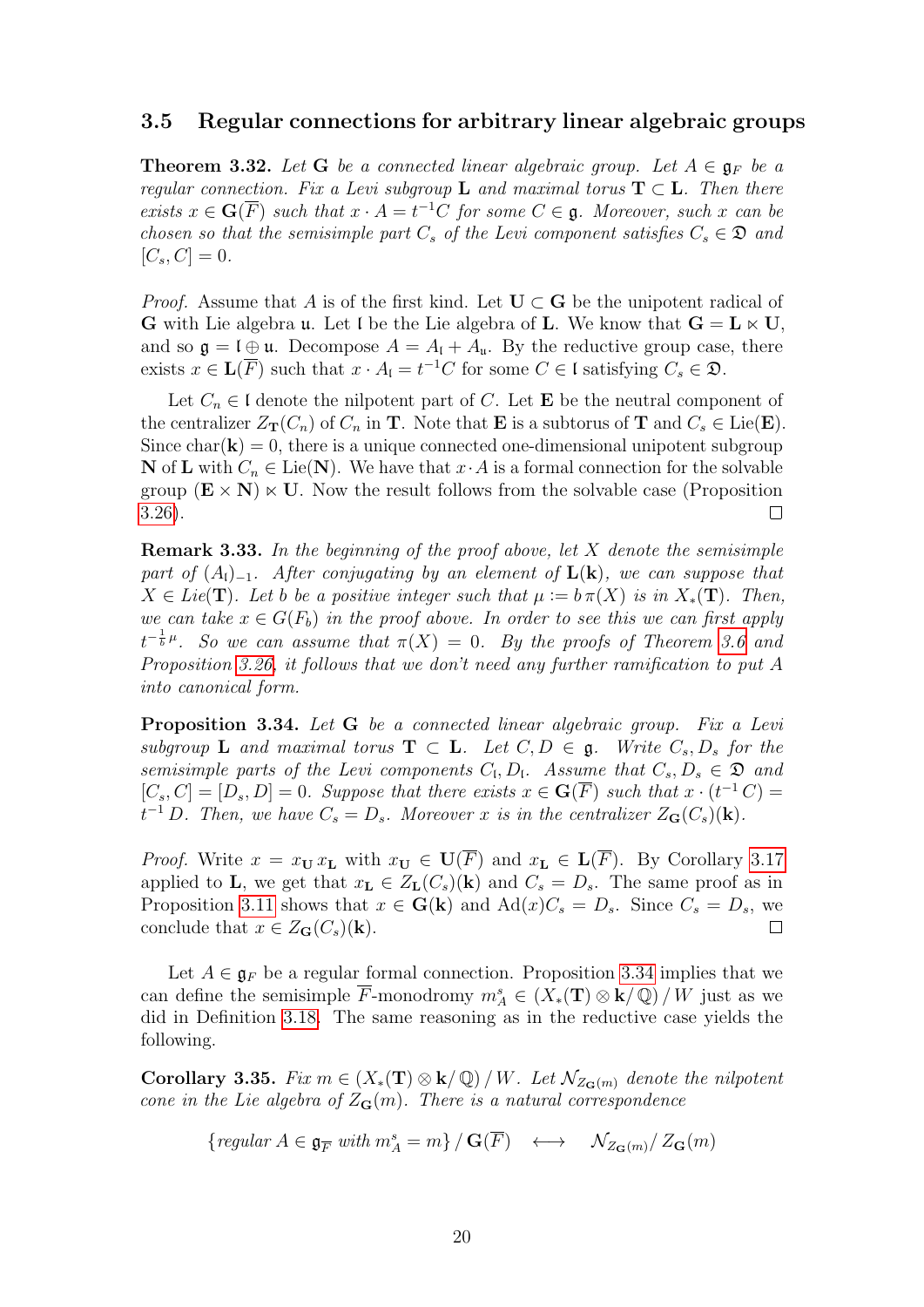Since **T** is a split torus, we have a weight decomposition  $\mathfrak{g} = \bigoplus_{\chi \in V} \mathfrak{g}_{\chi}$  of  $\mathfrak{g}$ under the adjoint action of  $T$ . Here V is a set of characters of  $T$ . Let W be the Weyl group of  **with respect to**  $**T**$ **. There is a natural action of**  $W$  **on**  $V$ **.** For any subset S of the quotient  $V/W$ , we can define the set  $Q_S$  of elements in  $(X_*(\mathbf{T}) \otimes \mathbf{k}/\mathbb{Q})/W$  of type S, just as we did for reductive groups. Let  $Z_{\mathbf{G}}(S)$  be the centralizer of any element in  $Q_S$ . The same reasoning as in the reductive case yields the following concrete parametrization.

Corollary 3.36. There is a natural correspondence

{regular formal connections } / **G**(
$$
\overline{F}
$$
)  $\longleftrightarrow$   $\bigsqcup_{S \subset V/W} Q_S \times \mathcal{N}_{Z_{\mathbf{G}}(S)}/Z_{\mathbf{G}}(S)$ 

#### <span id="page-20-0"></span>3.6 Descent for gauge equivalence classes

All of the theorems above give us a description of connections up to trivializations over Spec  $\overline{F}$ . We would like to get a classification over Spec F. This amounts to a problem in Galois cohomology.

We have an action of  $\mathbf{G}(F)$  on  $\mathfrak{g}_{\overline{F}}$  that is compatible with the action of the absolute Galois group  $Gal(F)$ . Choose a regular connection in canonical form  $B = t^{-1}C$  with  $C_s \in \mathfrak{D}$  and  $[C_s, C] = 0$ . It is a direct consequence of Proposition [3.34](#page-19-2) that the centralizer of B in  $\mathbf{G}(\overline{F})$  is  $Z_G(C) := Z_{\mathbf{G}}(C)(\mathbf{k})$ . Therefore, we get an exact sequence of sheaves of sets over the etale site of Spec F

$$
1 \longrightarrow Z_G(C) \longrightarrow \mathbf{G} \longrightarrow \mathbf{G} \cdot B \longrightarrow 1
$$

Here  $Z_G(C)$  is the constant sheaf associated to the group of k-points of the centralizer  $Z_{\mathbf{G}}(C)$  of C. This yields a long exact sequence of pointed sets:

$$
1 \longrightarrow Z_G(C) \longrightarrow \mathbf{G}(F) \longrightarrow \mathbf{G} \cdot B(F) \longrightarrow H^1_{\mathrm{Gal}(F)}(Z_G(C)) \longrightarrow H^1_{\mathrm{Gal}(F)}(\mathbf{G})
$$

The theorems of Tsen and Springer mentioned in the preliminaries imply that the right-most Galois cohomology group vanishes. This means that the set of connections over Spec F that admit a trivialization over Spec  $\overline{F}$  with canonical form  $t^{-1}C$  is in bijection with  $H^1_{Gal(F)}(Z_G(C))$ . Since the action of  $Gal(F)$  on  $Z_G(C)$ is trivial,  $H^1_{Gal(F)}(Z_G(C))$  is in (noncanonical) bijection with the set conjugacy classes of elements of finite order in  $Z_G(C)$ . Such bijection comes from the choice of a topological generator of  $Gal(F) \cong \mathbb{Z}$ . Such a generator corresponds to the compatible choice of a generator  $\omega_b$  of  $\mu_b$  for all positive integers b. Here is a summary of the classification we have obtained.

**Proposition 3.37** (Regular Connections over  $D^*$ ). Let  $B = t^{-1}C$  be a regular canonical connection with  $C_s \in \mathfrak{D}$  and  $[C_s, C] = 0$ . The set of **G**-connections over Spec(F) that become gauge equivalent to B over  $Spec(\overline{F})$  is in (noncanonical) bijection with the set of conjugacy classes of elements of finite order in  $Z_G(C)(k)$ as described below.

The correspondence goes as follows. Let  $x \in Z_G(C)(k)$  of order b. By the vanishing of  $H^1_{Gal(F)}(G)$ , we can find an element  $y \in G(F_b)$  such that  $\omega_b \cdot y = y x$ .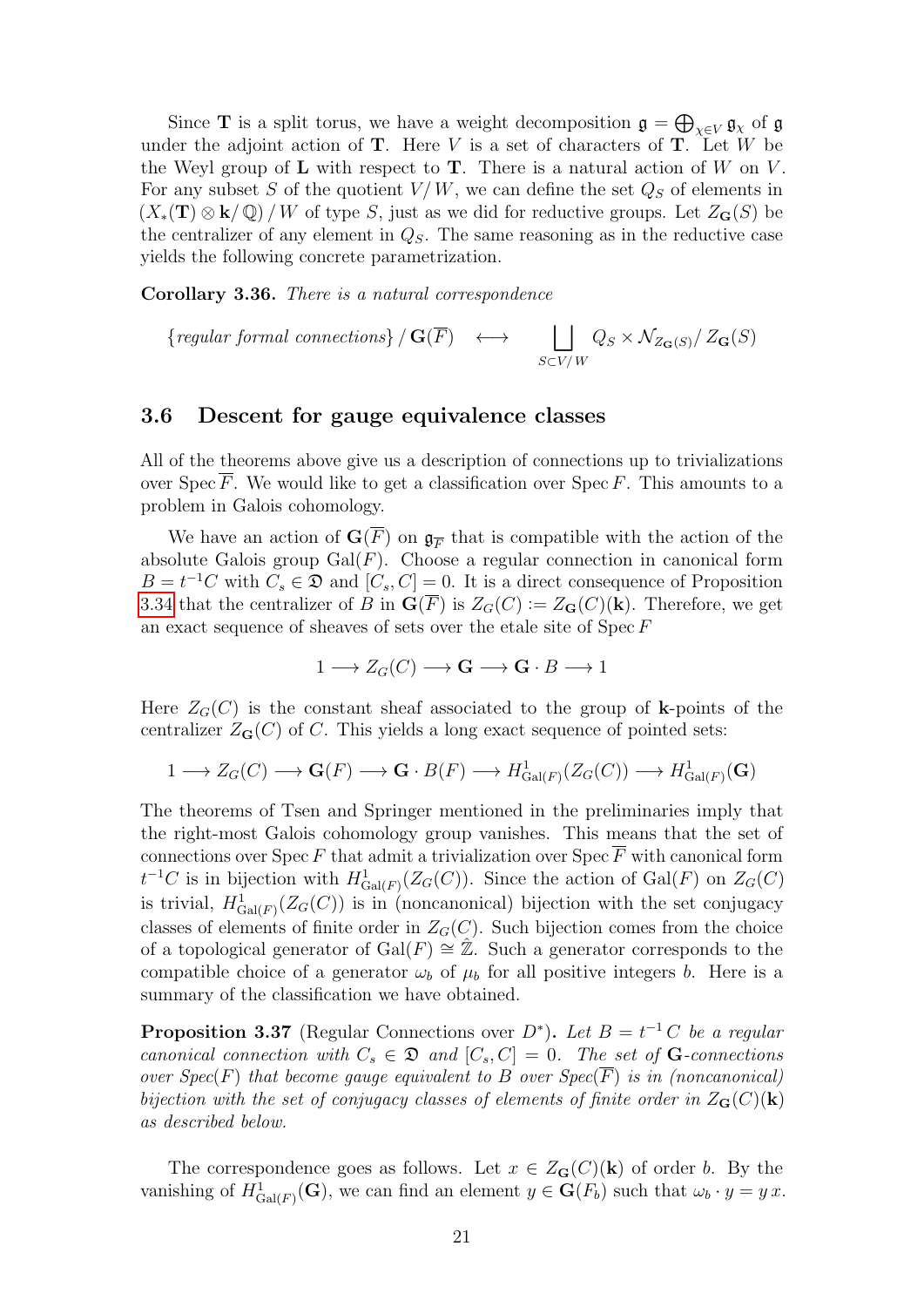The connection associated to x will be  $A = y \cdot (t^{-1} C) \in \mathfrak{g}_F$ . Conversely, suppose that  $A = y \cdot B$  is a connection in  $\mathfrak{g}_F$  for some  $y \in \mathbf{G}(F_b)$ . We set  $x := y^{-1} (\omega_b \cdot y)$ .

Using the descriptions of regular  $\mathbf{G}(\overline{F})$ - gauge equivalence classes we have given previously, we can parametrize regular formal connections. Let  $(m, u)$  be a pair with  $m \in (X_*(\mathbf{T}) \otimes \mathbf{k}/\mathbb{Q})$  and u a nilpotent element in  $\mathcal{N}_{Z_{\mathbf{G}}(m)}$ . A cohomology cocycle as described above is given by an element t of finite order in the centralizer  $Z_{\mathbf{G}}(m, u)$ of u in  $Z_{\mathbf{G}}(m)$ . Since  $Z_{\mathbf{G}}(m)$  is connected, we can conjugate by an element of  $Z_{\mathbf{G}}(m)$  in order to assume that the semisimple element t lies in  $\mathbf{T} \subset Z_{\mathbf{G}}(m)$ . It follows that the set of regular formal G connections over  $D^*$  is in natural correspondence with equivalence classes of triples  $(m, x, u)$ , where

- (i)  $m \in (X_*(\mathbf{T}) \otimes \mathbf{k}/\mathbb{Q}).$
- (ii) x is an element of finite order in  $T(k)$ .
- (iii)  $u \in \mathcal{N}_{Z_{\mathbf{G}}(m)}$  with  $\mathrm{Ad}(t)(u) = u$ .

Two such triples are considered equivalent if they can be conjugated by an element of  $G(k)$ .

Recall that there is a canonical isomorphism  $\mathbf{T}(\mathbf{k}) \cong X_*(\mathbf{T}) \otimes \mathbf{k}^{\times}$ . Under this identification, the set  $T(k)$ <sup>tor</sup> of elements of finite order in  $T(k)$  correspond to  $X_*(\mathbf{T}) \otimes \mu_\infty$ . The compatible choice of primitive roots of unity  $\omega_b$  yields an isomorphism  $\mu_{\infty} \cong \mathbb{Q}/\mathbb{Z}$ . Hence we get an identification  $\mathbf{T}(\mathbf{k})^{tor} \cong X_*(\mathbf{T}) \otimes \mathbb{Q}/\mathbb{Z}$ . This means that the set of pairs  $(m, x) \in (X_*(\mathbf{T}) \otimes \mathbf{k}/\mathbb{Q}) \times \mathbf{T}(\mathbf{k})^{tor}$  is in natural bijection with  $X_*(\mathbf{T}) \otimes \mathbf{k}/\mathbb{Z}$ .

For an element  $v \in X_*(\mathbf{T}) \otimes \mathbf{k}/\mathbb{Z}$ , we will let  $Z_{\mathbf{G}}(v)$  denote the centralizer  $Z_{\mathbf{G}}(m, x)$  of the corresponding pair  $(m, x) \in (X_*(\mathbf{T}) \otimes \mathbf{k}/\mathbb{Q}) \times \mathbf{T}(\mathbf{k})^{tor}$ . Conjugate elements of  $X_*(\mathbf{T}) \otimes \mathbf{k}/\mathbb{Z}$  yield isomorphic centralizers, so it makes sense to define  $Z_{\mathbf{G}}(v)$  for  $v \in (X_*(\mathbf{T}) \otimes \mathbf{k}/\mathbb{Z})/W$ . We end up the following parametrization of regular formal connections.

<span id="page-21-0"></span>Corollary 3.38. There is a natural bijection between regular formal connections over  $D^*$  and pairs  $(v, O)$ , where

- (i)  $v \in (X_*(\mathbf{T}) \otimes \mathbf{k}/\mathbb{Z})/W$ .
- (ii) O is a nilpotent orbit in  $\mathcal{N}_{Z_{\mathbf{G}}(v)}/Z_{\mathbf{G}}(v)$ .

**Definition 3.39.** Let A be a regular formal connection over  $D^*$ . We will denote by  $(m_A^s, m_A^n)$  the corresponding pair granted by Corollary [3.38.](#page-21-0)  $m_A^s$  (resp.  $m_A^n$ ) is called the semisimple (resp. unipotent) monodromy of A.

**Example 3.40.** Suppose that  $\mathbf{k} = \mathbb{C}$ . The set of pairs  $(m_A^s, m_A^n)$  as above is in correspondence with the set conjugacy classes in  $\mathbf{G}(\mathbb{C})$ . For a representative  $(C, U) \in Lie(\mathbf{T}) \times \mathcal{N}_{\mathbf{G}}$  of the pair  $(m_A^s, m_A^n)$ , the corresponding element of  $\mathbf{G}(\mathbb{C})$ is given by  $exp(2\pi iC + U)$ . This just the monodromy class of the regular formal connection.

We can use the theorem in [\[Hum95\]](#page-43-6) pg. 26 to give a description of  $Z_{\mathbf{G}}(v)$ . We can decompose  $\mathfrak{g} = \mathrm{Lie}(\mathbf{T}) \oplus \bigoplus_{i=1}^{l} \mathfrak{u}_{\chi_i}$ , where each  $\mathfrak{u}_i$  is a one dimensional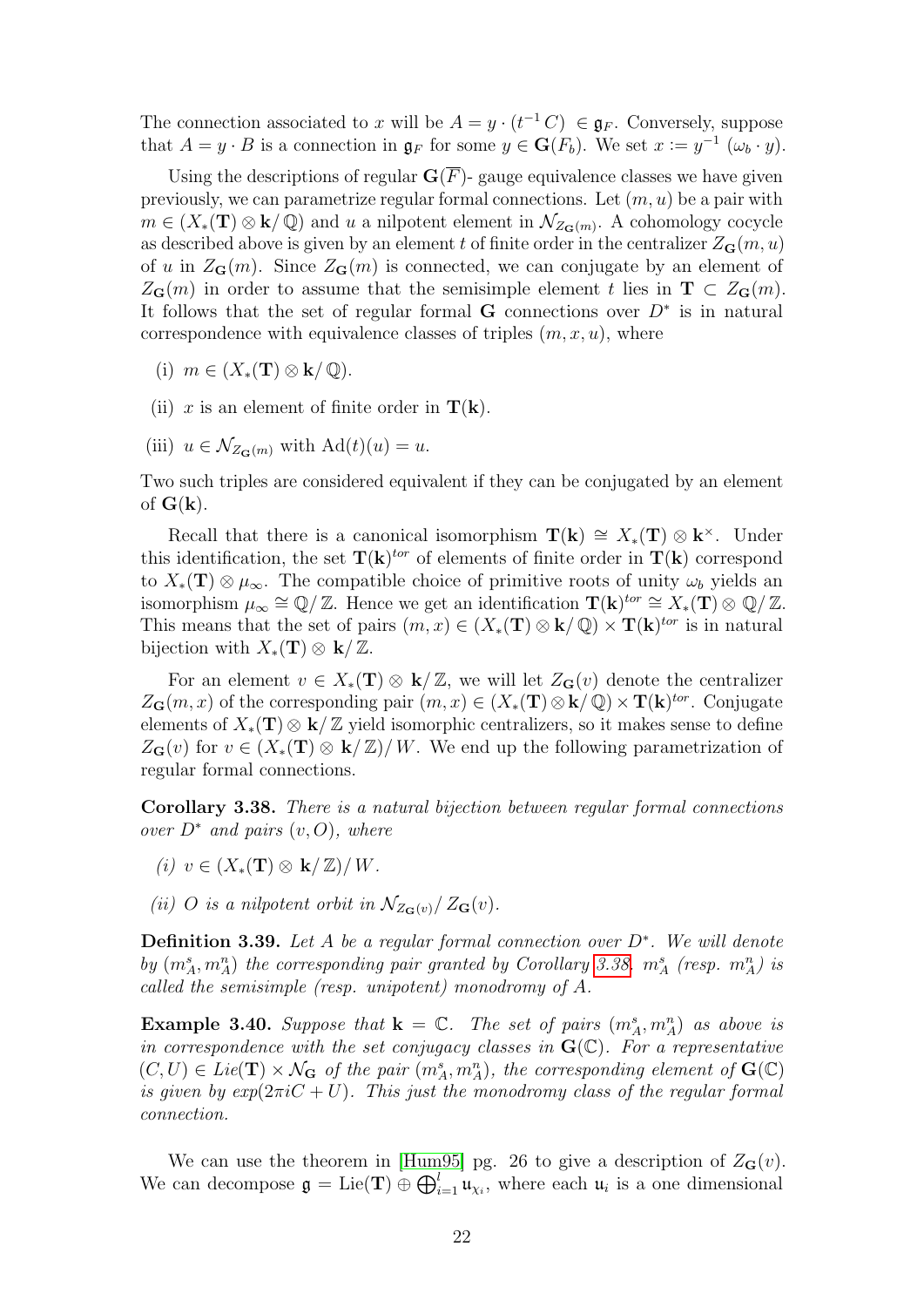eigenspace of **T** consisting of nilpotent elements (we allow repetition in the  $\chi_i$ ). Suppose that **T** acts on  $\mathfrak{u}_i$  through the character  $\chi_i : \mathbf{T} \longrightarrow \mathbb{G}_m$ . Since we are working in characteristic 0, each  $\mathfrak{u}_i$  is the Lie algebra of a unique unipotent subgroup  $\mathbf{U}_i$  isomorphic to  $\mathbb{G}_a$ . Let  $v \in (X_*(\mathbf{T}) \otimes \mathbf{k}/\mathbb{Z})$ . For each character  $\chi \in X^*(\mathbf{T})$  it makes sense to ask whether  $\langle v, \chi \rangle \in \mathbb{Z}$ , even though v is only defined up to an element of  $X_*(\mathbf{T})$ . The connected component of  $Z_{\mathbf{G}}(v)$  is generated by T and those unipotent weight spaces  $U_i$  such that  $\langle v, \chi_i \rangle \in \mathbb{Z}$ . The full group  $Z_G(v)$  is generated by its neutral component and the reflections  $w_{\alpha}$  in the Weyl group W of **L** corresponding to roots  $\alpha \in \Phi$  such that  $\langle v, \alpha \rangle \in \mathbb{Z}$ .

In order to classify formal regular connections, it is convenient to group them depending on the type of their semisimple monodromy. For each  $v \in (X_*(\mathbf{T}) \otimes$  $k/\mathbb{Z}/W$ , we can define the type of v to be a subset  $S\subset V/W$  just as we did when working over  $\overline{F}$ . For any  $S \subset V/W$ , let us denote by  $P_S \subset (X_*(\mathbf{T}) \otimes \mathbf{k}/\mathbb{Z})/W$ the set of all element of type S. By the description given in the last paragraph, it follows that the isomorphism class of  $Z_{\mathbf{G}}(v)$  is the same for all  $v \in P_S$ . We will denote this group by  $Z_{\mathbf{G}}(S)_{F}$ . We can now rewrite the last corollary.

Corollary 3.41. There is a natural correspondence

{regular formal connections over 
$$
D^*
$$
}  $\longleftrightarrow$   $\bigsqcup_{S \subset V/W} P_S \times \mathcal{N}_{Z_{\mathbf{G}}(S)_F} / Z_{\mathbf{G}}(S)_F$ 

This yields procedure to describe all regular  $\mathbf{G}(F)$ -gauge equivalence classes of formal connections. The different types  $S$  can be established by declaring a subsets of characters that evaluate to integer eigenvalues. For each  $S$ , one needs to parametrize the nilpotent orbits in the Lie algebra of  $M<sub>S</sub>$ . This works especially well when the group is reductive.

<span id="page-22-2"></span>**Example 3.42.** Suppose that **G** is reductive. Then each  $\mathbf{M}_S$  is connected reductive. If the group  $G$  is classical, we can parametrize the finite set of nilpotent orbits  $\mathcal{N}_{{\bf M}_S} /{\bf M}_S$  using partition diagrams as in [\[CM93\]](#page-43-4) Chapter 5. This yields explicit canonical block decompositions of regular connections for classical groups.

### <span id="page-22-0"></span>4 Irregular connections for G reductive

#### <span id="page-22-1"></span>4.1 Connections in canonical form

Let G be connected reductive over **k**.

<span id="page-22-3"></span>**Definition 4.1** (Canonical form). A connection  $B \in \mathfrak{g}_{\overline{F}}$  is said to be in canonical form if we have  $B = \sum_{j=1}^{l} D_j t^{r_j} + t^{-1} C$ , where

- (1)  $r_j \in \mathbb{Q}$  for all j, and they satisfy satisfy  $r_1 < r_2 < ... r_l < -1$ .
- (2)  $D_i \neq 0$  is a semisimple element in **g** for all j.
- (3)  $D_1, D_2, ..., C$  are pairwise commuting (the brackets vanish).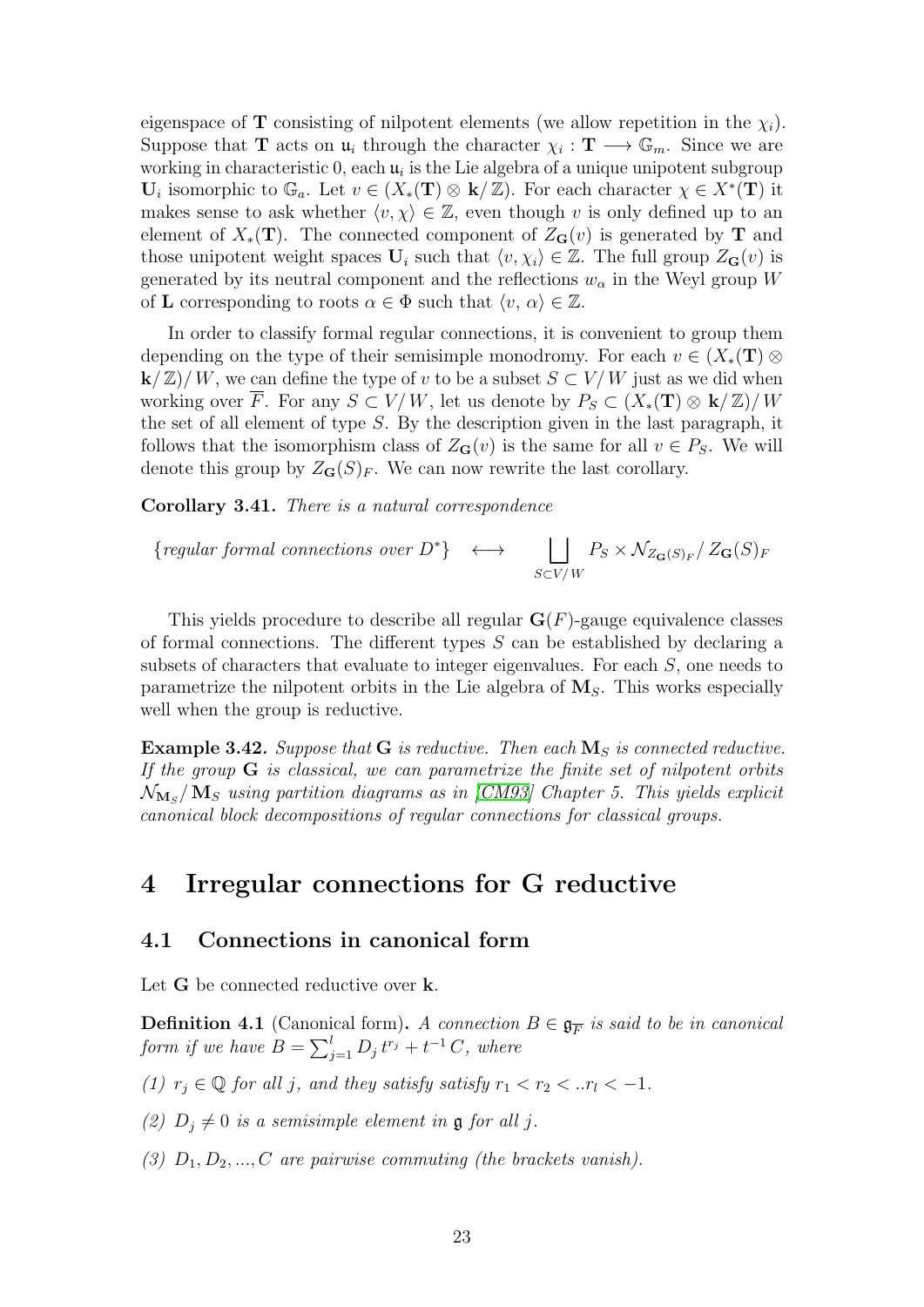The  $r_i$  above are called the levels of the canonical form. The smallest of them  $r_1$  is called the principal level. The initial sum  $\sum_{j=1}^{l} D_j t^{r_j}$  is called the irregular part of the connection; we denote it by  $B_{irr}$ .

Remark 4.2. The irregular part could be 0 if the summation is empty. We then recover the notion of canonical form for a regular connection.

We prove the existence of canonical form for reductive groups first.

<span id="page-23-0"></span>Theorem 4.3 (Reduction Theory for Reductive Groups). Let G be connected reductive and  $A \in \mathfrak{g}_{\overline{F}}$ . Then there exists  $x \in \mathbf{G}(\overline{F})$  such that  $x \cdot A = \sum_{j=1}^{l} D_j t^{r_j} +$  $t^{-1}$  C is in canonical form.

The argument proceeds by induction on dim **G**. The base case (when  $\mathbf{G} = \mathbb{G}_m$ ) follows from the computation done in the proof of Proposition [3.12.](#page-10-1) We state this result for future reference.

<span id="page-23-1"></span>Proposition 4.4. Let G be a tori.

- (a) Let  $A = \sum_{j=r}^{\infty} A_j t^j$  a formal connection in  $\mathfrak{g}_F$ . Then there exists  $x \in \mathbf{G}(\mathcal{O})$ such that  $x \cdot A = \sum_{j=r}^{-1} A_j t^j$ . Moreover there is a unique such x with  $x \equiv$  $1 \pmod{t}$ .
- (b) Let  $B = \sum_{j=r}^{-1} B_j t^j$  and  $C = \sum_{j=r}^{-1} C_j t^j$  be two connections in canonical form. Suppose that there exists  $x \in G(F)$  such that  $x \cdot C = B$ . Then  $x = gt^{\mu}$ for some cocharacter  $\mu \in X_*(\mathbf{G})$  and some  $q \in \mathbf{G}(\mathbf{k})$ . In this case, we have  $B_i = C_i$  for all  $r \leq j < -1$  and  $C_{-1} = B_{-1} - \mu$ .

*Proof.* This is the same computation as in Propositions [3.12](#page-10-1) and [3.14.](#page-10-2) We omit the details.  $\Box$ 

**Remark 4.5.** In particular we see that two canonical connections  $B = \sum_{j=r}^{-1} B_j t^j$ and  $C = \sum_{j=r}^{-1} C_j t^j$  for a torus are gauge equivalent over F if and only if  $B_j = C_j$ for all  $r \leq j \, \lt -1$  and  $C_{-1} - B_{-1} \in X_*(\mathbf{G})$ . By lifting, we conclude that they are equivalent over  $\overline{F}$  if and only if  $B_j = C_j$  for all  $r \leq j < -1$  and  $C_{-1} - B_{-1} \in X_*(\mathbf{G}) \otimes \mathbb{Q}.$ 

Let's get started with the argument for Theorem [4.3.](#page-23-0) By the structure theory of reductive groups, we know that G admits an isogeny from the product of its maximal central torus and its derived subgroup  $G_{der}$ . By Proposition [4.4,](#page-23-1) we can deal with the central part. We may therefore assume that G is semisimple.

By lifting to a ramified cover, we can assume  $A = \sum_{j=r}^{\infty} A_j t^j \in \mathfrak{g}_F$  with  $A_r \neq 0$ . If  $r \geq -1$  we can use the theory for regular connections developed in Section 2. So we can assume  $r < -1$ . There are two substantially different possibilities:  $A_r$ could be nilpotent or not. The case when  $A_r$  is not nilpotent turns out to be the easiest; we do it first.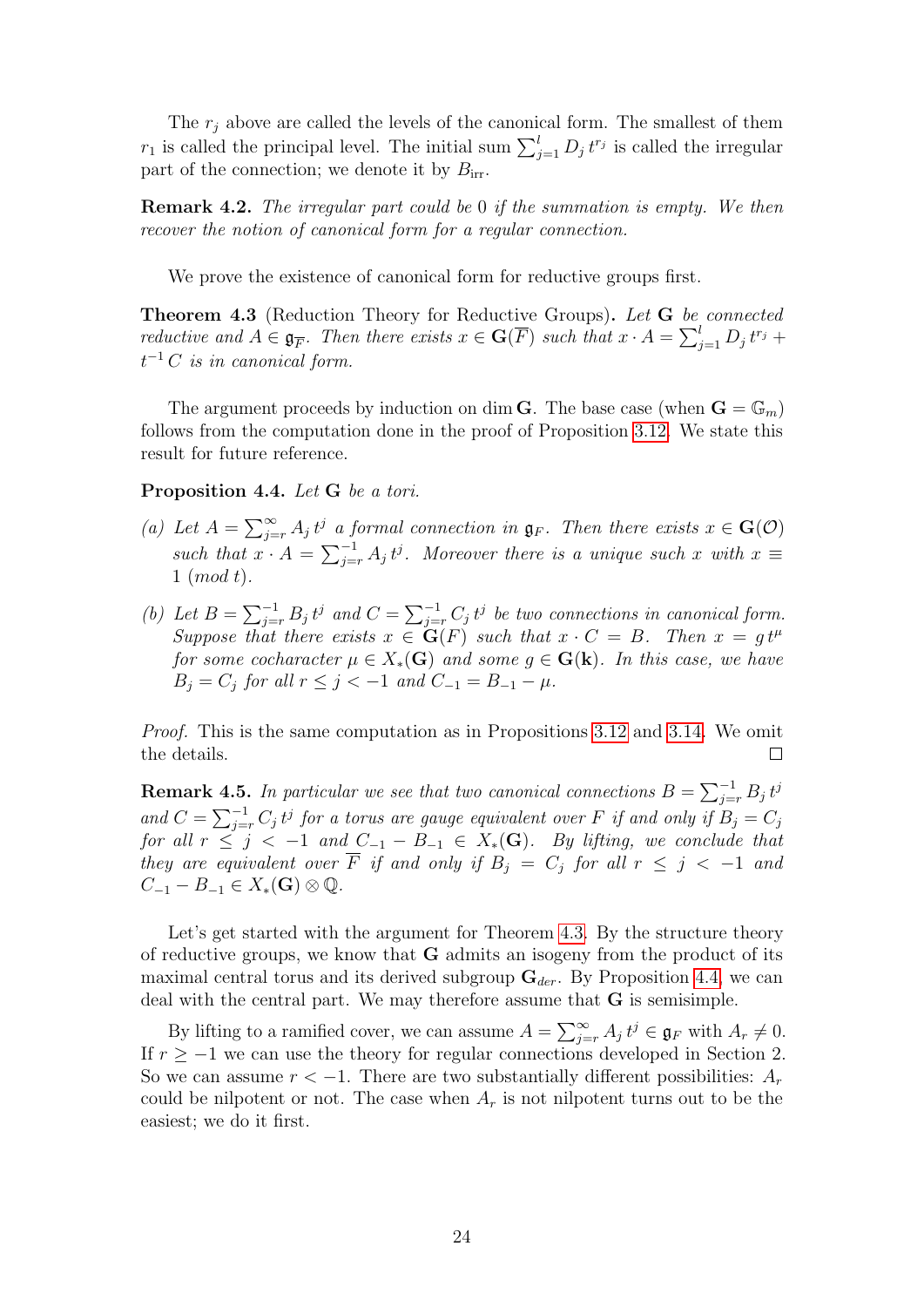#### <span id="page-24-0"></span>4.2 The case when  $A_r$  is not nilpotent

We need the following lemma (cf. [\[BV83,](#page-43-0) 9.3]).

<span id="page-24-1"></span>**Lemma 4.6.** Let  $A = \sum_{j=r} A_j t^j$  a connection in  $\mathfrak{g}_F$  with  $r < -1$ . Let  $V = (A_r)_s$ be the semisimple part of  $A_r$ . Then, there exist  $x \in G(F)$  such that  $x \cdot A$  is in  $\mathfrak{g}_V(F)$ .

Proof. This is very similar to Lemma [3.3.](#page-7-1) We will inductively build a sequence  $(B_j)_{j=1}^\infty$  of elements of g such that the gauge transformation  $x := \lim_{n\to\infty} \prod_{j=0}^{n-1} \exp(t^{n-j} B_{n-j})$ satisfies the conclusion of the lemma. Suppose that we have chosen  $B_j$  for  $j \leq k$  such that the connection  $A^{(k)} = \sum_{l=r}^{\infty} A_l^{(k)}$  $l_i^{(k)} t^l$  defined by  $A^{(k)} := \prod_{j=0}^{k-1} \exp(t^{n-j} B_{k-n}) \cdot A$ satisfies  $A_l^{(k)} \in \mathfrak{g}_V$  for all  $l \leq k + r$ . Notice that the base case  $k = 0$  is trivial and  $A_r^{(k)} = A_r$ . Let's try to determine  $B_{k+1}$ .

Recall that  $\exp(t^{k+1} B_{k+1}) \equiv 1 + t^{k+1} B_{k+1} \pmod{t^{k+2}}$ . By an elementary matrix computation (choose an embedding of  $G \hookrightarrow GL_n$ ), one can see that

$$
\exp(t^{k+1}B_{k+1}) \cdot A^{(k)} \equiv \sum_{l=r}^{k+r} A_l^{(k)} t^l + [A_{k+1+r}^{(k)} - ad(A_r)B_{k+1}] t^{k+1+r} \pmod{t^{k+2+r}}
$$

Let  $\mathfrak{g} = \bigoplus_{\lambda} \mathfrak{g}_{\lambda}$  be the spectral decomposition of  $ad(X) = (ad(A_r))_s$ . By definition the operator  $ad(A_{-r})$  restricts to an automorphism of  $\mathfrak{g}_{\lambda}$  for all  $\lambda \neq 0$ . In particular, we can choose  $B_{k+1} \in \mathfrak{g}$  such that  $A_{k+1-r}^{(k)} - ad(A_{-r})B_{k+1}$  is in  $\mathfrak{g}_0 = \mathfrak{g}_V$ . This concludes the construction of the sequence  $(B_j)_{j=1}^{\infty}$ . It follows from the construction that  $x := \lim_{n \to \infty} \prod_{j=0}^{n-1} \exp(t^{n-j} B_{n-j})$  satisfies  $x \cdot A \in \mathfrak{g}_V(F)$ .  $\Box$ 

Let us continue with the proof of Theorem [4.3.](#page-23-0) Suppose that  $A_r$  is not nilpotent. Then the semisimple part  $X = (A_r)_s$  is not 0. Since we are assuming that **G** is semisimple, the connected reductive centralizer  $\mathbf{Z}_G(X)$  is a proper subgroup of G. By Lemma [4.6](#page-24-1) we can assume that  $A \in \mathfrak{g}_V(F)$ . We win by induction, because  $\dim \mathbf{Z}_G(V) < \dim \mathbf{G}$ . This settles the case when  $A_r$  is not nilpotent in the proof of Theorem [4.3.](#page-23-0)

Recall that the principal level of a canonical connection is defined to be the order  $r_1$  (see the paragraph after Definition [4.1\)](#page-22-3). We can define the principal level of a connection  $A$  to be the principal level of any canonical connection equivalent to A. This is well defined by Lemma [5](#page-39-2).4 in the next section. The inductive argument given above implies the following interesting fact.

**Proposition 4.7.** Suppose that  $A = \sum_{j=r}^{\infty} A_j t^j$  with  $r < -1$  and  $A_r$  not nilpotent. Then r is the principal level of A.

*Proof.* We induct on the dimension of the group. The base case  $\mathbb{G}_m$  is clear by direct computation. Notice that in the proof above we have that  $A_r$  is still not nilpotent in the smaller group  $\mathbb{Z}_G(V)$ , since its semisimple part V is not 0. We can then conclude by induction.

**Remark 4.8.** As we will soon see, this is not necessarily the case when  $A_r$  is nilpotent. In the nilpotent case the principal level can be larger than r.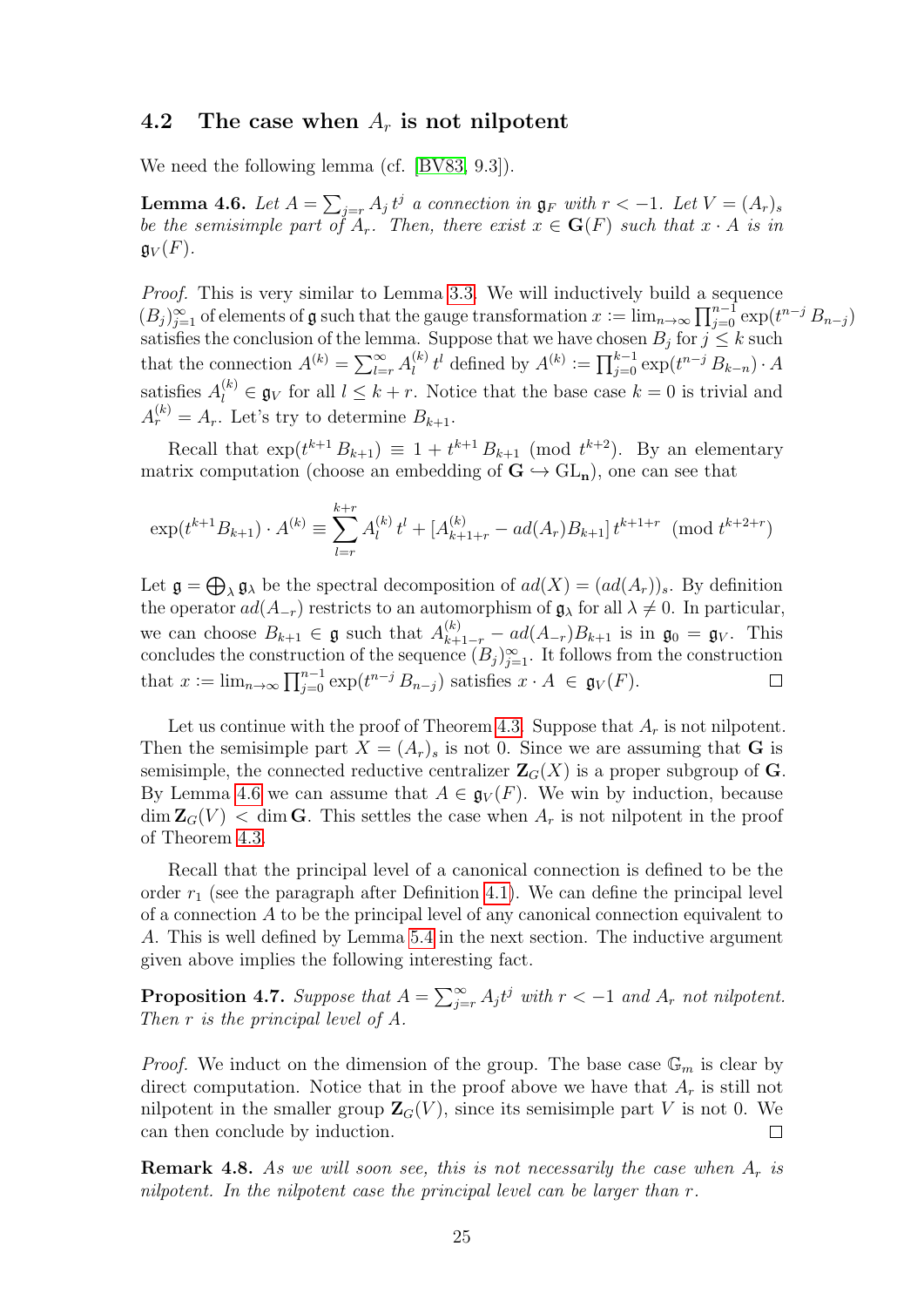#### <span id="page-25-0"></span>4.3 The case when  $A_r$  is nilpotent

In this section we conclude the proof of Theorem [4.3](#page-23-0) by dealing with the case when  $A_r$  is nilpotent. We closely follow an argument sketched in [\[BV83\]](#page-43-0), which we include here for the sake of completeness. For this section G will be semisimple, as we may assume for our proof of Theorem [4.3.](#page-23-0) Let's set up the notation we will use. Suppose that we have  $A = \sum_{j=r}^{\infty} A_j t^j$  with  $A_r$  nilpotent and  $r < -1$ . Let  $(H, X, Y = A_r)$  be a Jacobson-Morozov  $\mathfrak{sl}_2$ -triple coming from an algebraic homomorphism  $\Phi: SL_2 \longrightarrow \mathbf{G}$ . For an integer n, we will denote by  $t^{nH}$  the element  $t^{\mu}$ , where  $\mu$  is the natural composition  $\mathbb{G}_m \stackrel{[n]}{\longrightarrow} \mathbb{G}_m \hookrightarrow \text{SL}_2 \stackrel{\Phi}{\to} \mathbf{G}$ .

<span id="page-25-1"></span> $\sum_{j=r}^{\infty} B_j t^j$  satisfies **Lemma 4.9.** With notation as above, there exists  $x \in G(F)$  such that  $x \cdot A =$ 

- (1)  $B_r = A_r$ .
- (2)  $B_i \in \mathfrak{g}_X$  for all  $j > r$ .

Proof. This is a carbon copy of the proof of Lemma [4.6.](#page-24-1) The only difference is that in the last paragraph we have to use the fact that the range of  $ad(A_r)$  is complementary to  $g_X$ . This follows from the theory of representations of  $\mathfrak{sl}_2$ . We omit the details.  $\Box$ 

By Lemma [4.9,](#page-25-1) we can assume that  $A_i \in \mathfrak{g}_X$  for  $j > r$ . For the purpose of having an algorithm that works in finitely many steps, we won't actually use the full force of the lemma. Instead, we will use a weaker hypothesis as an input for the next proposition. Let  $\Lambda := \Lambda(A_r)$  be as in Definition [2.14.](#page-6-1) We will henceforth suppose that  $A_{r+m} \in \mathfrak{g}_X$  for  $1 \leq m < \Lambda(|r|-1)$ .

Let  $(Z_l)_{l=1}^q$  be a basis of eigenvectors of  $ad(H)$  acting on  $\mathfrak{g}_X$ . This means that  $\mathfrak{g}_X = \bigoplus_{l=1}^q \mathbf{k} Z_l$  and that there exist  $\lambda_l$  such that  $[H, Z_l] = \lambda_l Z_l$ . It turns out that the  $\lambda_i$ s are nonnegative integers, by the theory of representations of  $\mathfrak{sl}_2$ . By the assumption on A, we can write  $A_{r+m} = \sum_{l=1}^{q} a_{r+m,l} Z_l$  for all  $1 \leq m \leq \Lambda(|r|-1)$ and some constants  $a_{r+m,l} \in \mathbf{k}$ .

**Definition 4.10.** In the situation above, define  $\delta = \delta(A)$  to be given by:

$$
\delta = \inf \left\{ \frac{m}{\frac{1}{2}\lambda_l + 1} : 1 \le m < \Lambda(|r| - 1), 1 \le l \le q, a_{r+m, l} \ne 0 \right\}
$$

We set  $\delta = \infty$  if  $A_{r+m} = 0$  for all  $1 \leq m < \Lambda$ . We also define the set

$$
P := \left\{ (m, l) : 1 \le m < \Lambda(|r| - 1), 1 \le l \le q, a_{r+m, l} \ne 0, \frac{m}{\frac{1}{2}\lambda_l + 1} = \delta \right\}
$$

In plain words, P is the set of pairs  $(m, l)$  of indices in the definition of  $\delta$  where the infimum is actually achieved.

<span id="page-25-2"></span>**Remark 4.11.** By the definition of  $\Lambda(A_r)$ , it follows that the denominators appearing in the set defining  $\delta$  are always less than  $\Lambda$ . This implies that there exists a positive integer  $b \leq 2\Lambda - 1$  such that  $b\delta \in \mathbb{Z}$ . This fact will be used later to determine a bound for the ramification needed to put A in canonical form.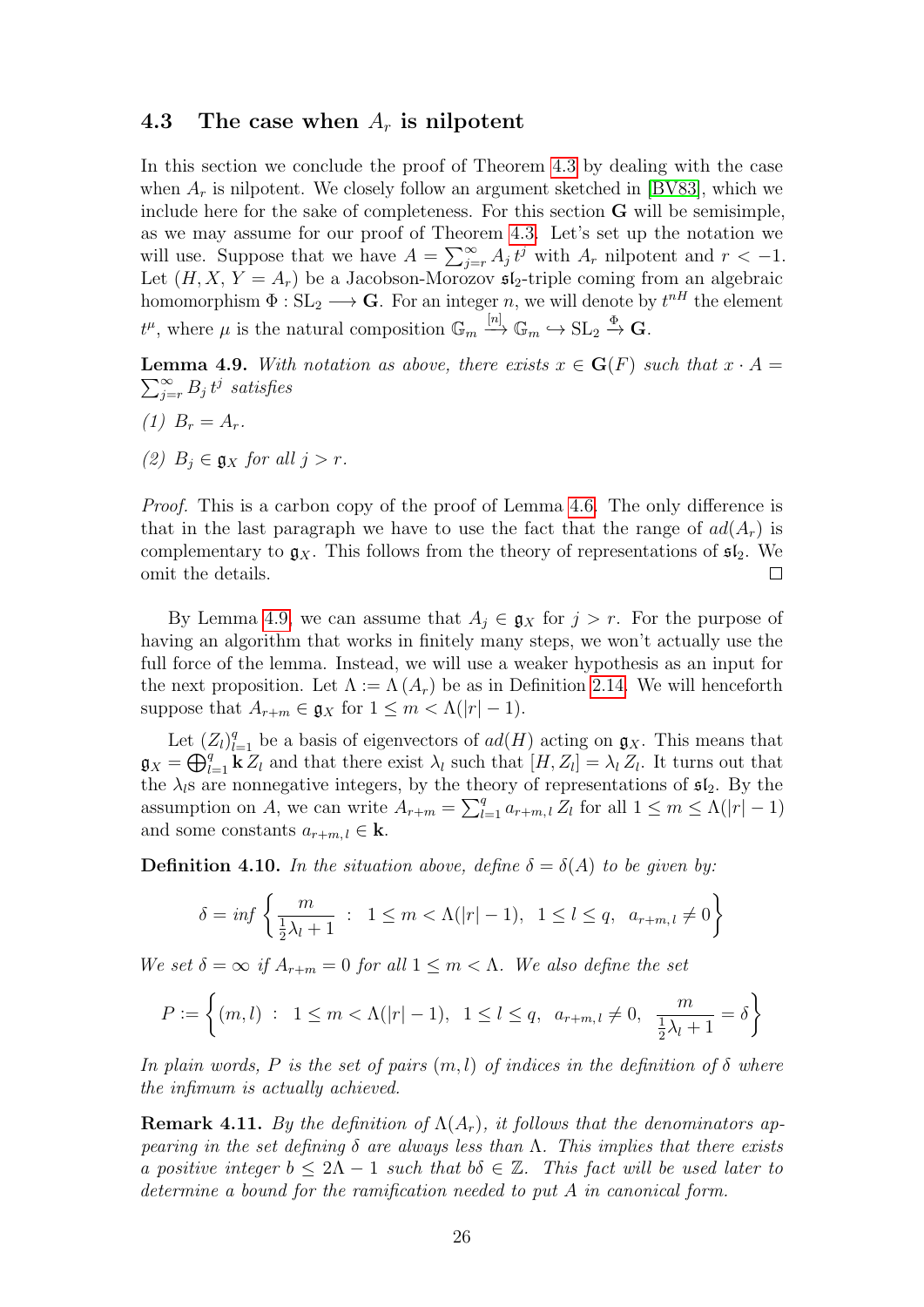The following proposition is one of the main steps in the argument in [\[BV83\]](#page-43-0). We are going to get a step closer to canonical form by applying a transformation of the type  $t^{nH}$ . These elements are called shearing transformations. The statement and proof in the case of  $GL_n$  can be found in [\[BV83\]](#page-43-0) pages 33-34. We have decided to include a detailed treatment of the general case for the convenience of the reader.

<span id="page-26-0"></span>Proposition 4.12 (Main Proposition for the Induction Step). Let the notation/setup be as discussed above.

- (C1) Suppose  $|r| 1 \le \delta \le \infty$ . Let  $\tilde{A}$  be the 2-lift of A. Then  $B := t^{(r+1)H} \cdot \tilde{A}$  is of the first kind, and  $B_{-1}$  only depends on  $A_{r+m}$  for  $0 \leq m \leq \Lambda(|r|-1)$ .
- (C2) Suppose  $0 < \delta < |r| 1$ . We know that  $b\delta \in \mathbb{Z}$  for some  $b \in \mathbb{N}$ . Let  $\tilde{A}$  be the 2b-lift of A. We have that  $B := t^{-b\delta H} \cdot \tilde{A}$  has order  $r' := 2br + 2b\delta + 2b - 1 < -1$ . Moreover,

$$
B_{r'} = 2bA_r + 2b \sum_{(m,l) \in P} a_{r+m,l} Z_l \neq 2bA_r
$$

In particular we have that  $B_{r'}$  is determined by  $A_{r+m}$  for  $0 \leq m < \Lambda(|r|-1)$ . If  $B_{r'}$  is nilpotent, then  $\dim(G \cdot B_{r'}) > \dim(G \cdot A_r)$ .

*Proof.* The computation is similar to the one we did in the proof of Theorem [3.6.](#page-8-0) Recall from the discussion in that proof that for all  $W \in \mathfrak{g}_{\beta}$  we have

$$
Ad(t^{nH}) W = t^{n\beta(H)} W \quad (*)
$$

(C1) By using the definitions and expanding

$$
t^{(r+1)H} \cdot \tilde{A} = 2 \sum_{m=0}^{\Lambda(|r|-1)-1} \text{Ad}(t^{(r+1)H}) A_{r+m} t^{2(r+m)+1}
$$
  
+ 
$$
\text{Ad}(t^{(r+1)H}) A_{r+\Lambda(|r|-1)} t^{2(r+\Lambda(|r|-1))+1}
$$
  
+ 
$$
2 \sum_{m=\Lambda(|r|-1)+1}^{\infty} \text{Ad}(t^{(r+1)H}) A_{r+m} t^{2(r+m)+1}
$$
  
+ 
$$
\frac{d}{dt} (t^{(r+1)H}) t^{-(r+1)H}
$$

The fourth summand is just  $(r + 1)Ht^{-1}$ , which is of the first kind. We can see that the third summand is actually in  $\mathfrak{g}(\mathcal{O})$  by using (\*) and the fact that  $(r+1)\beta(H) \geq (2\Lambda-2)(r+1)$  for all roots  $\beta$ . The same reasoning implies that the second summand is of the first kind. For the first summand, we can write  $A_{r+m} = \sum_{l=1}^{q} a_{r+m,l} Z_l$ . We can expand and use (\*) plus the definition of  $\lambda_l$ . We get that the first summand is:

$$
2\sum_{m=0}^{\Lambda(|r|-1)-1} \sum_{l=1}^{q} a_{r+m,l} Z_l t^{2(r+m)+1+(r+1)\lambda_l}
$$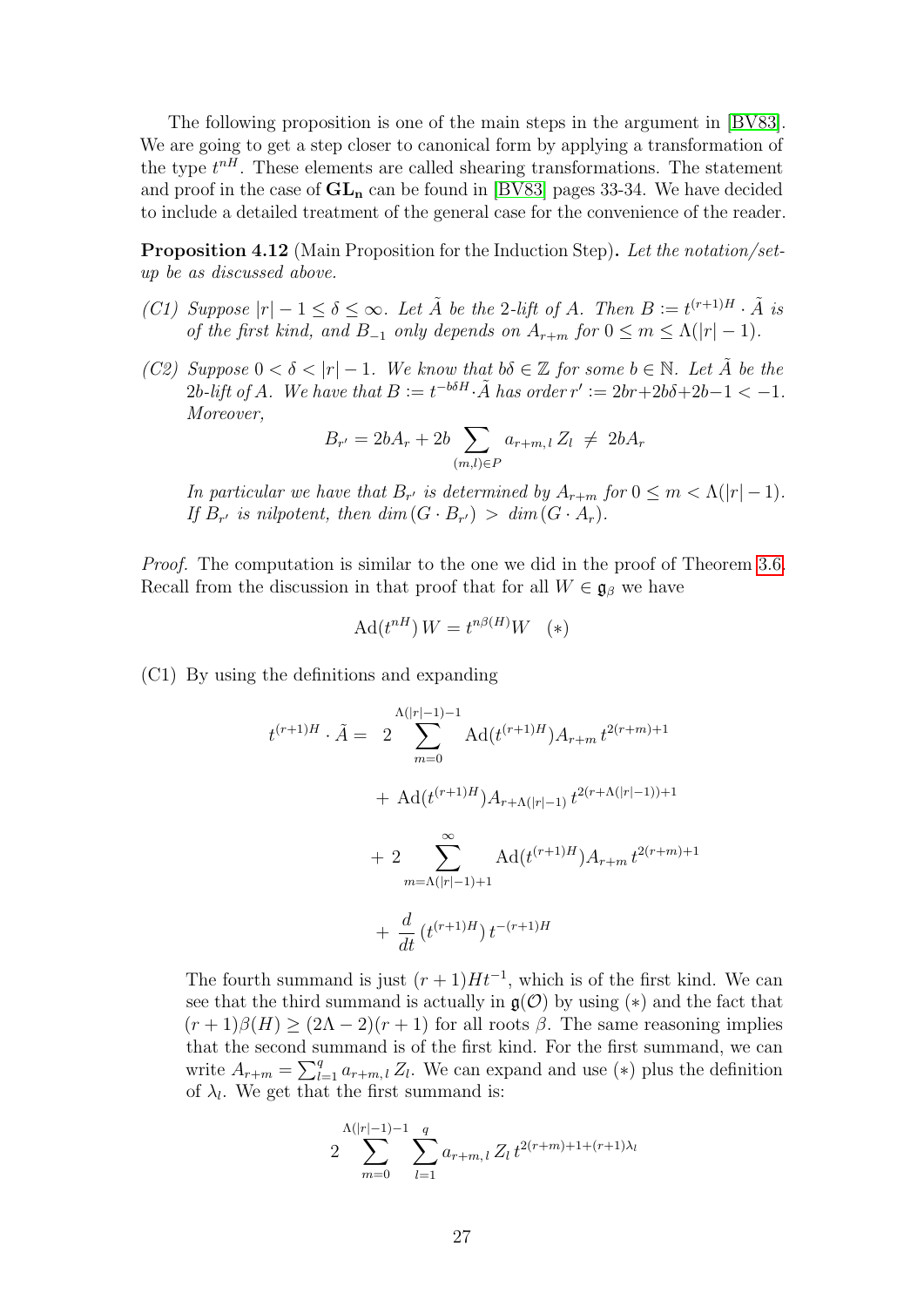This expression is also of the first kind. This can be shown by doing some algebra with the exponents of t, keeping in mind the definition of  $\delta$  and the fact that  $\delta > |r| - 1$ . The remark about  $B_{-1}$  follows plainly from the argument, because the third summand did not contribute to  $B_{-1}$ .

(C2) This is very similar to the first case. We expand:

$$
t^{-b\delta H} \cdot \tilde{A} = 2b \sum_{m=0}^{\Lambda(|r|-1)-1} \text{Ad}(t^{-b\delta H}) A_{r+m} t^{2b(r+m)+2b-1} + 2b \sum_{m=\Lambda(|r|-1)}^{\infty} \text{Ad}(t^{-b\delta H}) A_{r+m} t^{2b(r+m)+2b-1} + \frac{d}{dt} (t^{(-b\delta)H}) t^{(b\delta)H}
$$

The third summand is  $-b\delta H t^{-1}$ , which is of the first kind. We can therefore ignore the third summand. The bound  $-b\delta\beta(H) \ge -2b\delta(\Lambda-1)$  and equation (\*) show that the order of the second summand is at least  $r' + 1 = 2br + 2b\delta + 2b$ . The computation is almost the same as for the third summand in Case 1 above. For the first summand, we can again use  $A_{r+m} = \sum_{l=1}^{q} a_{r+m,l} Z_l$  and expand using (∗) to get:

$$
2b \sum_{m=0}^{\Lambda(|r|-1)-1} \sum_{l=1}^{q} a_{r+m,l} Z_l \, t^{2b(r+m)+2b-1-b\delta\lambda_l}
$$

We are reduced to check that the exponent of  $t$  in the sum above has minimal value  $r' = 2br + 2b\delta + 2b - 1$  exactly for the pairs  $(m, l)$  in P. This is an exercise in elementary algebra.

The claim about  $B_{r'}$  follows from the argument, because the second summand does not contribute to  $B_{r'}$ . The claim about the increase of the dimension of nipotent orbits is a direct consequence of Proposition [2.8.](#page-5-0)

 $\Box$ 

Remark 4.13. The claim about the dimension of the orbit in C2 is essential. This guarantees that the process of applying shearing transformations eventually stops. Hence we are provided with a terminating algorithm. See the proof of Theorem [4.3](#page-23-0) given below for details.

**Example 4.14.** Let's see how this works in the case of  $SL_2$ . Up to inner automorphism, we can assume that  $A_r = Y =$  $\begin{bmatrix} 0 & 0 \\ 1 & 0 \end{bmatrix}$ . Then  $X =$  $\begin{bmatrix} 0 & 1 \\ 0 & 0 \end{bmatrix}$  and  $H =$  $\begin{bmatrix} 1 & 0 \end{bmatrix}$  $0 -1$ 1 . In this case  $\Lambda = 2$ , and  $\mathfrak{g}_X = kX$ . So there is a single eigenvalue  $\lambda = 2$ . Our assumption just says that A is of the form

$$
A = Y tr + \sum_{m=1}^{2|r|-3} a_{r+m} X t^{r+m} + higher order terms
$$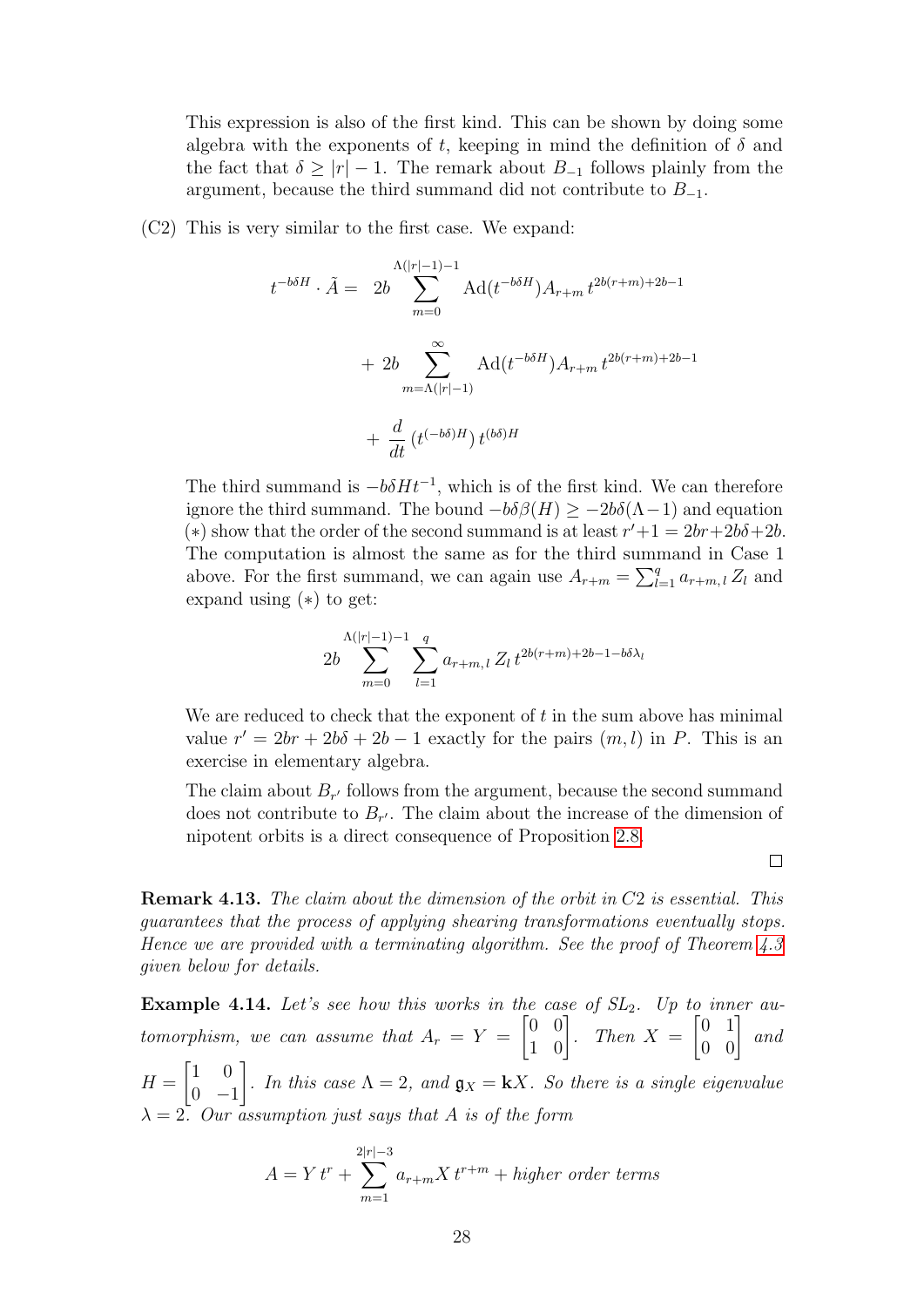We have that  $\delta$  is  $\frac{n}{2}$ , where n is the smallest index such that  $a_{r+n} \neq 0$ . The set P only contains this index  $n$ . So in fact  $A$  can be written in the form

$$
A = Y t^r + \sum_{m=n}^{2|r| - 3} a_{r+m} X t^{r+m} + higher\ order\ terms
$$

There are two cases.

- (C1) The first case is  $n \geq 2(|r|-1)$ . This just means that all  $a_i$  above are 0. Then we can use the change of trivialization  $t^{\frac{r+1}{2}H} =$  $\left[t^{\frac{r+1}{2}}\right]$  0 0  $t^{-\frac{r+1}{2}}$ 1 to transform A into a connection of the first kind.
- (C2) The second case is when  $n < 2(|r|-1)$ . Here at least some of the  $a_i$ are not 0. We can apply the transformation  $t^{-\frac{n}{4}H} = \begin{bmatrix} t^{-\frac{n}{4}} & 0 \\ 0 & t^{\frac{n}{4}} \end{bmatrix}$ 0  $t^{\frac{n}{4}}$ 1 . The resulting connection will have order  $r + \frac{n}{2}$  $\frac{n}{2}$ . The principal term will be  $B_{r+\frac{n}{2}} =$  $Y + a_{r+n}X$ , which is semisimple. Hence we can use Lemma [4.6](#page-24-1) to reduce to the group  $\mathbb{G}_m$ . We can then apply Proposition [4.4](#page-23-1) to find the canonical form.

Proof of Theorem [4.3.](#page-23-0) By Lemma [4.9,](#page-25-1) we can put ourselves in the situation of Proposition [4.12](#page-26-0) above. We have three possibilities:

- (i) If  $|r| 1 \le \delta \le \infty$ , then we can use Proposition [4.12](#page-26-0) Case 1. We are done by the theory of regular connections we have already developed.
- (ii) If  $0 < \delta < |r| 1$ , we can use [4.12](#page-26-0) Case 2. Suppose that  $B_{r'}$  is not nilpotent. Then we are in the case worked out in Subsection [4.2.](#page-24-0)
- (iii) Suppose that  $0 < \delta < |r| 1$  and  $B_{r'}$  is nilpotent with dim  $(G \cdot B_{r'})$  $\dim(G \cdot A_r)$ . We can apply Proposition [4.12](#page-26-0) Case 2 again with B instead of A. We can keep iterating this procedure until we are in one of the first two possibilities above. Notice that this process cannot go on indefinitely, because the dimensions of nilpotent orbits in G are bounded.

 $\Box$ 

Remark 4.15. The dimension of adjoint nilpotent orbits in G is always even [\[CM93\]](#page-43-4). Therefore we need to apply at most  $\frac{1}{2}$  $\frac{1}{2}dim({\bf G})\big]$  shearing transformations as in Proposition [4.12](#page-26-0) Case 2 before we land in one of the first two possibilities.

### <span id="page-28-0"></span>4.4 Algorithm for reductive groups and some quantitative results

Let's give a detailed description of the reduction algorithm that we obtain from the proof of Theorem [4.3.](#page-23-0)

<span id="page-28-1"></span>Algorithm 4.16 (Algorithm for reduction of a formal connection for a reductive group). There is a set of six possible operations that we will use as steps in our algorithm.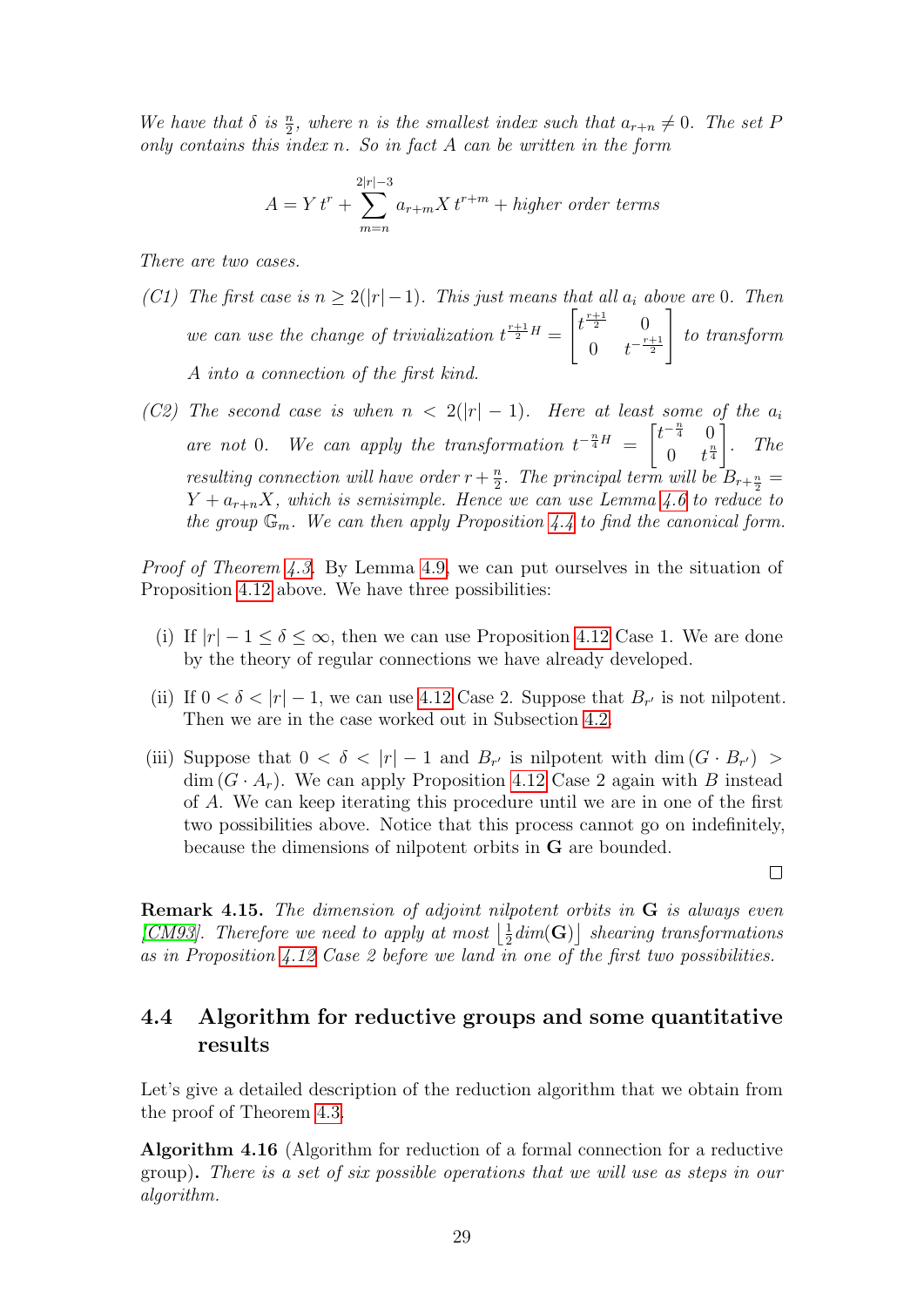- (i) Apply Lemma [4.6.](#page-24-1)
- (ii) Apply Lemma [4.9.](#page-25-1)
- (iii) Apply Proposition [4.12](#page-26-0) Case 1.
- (iv) Apply Proposition [4.12](#page-26-0) Case 2.
- (v) Find the canonical form of a connection in a torus.
- (vi) Find the canonical form for a connection of the first kind in a semisimple group (as in Theorem [3.6](#page-8-0) of Section [3\)](#page-6-0).

The algorithm proceeds as follows. The input is a given reductive group  $G$  and a formal connection  $A = \sum_{j=r}^{\infty} A_j t^j$ . First, we know that **G** is isogenous to the product  $Z^0(\mathbf{G}) \times \mathbf{G}_{der}$  of its maximal central torus and its derived subgroup. Apply operation (v) to the central part of the connection  $A_{Z^0(\mathbf{G})}$ . We can record the (canonical form) output of  $(v)$  and ignore it from now on, since it is not going to be altered by the subsequent steps in the algorithm. Replace  $G$  by  $G_{der}$  and A by  $A_{der}$ . We have two cases.

- (1) If  $A_{der}$  is of the first kind, apply step (vi) to reduce this connection to canonical form. Add any "central" parts we might have split off earlier in the algorithm and output the result. End of the algorithm.
- (2) If  $A_{der}$  is not of the first kind, check whether  $A_r$  is nilpotent or not. There are now two ways to proceed:
	- (2-1) If  $A_r$  is not nilpotent, use operation (i). Replace **G** by  $Z_G((A_r)_s)$  and replace A by the output of operation  $(i)$ . Return to the beginning of the algorithm with this new input.
	- (2-2) If  $A_r$  is nilpotent, compute  $\Lambda(A_r)$ . Apply operation (ii) and replace A with the output. Now compute  $\delta$ .
		- (2-2a) If  $|r| 1 < \delta$ , apply operation (iii) and replace A with the output. This is a connection of the first kind. Return to the beginning of the algorithm.
		- (2-2b) If  $\delta$  <  $|r|$  1, apply operation (iv). Go to the beginning of the algorithm.

**Remark 4.17.** In the algorithm above the order of the pole of A only ever gets smaller (taking into account b-lifting whenever passing to a ramified cover). This shows that the principal level of A determines the mildest pole in the  $\mathbf{G}(\overline{F})$ -gauge equivalence class of A.

A careful analysis of Algorithm [4.16](#page-28-1) yields a bound for the ramification needed to put a given connection into canonical form. We can get a uniform bound that only depends on the group, and not on the connection. Before giving the proof of such bound, we need a lemma.

Note that in each step of Algorithm [4.16](#page-28-1) we are ultimately working with a semisimple subgroup of G. These subgroups are of the form  $H_{der}$ , where H is the centralizer of a finite set  $\{D_1, D_2, ..., D_l\}$  of pairwise commuting semisimple elements in  $\mathfrak{g}$ . We will first try to understand  $J(\mathbf{H}_{der})$  (see Definition [2.11\)](#page-5-1).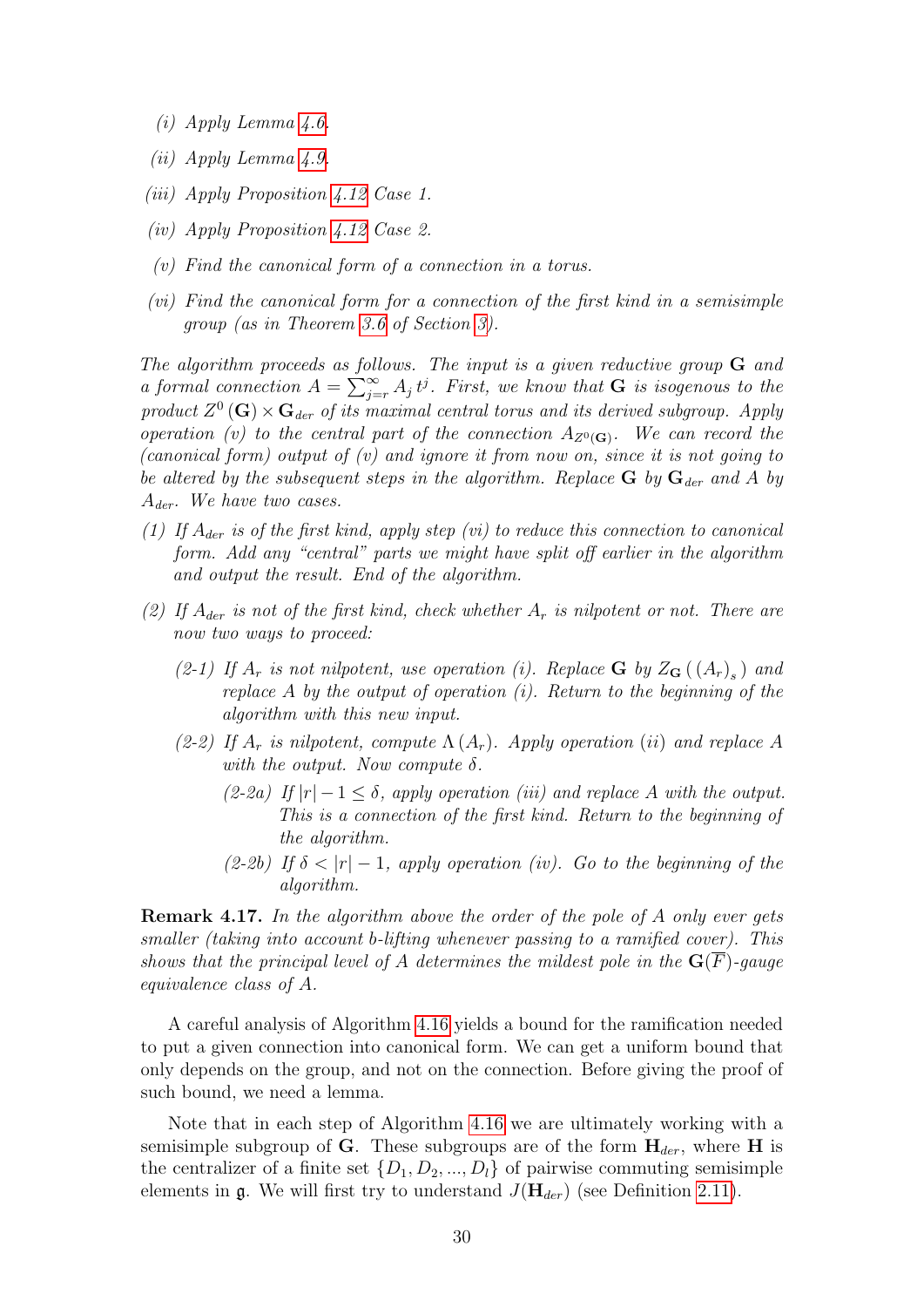<span id="page-30-0"></span>**Lemma 4.18.** Let  $G$  be a connected semisimple group. Let  $R$  be the rank of **G**. Suppose that  $\{D_1, D_2, ..., D_l\}$  is a finite set of pairwise commuting semisimple elements in  $\mathfrak g$ . Set  $\mathbf H = Z_{\mathbf G}(\{D_1, D_2, ..., D_l\})$ , the centralizer of all  $D_i$ . Let  $\mathbf H_{der}$ be the derived subgroup of **H**. Then we have  $J(\mathbf{H}_{der}) \leq hgt(\mathfrak{g})^{2R-2} \cdot J(\mathbf{G})$ .

*Proof.* The lemma is clearly true if  $H = G$ . We can therefore assume that  $H \neq G$ . Let **T** be a maximal torus of **G** such that Lie(**T**) contains the set  $\{D_i\}$  of pairwise commuting semisimple elements. Note that  $T \subset H$  is a maximal torus. Let  $\Phi$ (resp.  $\Sigma$ ) be the set of roots of **G** (resp. **H**) with respect to **T**. We will denote by  $\Sigma^{\vee}$  and  $\Phi^{\vee}$  the corresponding sets of coroots. It follows by definition that Σ ⊂ Φ and  $\Sigma^{\vee} \subset \Phi^{\vee}$ .

Write  $Q_{\mathbf{H}_{der}}$  for the coweight lattice of  $\mathbf{H}_{der}$ . Let  $\lambda \in Q_{\mathbf{H}_{der}}$ . We want to show that there exists  $b \leq \text{hgt}(\mathfrak{g})^{2R-1} \cdot J(\mathbf{G}_{\text{der}})$  such that  $b\lambda \in \mathbb{Z}^{\sum_{\vee}}$ .

Fix a choice of positive roots  $\Phi^+$  in  $\Phi$ . Let  $\Delta_{\Phi}$  be the corresponding set of simple roots. By definition  $|\Delta_{\Phi}| = R$ . Notice that this induces a set of positive roots  $\Sigma^+ := \Phi^+ \cap \Sigma$ . Let  $\Delta_{\Sigma}$  be the corresponding set of simple roots in  $\Sigma$ . Set  $c := |\Delta_{\Sigma}|$ . We know that  $c \leq R - 1$  because  $\mathbf{H} \neq \mathbf{G}$ . Consider the short exact sequence

$$
0 \longrightarrow \mathbb{Z}\Sigma \xrightarrow{M} \mathbb{Z}\Phi \longrightarrow \mathbb{Z}\Phi/\mathbb{Z}\Sigma \longrightarrow 0
$$

The theory of Smith normal form implies that  $\mathbb{Z}\Phi/\mathbb{Z}\Sigma \cong E \oplus \mathbb{Z}^{R-c}$ , where E is a finite group. The exponent of  $E$  is given by the biggest elementary divisor  $d$  of the inclusion M of free Z-modules. Applying the functor  $Hom(-, \mathbb{Z})$  to the short exact sequence yields an exact sequence

$$
0\longrightarrow \mathbb{Z}^{R-c}\longrightarrow Q_{\mathbf{G}}\longrightarrow Q_{\mathbf{H}_{der}}\longrightarrow E\longrightarrow 0
$$

Hence we have that  $d\lambda$  can be extended to an element of  $Q_G$ . By the definition of  $J(\mathbf{G})$ , it follows that  $d J(\mathbf{G}) \lambda$  extends to an element of  $\mathbb{Z} \Phi^{\vee}$ .

Let  $\varphi : \mathbb{Z} \Phi^{\vee} \longrightarrow Q_{\mathbf{H}_{der}}$  be the composition

$$
\varphi: \mathbb{Z}\Phi^\vee \, \hookrightarrow \, Q_\mathbf{G} \, \longrightarrow Q_{\mathbf{H}_{der}}
$$

Set  $L := \text{Im}\,\varphi$  and  $K := \text{Ker}\,\varphi$ . The discussion above implies that the exponent of the finite group  $Q_{\mathbf{H}_{der}}/L$  is bounded by  $d J(\mathbf{G})$ . By definition we have a short exact sequence

$$
0\,\longrightarrow\, K\,\longrightarrow\, {\mathbb Z}\Phi^\vee\,\longrightarrow\, L\,\longrightarrow\, 0
$$

Since  $L$  is a torsion-free  $\mathbb{Z}$ -module, the above exact sequence splits. Fix a splitting  $\mathbb{Z}\Phi^{\vee} \cong K \oplus L$ . Let's look now at the inclusion of lattices  $\mathbb{Z}\Sigma^{\vee} \subset \mathbb{Z}\Phi^{\vee}$ . The composition

$$
\mathbb{Z}\Sigma^{\vee} \hookrightarrow \mathbb{Z}\Phi^{\vee} = K \oplus L \xrightarrow{pr_2} L \hookrightarrow Q_{\mathbf{H}_{der}}
$$

is the natural inclusion  $\mathbb{Z}\Sigma^{\vee} \hookrightarrow Q_{\mathbf{H}_{der}}$ . Hence the morphism  $\psi$  given by the composition

$$
\psi : \mathbb{Z}\Sigma^{\vee} \hookrightarrow \mathbb{Z}\Phi^{\vee} = K \oplus L \xrightarrow{pr_2} L
$$

is injective. So we have an inclusion  $\psi : \mathbb{Z} \Sigma^{\vee} \hookrightarrow L$ . Let e denote the exponent of the finite group  $L/\mathbb{Z}S^{\vee}$ . By definition e is the biggest elementary divisor of the inclusion  $\psi : \mathbb{Z}\Sigma^{\vee} \hookrightarrow L$ . Notice that this is also the biggest elementary divisor of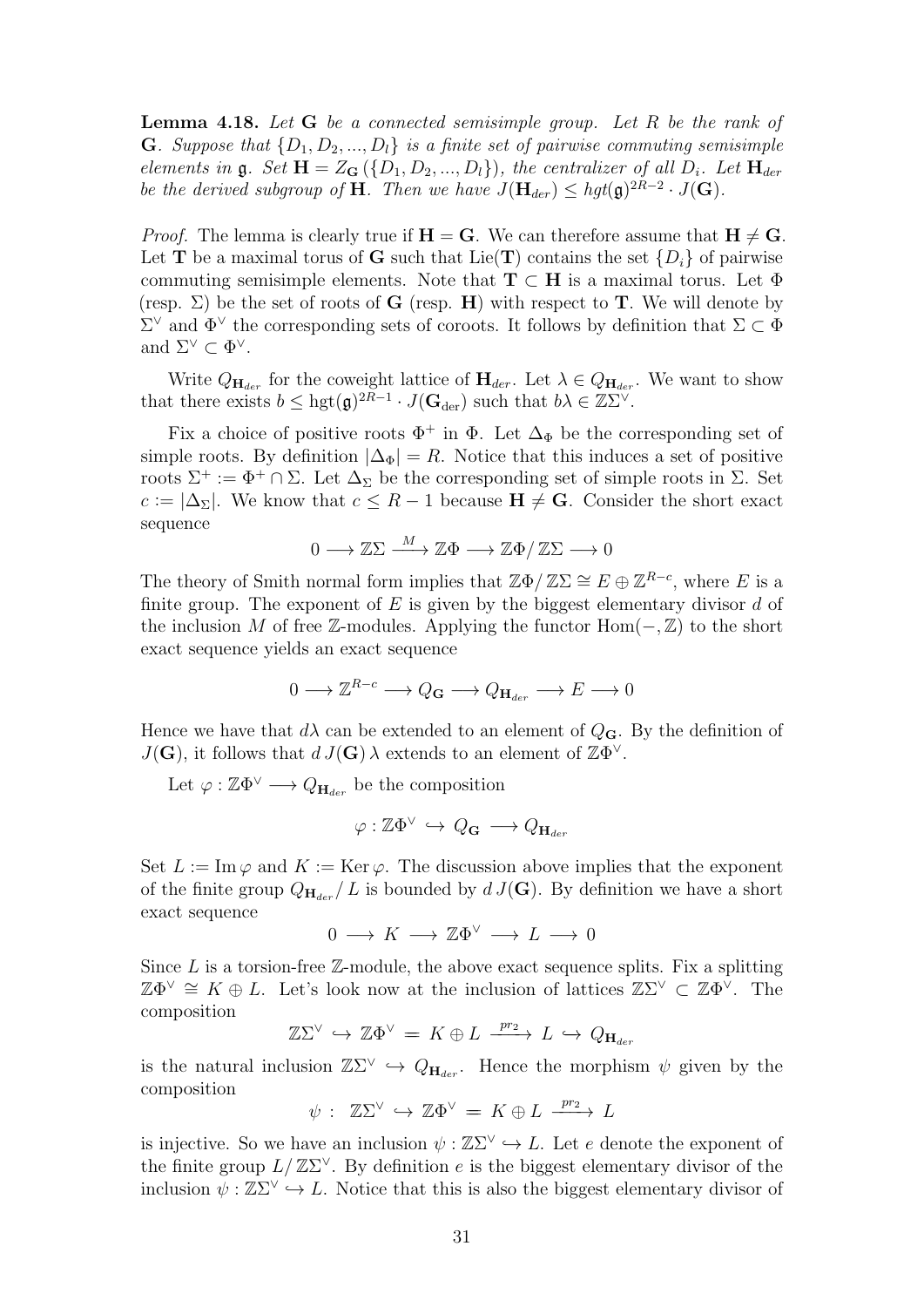the natural inclusion  $\mathbb{Z}\Sigma^{\vee} \subset \mathbb{Z}\Phi^{\vee} = K \oplus L$ . The discussion up to now implies that  $J(\mathbf{H}_{der}) \leq e d J(\mathbf{G}).$ 

We are left to compute the elementary divisors d and e of the inclusions of the root and coroot lattices. We first claim that  $d \leq \text{hgt}(\mathfrak{g})^{R-1}$ . In order to prove the claim, we will use  $\Delta_{\Sigma}$  and  $\Delta_{\Phi}$  as bases for the root lattices. For each  $\alpha \in \Delta_{\Sigma}$ , we can write  $\alpha = \sum_{\beta \in \Delta_{\Phi}} m^{\alpha}_{\beta} \beta$  for some nonnegative integers  $m^{\alpha}_{\beta}$ . Set  $M := (m_\beta^\alpha)_{\beta \in \Delta_{\Phi}, \alpha \in \Delta_{\Sigma}}$ . This is a  $R \times c$  matrix representing the inclusion  $\mathbb{Z} \Sigma \hookrightarrow \mathbb{Z} \Phi$ . By the theory of Smith normal form, d divides all  $c \times c$ -minors of M. Since all  $m_\beta^\alpha$ are nonnegative, such  $c \times c$ -minor is bounded by

$$
\prod_{\alpha \in \Delta_{\Sigma}} \left( \sum_{\beta \in \Delta_{\Phi}} m_{\beta}^{\alpha} \right) \, \leq \, \mathrm{hgt}(\mathfrak{g})^c \, \leq \, \mathrm{hgt}(\mathfrak{g})^{R-1}
$$

The claim  $d \leq \text{hgt}(\mathfrak{g})^{R-1}$  follows. We can apply the same argument to the inclusion  $\mathbb{Z}\Sigma^{\vee} \subset \mathbb{Z}\Phi^{\vee}$ . The maximal height in the dual root system  $\Phi^{\vee}$  is also hgt( $\mathfrak{g}$ ). Therefore the same proof yields a bound  $e \leq \text{hght}(\mathfrak{g})^{R-1}$ . This implies

$$
J(\mathbf{H}_{der}) \leq e d J(\mathbf{G}) \leq \text{hgt}(\mathfrak{g})^{2R-2} \cdot J(\mathbf{G})
$$

 $\Box$ 

<span id="page-31-0"></span>**Proposition 4.19.** Let G be connected reductive. Let  $A \in \mathfrak{g}_F$  be a connection. Then there exist  $x \in G(F_b)$  for some positive integer b such that  $x \cdot A$  is in canonical form. If we set  $R := rank(G_{der})$ , then b can be chosen so that

$$
b \leq 2 hgt(\mathfrak{g})^{2R-1} \cdot J(\mathbf{G}_{der}) \cdot \prod_{j=0}^{\left\lfloor \frac{dim(\mathbf{G}_{der})}{3} \right\rfloor} (4 hgt(\mathfrak{g}) + 2)^{\left\lfloor \frac{1}{2}(dim(\mathbf{G}_{der}) - 3j) \right\rfloor}
$$

*Proof.* We have to keep track of how much ramification is needed to perform each of the steps in Algorithm [4.16.](#page-28-1) Recall our six operations:

- (i) Apply Lemma [4.6.](#page-24-1) No ramification is needed for this operation, as is apparent from the proof of the lemma.
- (ii) Apply Lemma [4.9.](#page-25-1) No ramification is needed for this operation. This also follows directly from the proof of the lemma.
- (iii) Apply Proposition [4.12](#page-26-0) Case 1. We need to pass to a 2-cover.
- (iv) Apply Proposition [4.12](#page-26-0) Case 2. We need to pass to a 2b-cover, where b is such that  $b\delta \in \mathbb{Z}$ . By Remark [4.11,](#page-25-2) we know that we can choose  $b \leq 2\Lambda - 1 \leq 2\text{hgt}(\mathfrak{g}) + 1.$
- (v) Find the canonical form of a connection in a torus. No ramification is needed to perform this operation, by the proof of Proposition [3.12.](#page-10-1)
- (vi) Find the canonical form for a connection of the first kind (as in Theorem [3.6\)](#page-8-0). By Lemma [3.9,](#page-9-0) we can perform this operation after passing to a b-cover with  $b \leq \text{hgt}(\mathfrak{g}) \cdot I(\mathbf{G}).$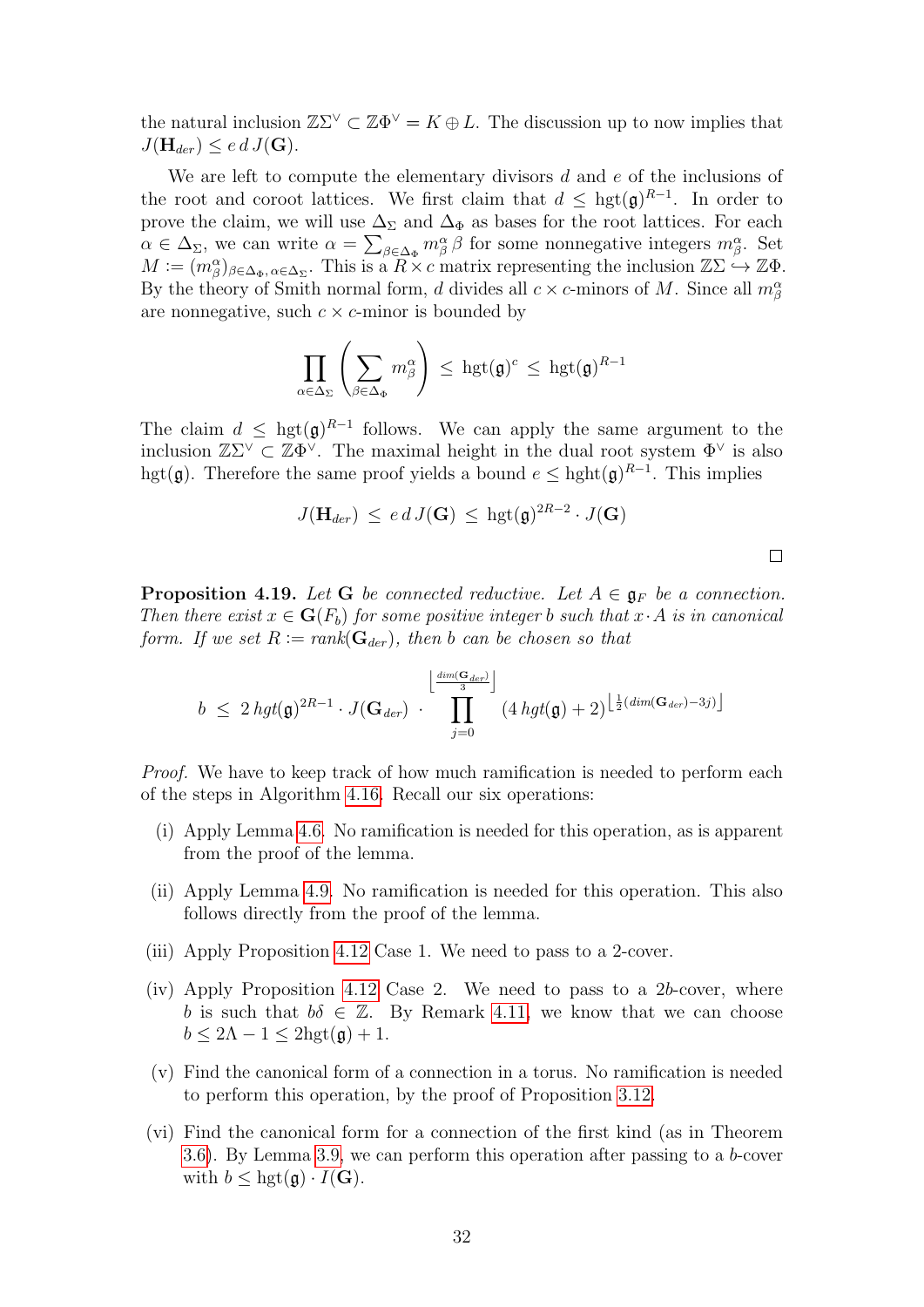We know that operations (iii) and (vi) will be used only once, at the end of the algorithm. This gives us a factor of  $2 \text{ hgt}(\mathfrak{g}) \cdot I(\mathbf{H}_{\text{der}})$ , where **H** is the centralizer  $Z_{\mathbf{G}_{der}}(\{D_1, D_2, ..., D_l\})$  of a finite set of pariwise commuting semisimple elements  $D_i$  in  $\mathfrak{g}_{der}$ . Since  $I(\mathbf{H}_{der}) \leq J(\mathbf{H}_{der})$ , this is bounded by  $2 \text{ hgt}(\mathfrak{g}) \cdot J(\mathbf{H}_{der})$ . By Lemma [4.18](#page-30-0) we known that  $J(\mathbf{H}_{\text{der}}) \leq \text{hgt}(\mathfrak{g})^{2R-2} \cdot J(\mathbf{G}_{\text{der}})$ . This yields the first factor in the bound above.

We are now left to count the amount of times that we need to apply operation (iv) in our algorithm. Each time we apply it we need to pass to a cover of ramification at most  $4 \text{ hgt}(\mathfrak{g}) + 2$ . By the remark after the proof of Theorem [4.3,](#page-23-0) we need to apply operation (iv) at most  $\frac{1}{2}$  $\frac{1}{2}$ dim( $\mathbf{G}_{\text{der}}$ ) times before we are in the case when  $A_r$  is not nilpotent. We therefore pick up a ramification of at most  $(4 \text{ hgt}(\mathfrak{g}) + 2)^{\left\lfloor \frac{1}{2} \dim(\mathbf{G}_{\text{der}}) \right\rfloor}$ . After that we change our group.

We can apply operation (i) and split off the central part in order to pass to a proper semisimple subgroup  $H_{der} := (Z_G((A_r)_s))_{der}$ . Notice that  $\dim(H_{der}) \le$  $\dim(\mathbf{G}_{\text{der}}) - 3$ , because we are removing at least two root spaces (positive and negative pair) and the nontrivial central torus of the centralizer H. Now we start all over again. We know that we need to apply operation (iv) at most  $\frac{1}{2}$  $\frac{1}{2}$  (dim( $\mathbf{G}_{\text{der}}$ ) – 3)<sup>-</sup>many times until  $A_r$  is not nilpotent. So we pick up a ramification of at most  $(4\,\text{hgt}(\mathfrak{g})+2)^{\left[\frac{1}{2}(\text{dim}(\mathbf{G}_{\text{der}})-3)\right]}$ . Iterating this procedure, we get the product appearing in the bound above.

 ${\bf Remark~4.20.}$  In terms of dimension, the right hand side is  $J({\bf G}_{der})\cdot e^{O\left(dim({\bf G}_{der})^2\log dim({\bf G}_{der})\right)}$ .

We proceed to establish a quantitative refinement of Theorem [4.3.](#page-23-0) It essentially follows from keeping track of some indices in the operations for the algorithm above. It makes sense once we know that the irregular part of a canonical form is unique up to conjugacy, as stated in Theorem [5.5](#page-40-0) below. The following result over C can already be found in the work of Babbitt and Varadarajan [\[BV83,](#page-43-0) 9.7].

<span id="page-32-0"></span>Proposition 4.21 (Determinacy for the Irregular part of the Canonical Form). Let G be connected reductive. Let  $A = \sum_{j=r}^{\infty} A_j t^j$  be a connection in  $\mathfrak{g}_F$ . The irregular part of the canonical form of A depends only on  $A_{r+m}$  for  $0 \leq m$  $(hgt(g) + 1)$  (|r| - 1).

Proof. It suffices to check the steps in Algorithm [4.16.](#page-28-1) In some steps we replace the group G by a proper subgroup (either a centralizer or the derived subgroup). This can only decrease the quantity  $(\text{hgt}(\mathfrak{g}) + 1)(|r| - 1)$ , so we can safely ignore these changes of groups. We are left to study the effect of operations (i)-(vi) in Algorithm [4.16.](#page-28-1)

The last operation (vi) has no effect on the irregular part of the connection, so there is nothing to do here. Step (v) takes a connection  $A = \sum_{j=r}^{\infty} A_j t^j$  and outputs its truncation  $A = \sum_{j=r}^{-1} A_j t^j$  (see the proof of Proposition [3.12\)](#page-10-1). The output is therefore determined by the coefficients given in the statement of the proposition.

Step (iii) outputs a connection with no irregular part. Notice that in Proposition [4.12](#page-26-0) we can determine whether we are in Case 1 (i.e. when we have to perform Step (iii)) based on the value of  $\delta$ . This depends only on the  $A_{r+m}$  for  $0 \leq m$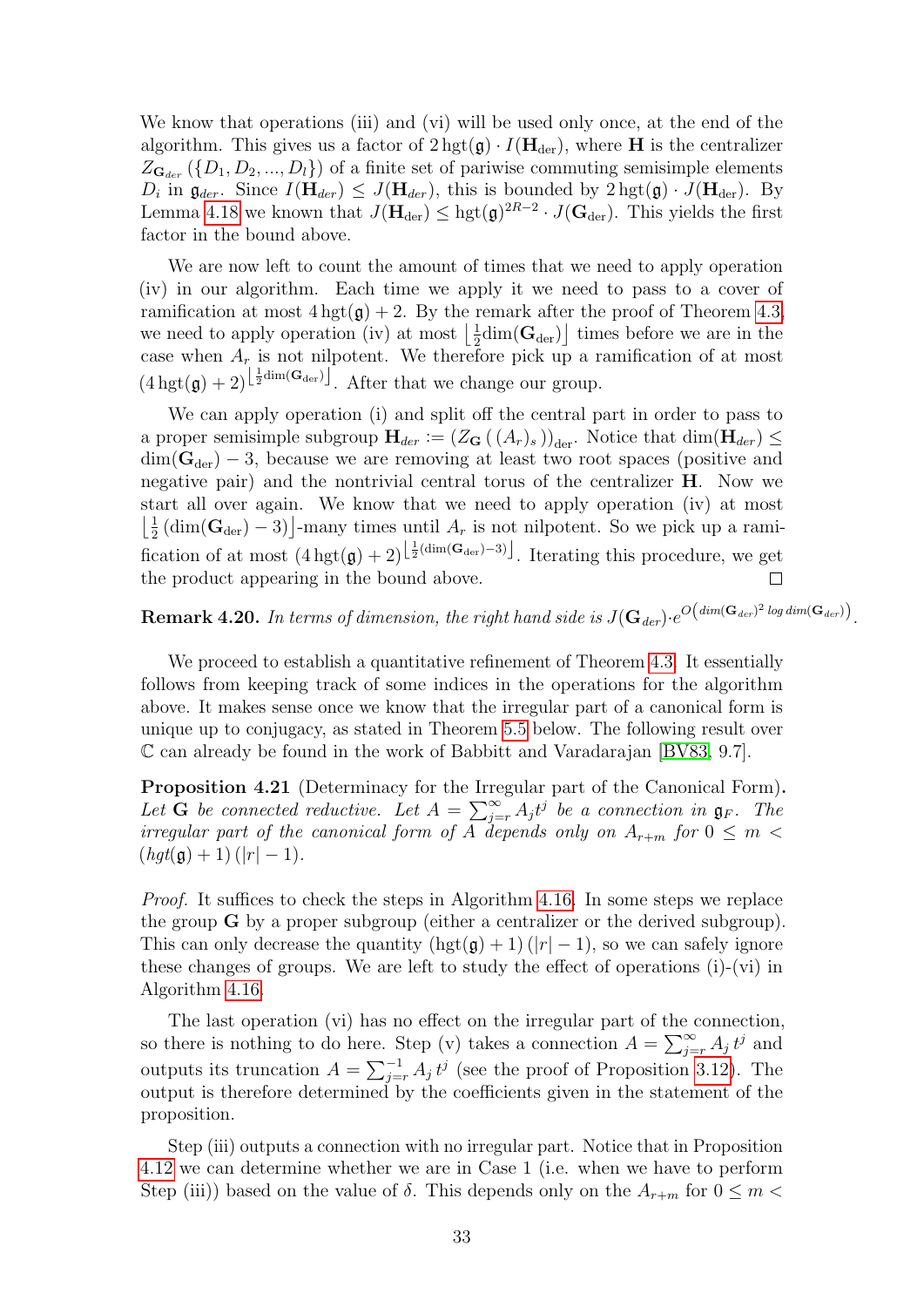$\Lambda(A_r)(|r| - 1)$ . Since  $\Lambda(A_r) \leq$  hgt( $\mathfrak{g}$ ) + 1 by Example [2.15,](#page-6-2) this case can be determined by the coefficients provided.

For the remaining operations (i), (ii) and (iv), we start with a given connection A with lowest coefficient  $A_r$  and output an irregular connection B with lowest coefficient  $B_{r'}$ . The proposition will follow if we can prove that for each of these operations the coefficients  $B_{r'+m}$  for  $0 \leq m < (\text{hght} + 1)(|r'|-1)$  are completely determined by the coefficients  $A_{r+m}$  for  $0 \leq m < (\text{hgt}(\mathfrak{g}) + 1) (|r| - 1)$ .

Operations (i) and (ii) are very similar. In this case we have  $r = r'$ . Let m be an integer. From the proofs of Lemma [4.6](#page-24-1) and Lemma [4.9,](#page-25-1) it follows that  $B<sub>m</sub>$  is determined by  $A_j$  for  $j \leq m$ . So we are done with these operations.

We are left with operation (iv). Recall from the proof of Proposition [4.12](#page-26-0) Case 2 that we have

$$
B = t^{-b\delta H} \cdot \tilde{A} = 2b \sum_{m=0}^{\infty} \text{Ad}(t^{-b\delta H}) A_{r+m} t^{2b(r+m)+2b-1} - b\delta H t^{-1}
$$

The term  $b\delta H t^{-1}$  is determined by the knowledge of  $\delta$  and  $H = (A_r)_{s}$ . For the infinite sum, we can write the root decompositions  $A_{r+m} = \sum_{\beta \in \Phi} A_{r+m}^{\beta}$  and use that  $\text{Ad}(t^{-b\delta H}) A_{r+m}^{\beta} = t^{-b\delta\beta(H)} A_{r+m}^{\beta}$  in order to get

$$
Ad(t^{-b\delta H})A_{r+m}^{\beta}t^{2b(r+m)+2b-1} = A_{r+m}^{\beta}t^{-b\delta\beta(H)+2b(r+m)+2b-1} = A_{r+m}^{\beta}t^{r'+2bm-b\delta\beta(H)}
$$

By Example [2.15](#page-6-2) we know  $\beta(H) \leq 2 \text{ hgt}(\mathfrak{g})$ . Suppose that a positive integer m satisfies  $2bm - b\delta\beta(H) < (hgt(g) + 1)(|r'| - 1)$ . Some algebraic manipulations show that  $m < (\text{hght} + 1)(|r| - 1)$ . So indeed the coefficients  $B_{r'+m}$  for  $0 \leq$  $m < (hght + 1)(|r'|-1)$  are completely determined by the coefficients  $A_{r+m}$  for  $0 \leq m < (\text{hgt}(\mathfrak{g}) + 1) (|r| - 1).$  $\Box$ 

Remark 4.22. We can think of Proposition [4.21](#page-32-0) as a continuity statement. It says that a small perturbation of the original connection will not alter the irregular part of its canonical form. This is analogous to the finite determinacy theorem for analytic singularities, as in [\[dJP00\]](#page-43-8) Theorem 9.4 in page 313.

One can obtain a similar continuity statement for the residue of the canonical connection (i.e. the coefficient of  $t^{-1}$  in the canonical form). However the explicit bound for the number of terms needed is complicated and not very illuminating. We refrain from including a formula for the bound.

<span id="page-33-0"></span>**Proposition 4.23.** Let G be connected reductive and let  $A \in \mathfrak{g}_F$  be a connection. There exist a positive integer n such that all connections  $C \in \mathfrak{g}_F$  satisfying  $C \equiv$ A (mod  $t^n$ ) are  $\mathbf{G}(\overline{F})$ -gauge equivalent to A.

Proof. In Algorithm [4.16](#page-28-1) we apply operations (iii) and (vi) exactly once at the very end. Suppose that we are given the coefficients  $A_{r+m}$  for  $0 \leq m \leq$  $(\text{hgt}(\mathfrak{g}) + 1)(|r| - 1)$  in a given connection A. Let D be the output of applying one of the operations (i), (ii), (iv) or (v) to A. The proof of Proposition [4.21](#page-32-0) implies that we can determine the corresponding coefficients  $D_{r'+m}$  for  $0 \le m \le (\text{hgt}(\mathfrak{g}) + 1) (|r'| - 1).$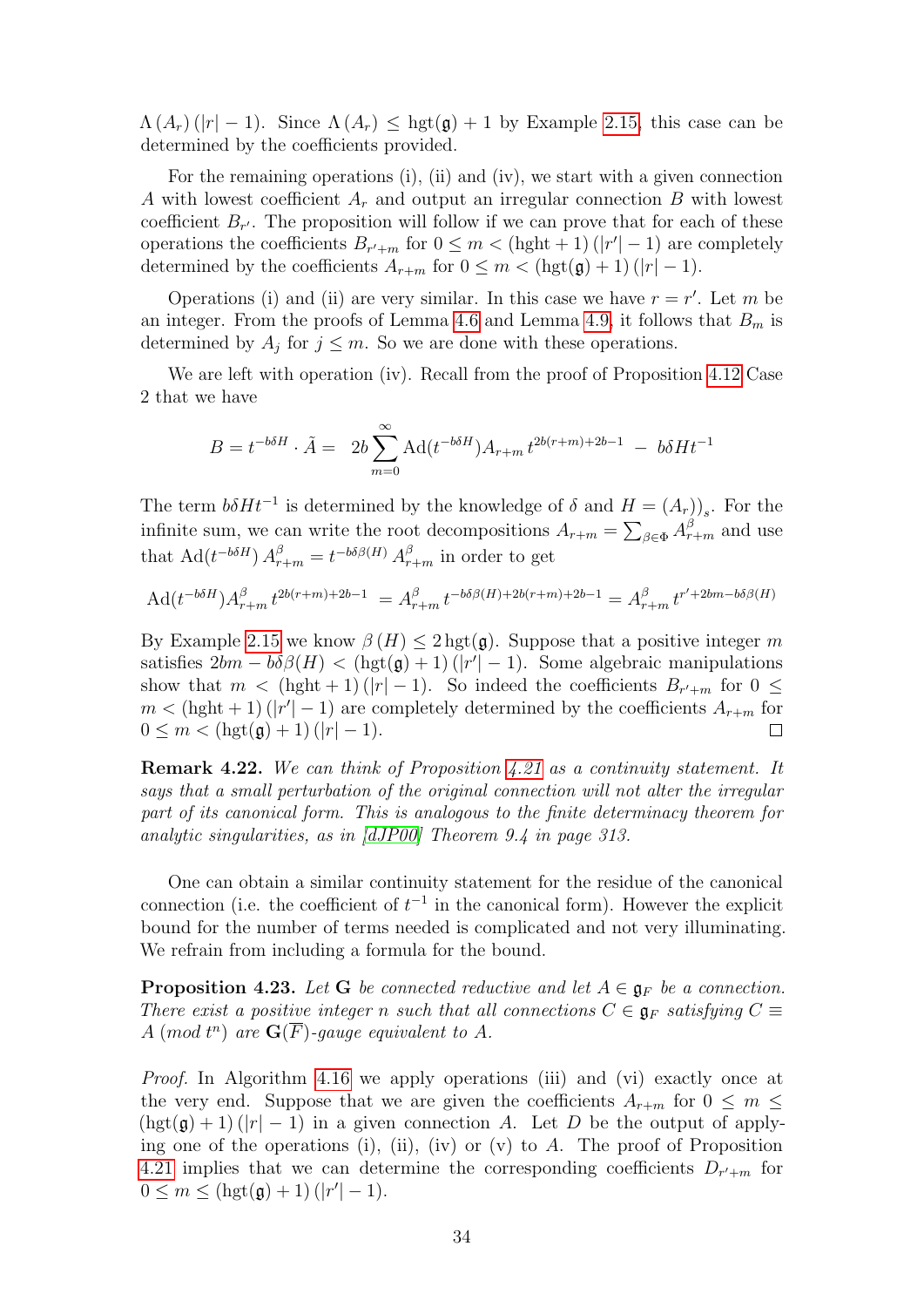We can iterate this reasoning. Suppose that  $D = \sum_{j=r}^{\infty} D_j t^j$  is the ouput of the algorithm before applying the last two steps (operations (iii) and (vi)). Then we see that the coefficients  $0 \leq m < (\text{hgt}(\mathfrak{g}) + 1)(|r'| - 1)$  are completely determined by  $A_{r+m}$  for  $0 \leq m \leq (\text{hgt}(\mathfrak{g})+1)(|r|-1)$ , where A is the original connection we start with. The number of steps needed in the algorithm is also completely determined.

By the statement of Proposition [4.12](#page-26-0) Case 1, we will be able to determine the residue (i.e. the coefficient of  $t^{-1}$ ) when we apply operation (iii) to D. The output of operation (iii) will be a connection of the first kind  $B = \sum_{j=-1}^{\infty} B_j t^j$ , and we can compute  $k (B_{-1})$  (see the remark after Lemma [3.3\)](#page-7-1).

Now we need to determine the result of applying operation (vi) to  $B$  as above. By Remark [3.4,](#page-7-2) this will be determined by  $B_j$  for  $-1 \leq j \leq k(B_{-1})$ . We can then work backwards using an argument similar to the proof of Proposition [4.21](#page-32-0) to find a number *n* big enough so that the coefficients  $B_j$  for  $-1 \leq j \leq k(B_{-1})$  are determined by  $A_j$  for  $r \leq j < n$ .  $\Box$ 

## <span id="page-34-0"></span>5 Irregular connections for arbitrary linear algebraic groups

We proceed as in the regular case. Just as before, we start with solvable groups.

#### <span id="page-34-1"></span>5.1 Irregular connections for solvable groups

We will again make use of the map  $\pi : \text{Lie}(\mathbf{T}) \cong X_*(\mathbf{T}) \otimes \mathbf{k} \longrightarrow X_*(\mathbf{T}) \otimes \mathbb{Q}$  as in Proposition [3.26.](#page-15-1)

<span id="page-34-2"></span>**Proposition 5.1.** Let G be of the form  $T \times U$ , where T is a torus and U is unipotent. Let  $A \in \mathfrak{g}_F$  be a formal connection. Write  $A = A_T + A_U$  for some  $A_T \in$ Lie( $\mathbf{T})_F$  and  $A_U \in Lie(\mathbf{U})_F$ . Let b be a positive integer such that  $b\pi((A_{\mathbf{T}})_{-1}) \in$  $X_*(\mathbf{T})$ . Then there exists  $x \in \mathbf{G}(F_b)$  such that  $x \cdot A = \sum_{j=1}^l D_j t^{r_j} + t^{-1} C$  with:

- (1)  $r_i \in \mathbb{Z}_{\le -1}$  for all j.
- (2)  $D_i \in Lie(\mathbf{T})$  for all j.
- (3)  $[D_j, C] = 0$  for all j.
- (4)  $\pi(C_s) = 0$ .

Proof. The global structure of the proof is very similar to the argument in Propo-sition [3.26.](#page-15-1) Write  $A_{\bf T} = \sum_{j=-q}^{\infty} t^j D_j$ . By Proposition [4.4](#page-23-1) (a), we can find  $g \in \mathbf{T}(F)$  with  $g \cdot A_{\mathbf{T}} = \sum_{j=-q}^{-1} t^j D_j$ . Set  $\mu := b \pi (D_{-1}) \in X_*(\mathbf{T})$ . Then we have  $(t^{\frac{1}{b}\mu}g) \cdot A_{\mathbf{T}} = \sum_{j=-q}^{-2} D_j t^j + t^{-1} C_{\mathbf{T}}$  for some  $C_{\mathbf{T}} \in \text{Lie}(\mathbf{T})$  with  $\pi(C_{\mathbf{T}}) = 0$ .

Replace A with  $B := (t^{\frac{1}{b}\mu}g) \cdot A$ . We know that  $B = \sum_{j=-q}^{-2} D_j t^j + t^{-1} C_{\mathbf{T}} + B_{\mathbf{U}}$ for some  $B_{\mathbf{U}} \in \text{Lie}(\mathbf{U})_{F_b}$ . By lifting to the b-ramified cover, we can assume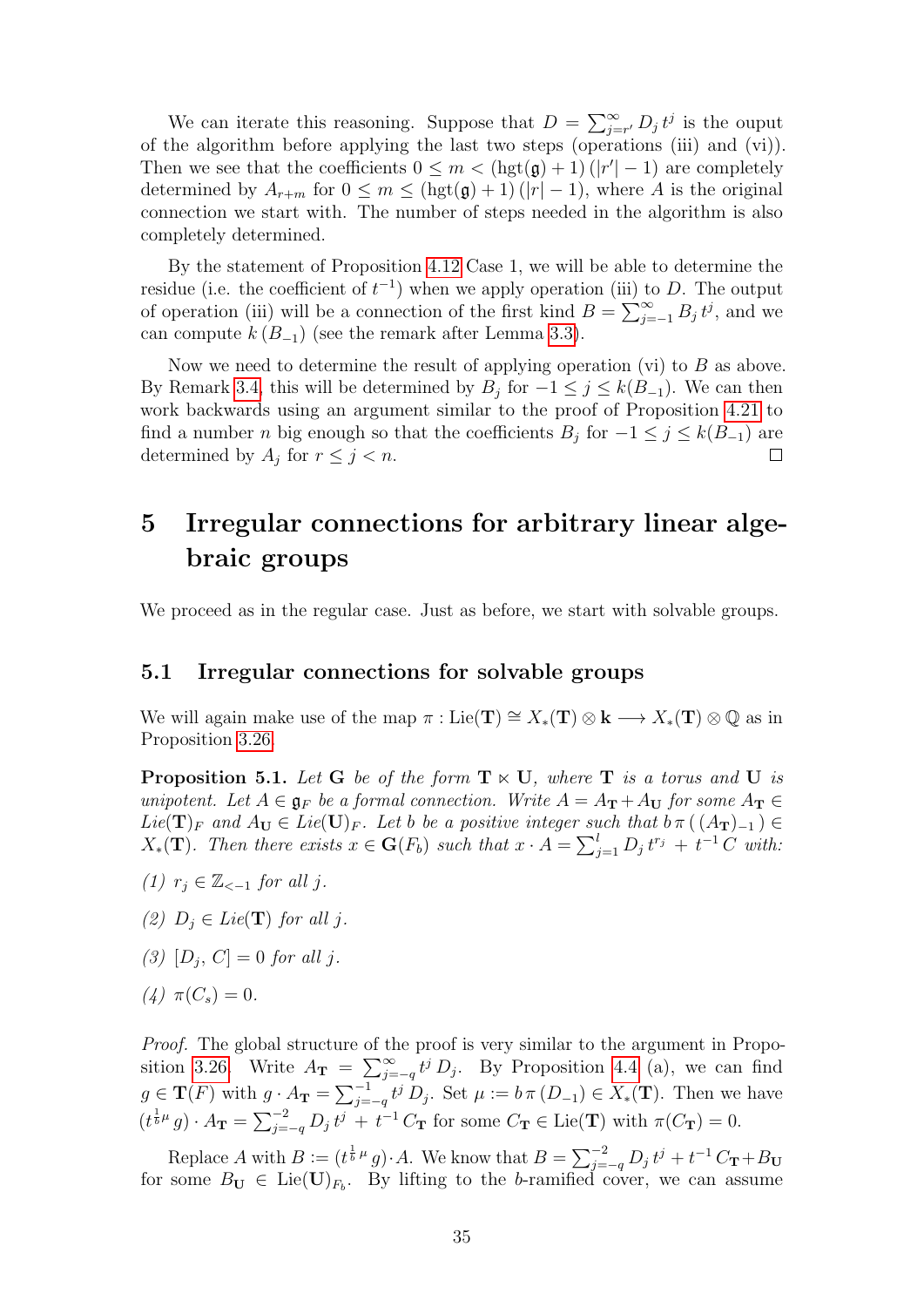that  $B_{\mathbf{U}} \in \text{Lie}(\mathbf{U})_F$ . We claim that we can find  $u \in \mathbf{U}(F)$  such that  $u \cdot B =$  $\sum_{j=-q}^{-2} D_j t^j + t^{-1} C_{\mathbf{T}} + t^{-1} C_{\mathbf{U}}$  with  $C_{\mathbf{U}} \in \text{Lie}(\mathbf{U})$  and  $[C_{\mathbf{T}}, C_{\mathbf{U}}] = [D_j, C_{\mathbf{U}}] = 0$ for all j. We will show this by induction on the dimension of  $U$ .

The base case is  $\mathbf{U} = \mathbb{G}_a$ . Then, **T** acts on **U** by a character  $\chi : \mathbf{T} \longrightarrow \mathbb{G}_m$ . For  $u = \sum_{j=r}^{\infty} u_j t^j \in \mathbf{U}(F)$ , we have

$$
u \cdot B = t^{-1} C_{\mathbf{T}} + B_{\mathbf{U}} - \sum_{j=r-q}^{\infty} \left[ \left( d\chi(C_{\mathbf{T}}) - j \right) u_j + \sum_{i=2}^{q} d\chi(D_i) u_{j+i-1} \right] t^{j-1}
$$

We have two cases

(1) Suppose that  $d\chi(D_i) \neq 0$  for some j. Then, we can solve the recurrence

$$
(d\chi(C_{\mathbf{T}}) - j) u_j + \sum_{i=2}^{q} d\chi(D_i) u_{j+i} = B_{j-1}
$$

with initial values  $u_j = 0$  for  $j \ll 0$ . This yields an element  $u \in U(F)$  with  $u \cdot B = \sum_{j=-q}^{-2} D_j t^j + t^{-1} C_{\mathbf{T}}.$ 

(2) Suppose that  $d\chi(D_i) = 0$  for all j. The argument for the base case in Proposition [3.26](#page-15-1) shows that there is an element  $u \in U(F)$  such that  $u \cdot B =$  $\sum_{j=-q}^{-2} D_j t^j + t^{-1} C_{\mathbf{T}} + t^{-1} C_{\mathbf{U}}$  for some  $C_{\mathbf{U}} \in \text{Lie}(\mathbf{U})$  satisfying  $[C_{\mathbf{T}}, C_{\mathbf{U}}] = 0$ . Notice that we have  $[D_j, C_{\mathbf{U}}] = d\chi(D_j) C_{\mathbf{U}} = 0$  by assumption. So we are done in this case.

This concludes the proof of the base case.

Let's proceed with the induction step. We can decompose the action of the split torus T on the vector space  $Z_U$  into one-dimensional spaces. Let  $H \cong \mathbb{G}_a \leq Z_U$ be one of these eigenspaces. Let  $s$  be a **T**-equivariant section of the morphism of schemes  $U \longrightarrow U/H$  as in the proof of Proposition [3.26.](#page-15-1)

Let  $\overline{B}$  be the image of B in the quotient Lie( $\mathbf{U}/\mathbf{H}_{F}$ . By the induction hypothesis, we can find  $\overline{u} \in U/H(F)$  such that  $\overline{u} \cdot \overline{B} = \sum_{j=-q}^{-2} D_j t^j + t^{-1} C_{\mathbf{T}} + t^{-1} \overline{E}$ for some  $\overline{E} \in \text{Lie}(\mathbf{U}/\mathbf{H})$  with  $[D_j, \overline{E}] = [C_{\mathbf{T}}, \overline{E}] = 0$ . We can then write

$$
s(\overline{u}) \cdot B = \sum_{j=-q}^{-2} D_j t^j + t^{-1} C_{\mathbf{T}} + t^{-1} ds(\overline{E}) + B_{\mathbf{H}}
$$

for some  $B_{\mathbf{H}} \in \text{Lie}(\mathbf{H})_F$ . Since s is **T**-equivariant, we have  $[ds(\overline{E}), D_j] =$  $[d\mathfrak{s}(\overline{E}), C_{\mathbf{T}}] = 0$ . We can use the base case for **H** in order to conclude.  $\Box$ 

We end with a generalization of Proposition [3.29.](#page-17-0) We will use the same notation as in the regular case. Let  $A = A^{\mathbf{T}} + A^{\mathbf{U}}$  be a formal connection with  $A^{\mathbf{T}} \in \text{Lie}(\mathbf{T})_F$ and  $A^{\mathbf{U}} \in \text{Lie}(\mathbf{U})_F$ . Write  $A^{\mathbf{T}} = \sum_{j=-q}^{-1} A_j^{\mathbf{T}} t^j + \sum_{j=p}^{\infty} A_j^{\mathbf{T}} t^j$  for some  $q, p \ge 0$ . Also, write  $A^{\mathbf{U}} = \sum_{j=m}^{\infty} A_j^{\mathbf{U}} t^j$ .

<span id="page-35-0"></span>**Proposition 5.2.** Keep the same notation as above. Assume that **U** has nilpotency class n.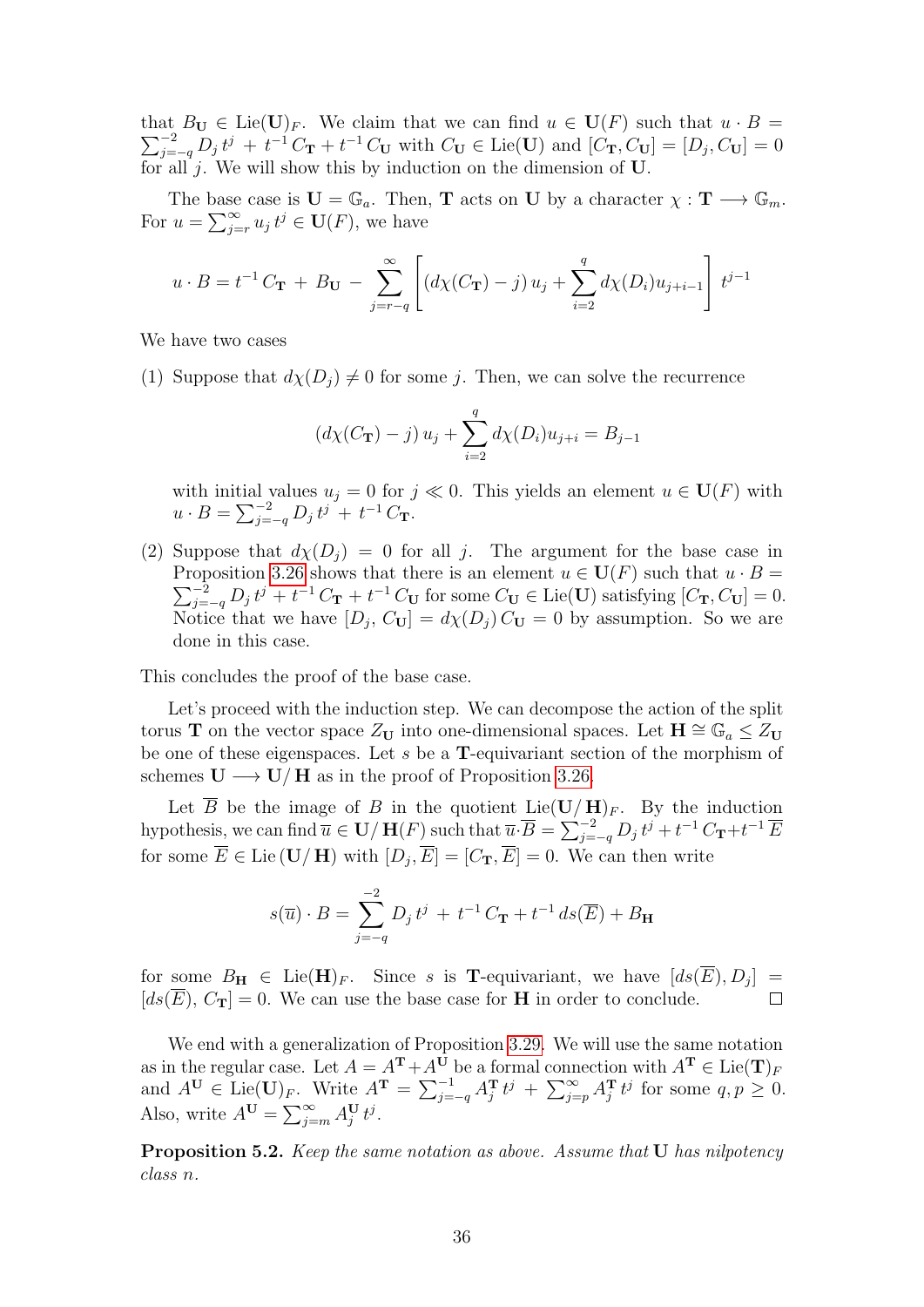- (i) Suppose that  $m > L 1$ . Then there exists  $x \in G(\mathcal{O})$  such that  $x \cdot A =$  $\sum_{-q}^{-1} A_j^T t^j$ . More precisely, there exist  $x_T \in T(\mathcal{O})$  with  $x_T \equiv 1_T \pmod{t^{p+1}}$ and  $x_{\mathbf{U}} \in \mathbf{U}(\mathcal{O})$  with  $x_{\mathbf{U}} \equiv 1_{\mathbf{U}} \pmod{t^{m+1}}$  such that  $(x_{\mathbf{U}} x_{\mathbf{T}}) \cdot A = \sum_{q=1}^{n} A_j^{\mathbf{T}} t^j$ .
- (ii) Suppose that  $m \leq L 1$ . Then the  $\mathbf{G}(F)$ -gauge equivalence class of A is determined by the coefficients  $A_j^T$  for  $-q \leq j < (n+1)(|m|-1) + L$  and  $A_j^{\mathrm{U}}$  for  $-q \leq j < n(|m|-1)+L$ . More precisely, suppose that there is another connection B and an integer  $k \geq n(|m|-1) + L$  satisfying  $A^T \equiv$  $B^{\mathbf{T}} \pmod{t^{k+|m|-1}}$  and  $A^{\mathbf{U}} \equiv B^{\mathbf{U}} \pmod{t^{k}}$ . Then, there exists  $x \in \mathbf{G}(\mathcal{O})$ with  $x \equiv 1 \pmod{t^{k-n|m|+n+1}}$  such that  $x \cdot A = B$ .

*Proof.* The proof is similar in spirit to the argument for Proposition [3.29,](#page-17-0) but it involves an extra subtle twist to deal with the negative powers.

(i) Just as in Proposition [3.29,](#page-17-0) we can find  $x_T \in \mathbf{T}(\mathcal{O})$  with  $x_T \equiv 1_T \pmod{t^{p+1}}$ such that

$$
C:=x_{\mathbf{T}}\cdot A=\sum_{-q}^{-1}A_{j}^{\mathbf{T}}t^{j}+C^{\mathbf{U}}
$$

for some  $C^{\mathbf{U}} \in \mathfrak{u}_{\mathcal{O}}$ . Moreover we have  $C^{\mathbf{U}} \equiv 0 \pmod{t^m}$ . We claim that there exists  $u \in \mathbf{U}(\mathcal{O})$  with  $u \equiv 1_{\mathbf{U}} \pmod{t^{m+1}}$  such that  $u \cdot C = \sum_{q=1}^{-1} A_j^{\mathbf{T}} t^j$ . This claim finishes the proof of part (i).

In order to prove the claim, we will actually show something stronger. Let us fix some notation. By [\[BS68\]](#page-43-7) Corollary 9.12, there is a T-equivariant map of k-schemes  $\psi_{\mathbf{U}} : \mathbf{U} \longrightarrow \mathfrak{u}$ . We can define this map so that the following diagram commutes

$$
U \longrightarrow U/Z_U
$$
  
\n
$$
\downarrow \psi_U
$$
  
\n
$$
u \longrightarrow u/3
$$

Here  $Z_U$  is the center of **U** and  $\mathfrak{z} = \text{Lie}(Z_U)$ . Notice that  $Z_U$  is just a direct sum of copies of  $\mathbb{G}_a$ . The corresponding map  $\psi_{Z_U}$  can be taken to be the usual identification of a vector space with its tangent space at the identity. By iterating, we can arrange so that we get a corresponding compatibility at each step of the upper central series of U.

Recall that we have a weight decomposition  $\mathfrak{u} = \bigoplus_{i=1}^{l} \mathfrak{u}_{\chi_i}$ . Via the isomorphism  $\psi_{\mathbf{U}}$ , we can get a decomposition  $\mathbf{U} = \prod_{\chi_i} \mathbf{U}_{\chi_i}$  as a product of schemes. For  $u \in U(k)$ , we will denote by  $u_{\chi_i}$  the corresponding component in  $U_{\chi_i}$ .

For each *i*, define  $a_i$  to be the biggest positive integer *j* such that  $d\chi_i$   $(A_{-j}^T) \neq 0$ . If  $d\chi_i\left(A_{-j}^{\mathbf{T}}\right) = 0$  for all  $j > 0$ , we set  $a_i = 1$ . Then, we claim that we can find  $u \in \mathbf{U}(\mathcal{O})$  with  $u_{\chi_i} \equiv 1_{\mathbf{U}} \pmod{t^{m+a_i}}$  such that  $u \cdot C = \sum_{-q}^{-1} A_j^{\mathbf{T}} t^j$ . We will prove this stronger claim by induction on the nilpotency class of **U**.

For the base case  $n = 0$ , we have  $\mathbf{U} \cong \mathbb{G}_a^d$  for some d. By decomposing into one-dimensional T-modules and looking at each coordinate, we can reduce to the case  $d = 1$ . So we have a single weight space  $\mathfrak{u}_{\chi_i}$ . This case amounts to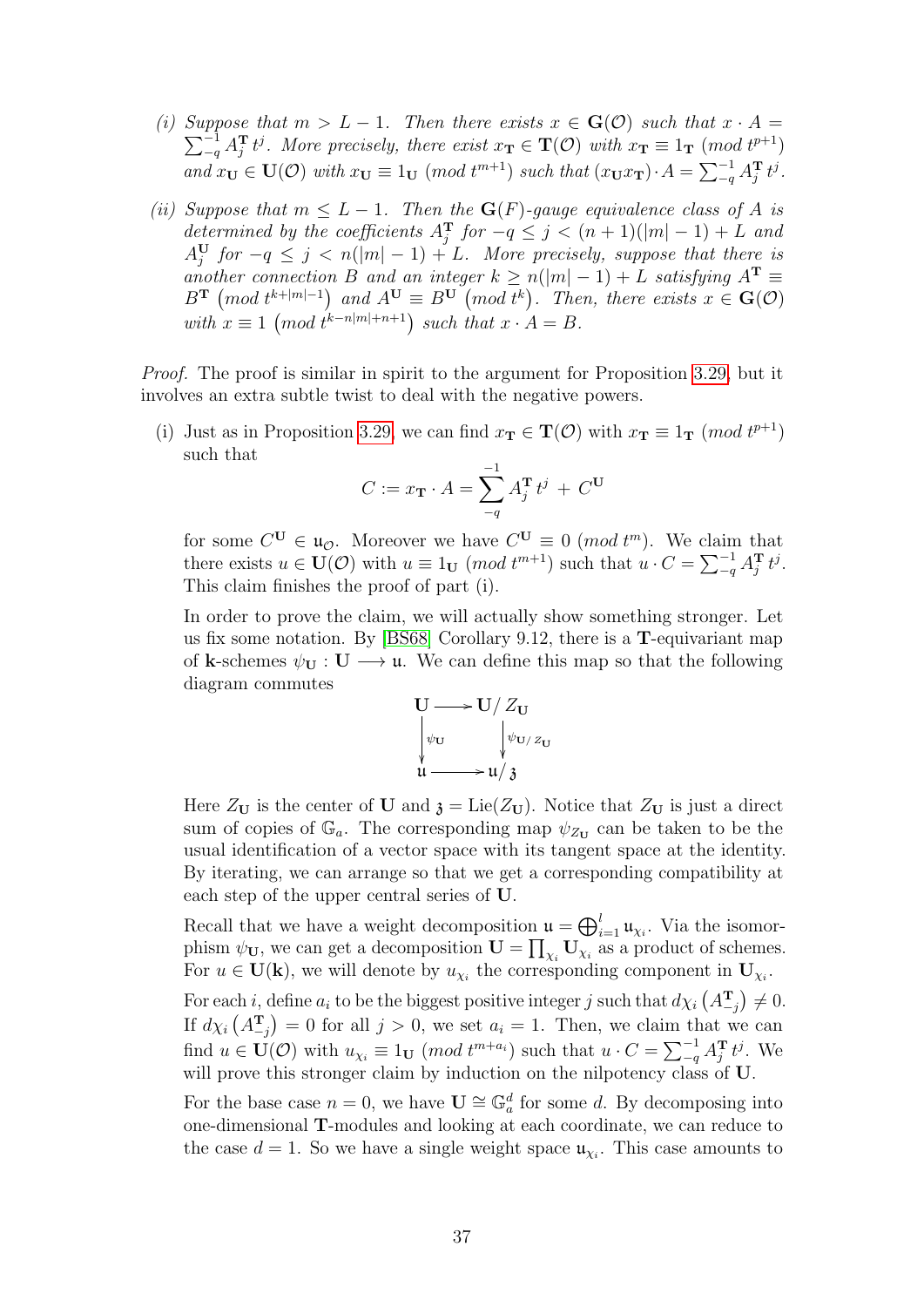solving a recurrence as in the computation for the base case in Proposition [5.1.](#page-34-2) We want to find  $u = \sum_{j=0}^{\infty} u_j t^j$  satisfying

$$
(d\chi_i(A_{-1}^{\mathbf{T}}) - j) u_j + \sum_{k=2}^q d\chi_i(A_{-k}^{\mathbf{T}}) u_{j+k} = C_{j-1}^{\mathbf{U}}
$$

By the definition of  $a_i$ , this is the same as

$$
(d\chi_i(A_{-1}^{\mathbf{T}}) - j) u_j + \sum_{k=2}^{a_i} d\chi_i(A_{-k}^{\mathbf{T}}) u_{j+k} = C_{j-1}^{\mathbf{U}}
$$

There are two different cases.

(1) If  $a_i = 1$ , then the recurrence reduces to

$$
\left(d\chi_i(A_{-1}^{\mathbf{T}}) - j\right)u_j = C_{j-1}^{\mathbf{U}}
$$

The claim follows by the argument for the base case in Proposition [3.29.](#page-17-0)

(2) Suppose that  $a_i \neq 1$ . We know that  $d\chi_i(A_{-a_i}^T) \neq 0$ . We can solve the recurrence by rewriting

$$
d\chi_i(A_{-a_i}^{\mathbf{T}}) u_{j+a_i} = C_{j-1}^{\mathbf{U}} - (d\chi_i(A_{-1}^{\mathbf{T}}) - j) u_j - \sum_{k=2}^{a_i-1} d\chi_i(A_{-k}^{\mathbf{T}}) u_{j+k}
$$

Since  $C_j^{\mathbf{U}} = 0$  for all  $j \leq m-1$ , we can set  $u_j = 0$  for all  $j \leq m + a_i$ . Then we can solve for the rest of the  $u_i$  using the recursion formula above.

Let's proceed with the induction step. Notice that  $\lambda$  is a direct sum of some one-dimensional T-submodules of u. We can get an identification of  $\mu/\mathfrak{z}$  with the direct sum of some choice of remaining one-dimensional Tsubmodules. This way we get a **T**-equivariant inclusion  $\mathfrak{u}/\mathfrak{z} \hookrightarrow \mathfrak{u}$ . We can get a **T**-equivariant section  $s: U/Z_U \longrightarrow U$  defined by the composition

$$
s: \mathbf{U}/Z_{\mathbf{U}} \xrightarrow{\psi_{\mathbf{U}/Z_{\mathbf{U}}}} \mathfrak{u}/\mathfrak{z} \hookrightarrow \mathfrak{u} \xrightarrow{\psi_{\mathbf{U}}^{-1}} \mathbf{U}
$$

Let  $\overline{C}$  be the image of C in the quotient Lie( $\mathbf{T} \ltimes \mathbf{U}/Z_{\mathbf{U}}|_{F_b}$ . By the induction hypothesis, there exists  $\overline{x} \in U/Z_{U}(\mathcal{O})$  such that  $\overline{x}_{\chi_{i}} \equiv 1 \pmod{t^{m+a_{i}}}$ and  $\overline{x} \cdot \overline{C} = \sum_{q=1}^{-1} A_j^T t^j$ . By the **T**-equivariance of s, we must then have  $s(\overline{x}) \cdot C = \sum_{-q}^{-1} A_j^{\mathbf{T}} t^j + D_{Z_{\mathbf{U}}}$  for some  $D_{Z_{\mathbf{U}}} \in \text{Lie}(Z_{\mathbf{U}})_F$ . By definition

$$
s(\overline{x}) \cdot C = \sum_{-q}^{-1} t^j \text{Ad}(s(\overline{x})) A_j^{\mathbf{T}} + \text{Ad}(s(\overline{x})) C^{\mathbf{U}} + ds(\overline{x}) s(\overline{x})^{-1}
$$

Since  $s(\overline{x}) \equiv s(\overline{x})^{-1} \equiv 1 \pmod{t^{m+1}}$ , it follows that  $ds(\overline{x})s(\overline{x})^{-1} \equiv 0 \pmod{t^{m+1}}$ . Also  $\text{Ad}(s(\overline{x}))C^{\mathbf{U}} \equiv C^{\mathbf{U}} \pmod{t^{m+1}}$ , because by assumption  $C_{\mathbf{U}} \in \mathfrak{u}_{\mathcal{O}}$ . We are left to study  $\operatorname{Ad}(s(\overline{x}))A_j^{\mathbf{T}}$ .

Consider the map of **k**-schemes  $\varphi_j : \mathbf{U} \longrightarrow \mathfrak{u}$  given by  $\varphi_j(u) := \text{Ad}(u)A_j^{\mathbf{T}} - A_j^{\mathbf{T}}$ . By construction  $\varphi_j$  is **T**-equivariant. This means that it must respect the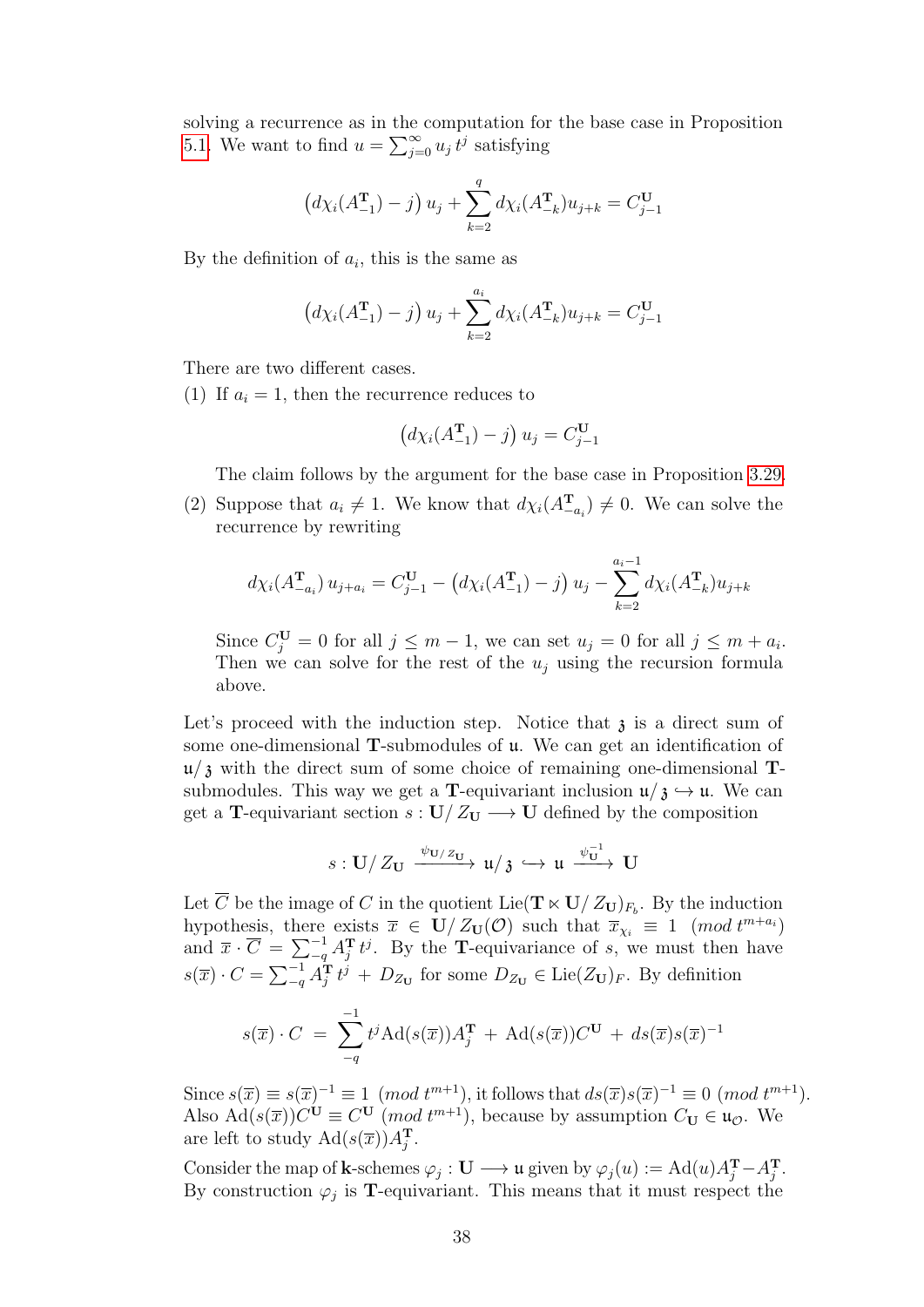decomposition into weight spaces. In other words, the  $\chi_i$ -coordinate of  $\varphi_i(u)$ is given by  $\varphi_j(u_{\chi_i})$ . In particular, this means that

$$
Ad(s(\overline{x}))A_j^{\mathbf{T}} = A_j^{\mathbf{T}} + \sum_{i=1}^{l} (Ad(s(\overline{x})_{\chi_i})A_j^{\mathbf{T}} - A_j^{\mathbf{T}})
$$

We have that  $\text{Ad}(s(\overline{x})_{\chi_i})A_j^{\textbf{T}} = A_j^{\textbf{T}}$  whenever  $d\chi_i(A_j^{\textbf{T}}) = 0$ . By definition this happens whenever  $-j > a_i$ . So we get

$$
Ad(s(\overline{x}))A_j^{\mathbf{T}} = A_j^{\mathbf{T}} + \sum_{-j \leq a_i} (Ad(s(\overline{x})_{\chi_i})A_j^{\mathbf{T}} - A_j^{\mathbf{T}})
$$

Suppose that  $-j \leq a_i$ . By assumption  $s(\overline{x})_{\chi_i} \equiv 1 \pmod{t^{m+a_i}}$ , so in particular  $s(\overline{x})_{\chi_i} \equiv 1 \pmod{t^{m-j}}$ . Hence we have  $\text{Ad}(s(\overline{x})_{\chi_i}) A_j^{\mathbf{T}} \equiv A_j^{\mathbf{T}} \pmod{t^{m-j}}$ . The sum above becomes

$$
Ad(s(\overline{x}))A_j^{\mathbf{T}} \equiv A_j^{\mathbf{T}} \pmod{t^{m-j}}
$$

Hence  $t^j \text{Ad}(s(\overline{x})A_j^{\mathbf{T}} \equiv t^j A_j^{\mathbf{T}} \pmod{t^m}$ . We can put together all of the discussion above to conclude that

$$
s(\overline{x}) \cdot C \equiv \sum_{-q}^{-1} A_j^{\mathbf{T}} t^j + C^{\mathbf{U}} = C \pmod{t^m}
$$

Therefore  $D_{Z_U} \equiv 0 \pmod{t^m}$ . Now we can conclude by using the base case for  $Z_{U}$ .

(ii) The hypothesis implies that we have equality of singular parts  $\sum_{j=-q}^{-1} B_j^T t^j =$  $\sum_{j=-q}^{-1} A_j^T t^j$ . The proof of Proposition [3.12](#page-10-1) shows that there exist  $x_T \in T(\mathcal{O})$ with  $x_T \equiv 1_T \pmod{t^{p+1}}$  such that  $x_T \cdot A^T = B^T$ . Set  $C := x_T \cdot A$ . We have  $C = B^{\mathbf{T}} + \text{Ad}(x_{\mathbf{T}})A^{\mathbf{U}}$ . Define  $C^{\mathbf{U}} := \text{Ad}(x_{\mathbf{T}})A^{\mathbf{U}}$ . We know that  $C^{\mathbf{U}} \equiv$  $A^{\mathbf{U}}$  (*mod*  $t^k$ ), because  $x_{\mathbf{T}} \equiv 1 \pmod{t^{k+|m|}}$  and  $A^{\mathbf{U}} \in t^m \mathfrak{u}_{\mathcal{O}}$ . Therefore  $C^{\mathbf{U}} \equiv B^{\mathbf{U}} \pmod{t^k}$  by assumption.

Let s,  $U_{\chi_i}$  and  $a_i$  be defined as in part (i). We claim that there exists  $u \in \mathbf{U}(\mathcal{O})$  with  $u_{\chi_i} \equiv 1 \pmod{t^{k-n|m|+n+a_i}}$  such that  $u \cdot C = B$ . This implies that  $u \equiv 1 \pmod{t^{k-n|m|+n+1}}$ , so this claim concludes the proof of part (ii). In order to prove the claim, we will induct on the nilpotency class of U. The base case  $n = 0$  follows again from the explicit computation done in Proposition [5.1,](#page-34-2) we omit the details.

Let's proceed with the induction step. Let  $\overline{C}$  and  $\overline{B}$  denote the images of C and B in the quotient Lie( $\mathbf{T} \ltimes \mathbf{U}/Z_{\mathbf{U}}$ )<sub>F</sub>. By the induction hypothesis, there exists  $\bar{x} \in U/Z_{U}(\mathcal{O})$  with  $\bar{x}_{\chi_i} \equiv 1 \pmod{t^{k-(n-1)|m|+n-1+a_i}}$  such that  $\overline{x} \cdot \overline{C} = \overline{B}$ . We can now write  $s(\overline{x}) \cdot C = ds(\overline{B}) + E_{Z_{\mathbf{U}}}$  and  $B = ds(\overline{B}) + K_{Z_{\mathbf{U}}}$ for some  $E_{Z_{\mathbf{U}}}, F_{Z_{\mathbf{U}}} \in \text{Lie}(Z_{\mathbf{U}})_F$ . By definition

$$
s(\overline{x}) \cdot C = \sum_{j=-q}^{\infty} t^j \text{Ad}(s(\overline{x})) B_j^{\mathbf{T}} + \text{Ad}(s(\overline{x})) C^{\mathbf{U}} + ds(\overline{x}) s(\overline{x})^{-1}
$$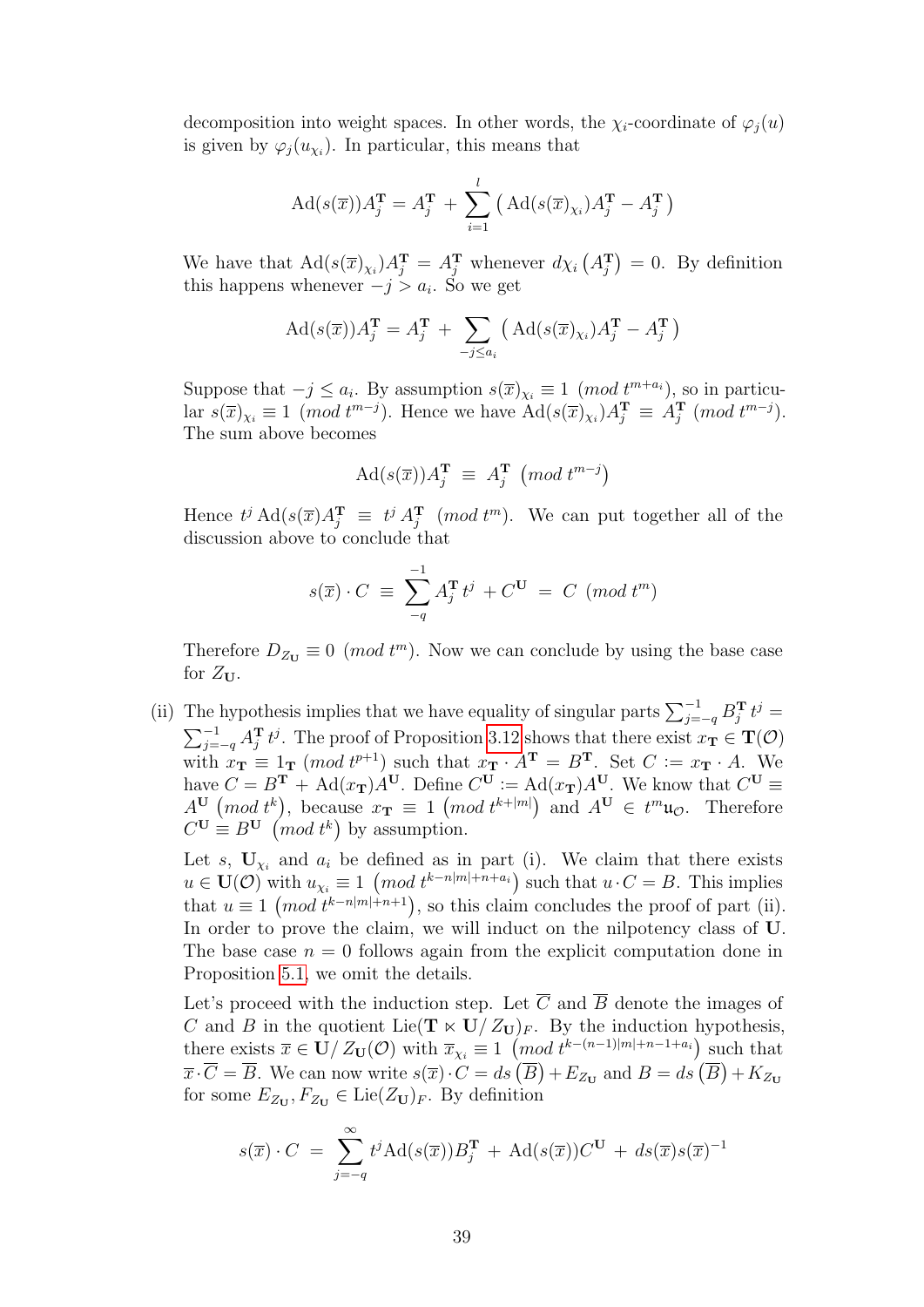Since  $s(\overline{x}) \equiv 1 \pmod{t^{k-(n-1)|m|+n}}$ , it follows that  $t^j \operatorname{Ad}(s(\overline{x}))B_j^{\mathbf{T}} \equiv t^j B_j^{\mathbf{T}} \pmod{t^{k-(n-1)|m|+n}}$  for all  $j \geq 0$ . The same reasoning as in part (i) shows that  $t^j \text{Ad}(s(\overline{x}))B_j^{\textbf{T}} \equiv t^j B_j^{\textbf{T}} \pmod{t^{k-(n-1)|m|+n-1}}$ for all  $j < 0$ . Also we know that  $\text{Ad}(s(\overline{x})C^{\mathbf{U}} \equiv C^{\mathbf{U}} \pmod{t^{k-n|m|+n}}$ , because  $s(\overline{x}) \equiv 1 \pmod{t^{k-(n-1)|m|+n}}$  and  $C_{\mathbf{U}} \in t^m \mathfrak{u}_{\mathcal{O}}$ . We conclude that

$$
ds\left(\overline{B}\right) + E_{Z_U} = s(\overline{x}) \cdot C \equiv B^T + C^U = C \pmod{t^{k-n|m|+n}}
$$

Since  $k \geq k - n|m|$ , we have  $C \equiv B \pmod{t^{k-n|m|}}$ . It follows that  $E_{Z_{\mathbf{U}}} \equiv$  $K_{Z_U}$  (mod  $t^{k-n|m|+n}$ ). Now by the base case we can find  $y \in Z_U(\mathcal{O})$  with  $y_{\chi_i} \equiv 1 \pmod{t^{k-n|m|+n+a_i}}$  such that  $(y s(\overline{x})) \cdot C = B$ . By the definition of  $U_{\chi_i}$  and its compatibility with the center, we can see that  $(y s(\overline{x}))_{\chi_i} \equiv$ 1 (mod  $t^{k-n|m|+n+a_i}$ ). The claim follows.

 $\Box$ 

#### <span id="page-39-0"></span>5.2 Irregular connections for arbitrary linear algebraic groups

<span id="page-39-1"></span>**Theorem 5.3.** Let G be a connected linear algebraic group. Fix a Levi subgroup **L** and a maximal torus  $T \subset L$ . Let  $A \in \mathfrak{g}_{\overline{F}}$  be a formal connection. Then there exists  $x \in \mathbf{G}(\overline{F})$  such that  $x \cdot A = \sum_{j=1}^{l} D_j t^{r_j} + t^{-1} C$  with

- (1)  $r_i \in \mathbb{Q}_{\le -1}$  for all j.
- (2)  $D_i \in Lie(\mathbf{T})$  for all j.
- (3)  $[D_j, C] = 0$  for all j.
- (4)  $C_s \in \mathfrak{D}$ .
- (5)  $[C_s, C] = 0$ .

Proof. The same steps as in the proof of Theorem [3.32](#page-19-1) reduce the result to the solvable case (Proposition [5.1\)](#page-34-2).  $\Box$ 

A connection of the form  $B = \sum_{j=1}^{l} D_j t^{r_j} + t^{-1} C$  satisfying conditions (1)-(3) above is said to be in canonical form. Let's formulate some uniqueness results for such irregular canonical forms. Before doing this, we need a lemma.

<span id="page-39-2"></span>**Lemma 5.4.** Let  $B = \sum_{j=1}^{l} D_j t^{r_j} + t^{-1} C$  and  $B' = \sum_{j=1}^{s} D'_j t^{r'_j} + t^{-1} C'$  be two connections in canonical form. Suppose that  $x \in \mathbf{G}(\overline{F})$  satisfies  $x \cdot B = B'$ . Then all the following statements are true

- (1)  $l = s$  and  $r_j = r'_j$ .
- (2)  $Ad(x)D_j = D'_j$  for all j.
- (3)  $x \cdot (t^{-1} C) = t^{-1} C'$ .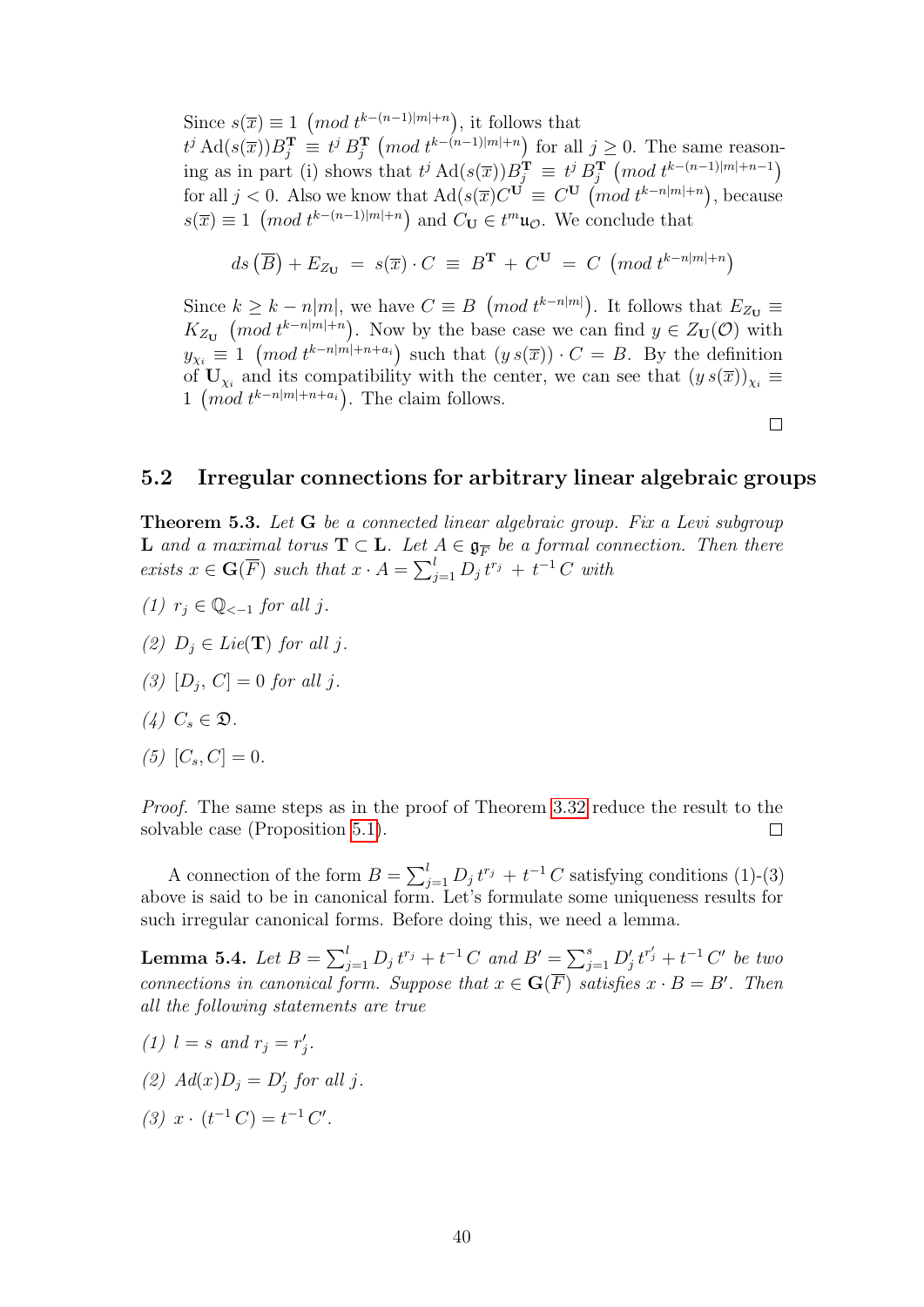*Proof.* If we know both  $(1)$  and  $(2)$ , then part  $(3)$  follows. So we will focus on the first couple of statements. By lifting everything to a ramified cover, we can assume that  $x \in \mathbf{G}(F)$ . Choose a faithful representation  $\mathbf{G} \hookrightarrow \mathrm{GL}_{n}$ . We can view  $x \in \mathrm{GL}_{\mathbf{n}}(F)$  and  $B, B' \in \mathfrak{gl}_n(\overline{F})$ .

To simplify notation, let us add some trivial  $D_j$  and  $D'_j$  so that we have the same indexes and exponents for both  $B_{irr}$  and  $B'_{irr}$  $\sum$ me indexes and exponents for both  $B_{irr}$  and  $B'_{irr}$ . We therefore write  $B =$ <br> $\sum_{j=1}^{l} D_j t^{r_j} + t^{-1} C$  and  $B' = \sum_{j=1}^{l} D'_j t^{r_j} + t^{-1} C'$ . Now  $D_j$  and  $D'_j$  are (possibly 0) semisimple elements in  $\mathfrak g$ . We claim that  $\text{Ad}(x)D_j = D'_j$  for all j. This claim would imply that none of the new  $D_j$  and  $D'_j$  are 0. This would mean that we didn't actually add any extra terms. So both (1) and (2) would follow. We are left to show the claim.

Let us consider the linear transformation W in  $\text{End}(\mathfrak{gl}_n) (\overline{F})$  given by  $W v :=$  $B'v - vB$  for all  $v \in \mathfrak{gl}_n$ . We can write  $W = \sum_{j=1}^l W_j t^{r_j} + t^{-1} U$ , where

$$
W_j \in \text{End}(\mathfrak{gl}_n) \text{ is given by } W_j v := D'_j v - v D_j
$$
  

$$
U \in \text{End}(\mathfrak{gl}_n) \text{ is given by } U v := C' v - v C
$$

Each  $W_j$  is semisimple by definition. Also we have that the  $W_j$ s and U pairwise commute. Therefore there is a simultaneous spectral decomposition  $\mathfrak{gl}_n = \bigoplus_{\vec{\lambda}} (\mathfrak{gl}_n)_{\vec{\lambda}}$ for the  $W_j$ s, where  $\vec{\lambda} = (\lambda_j)_{j=1}^l$  ranges over a set of *l*-tuples of eigenvalues of the  $W<sub>j</sub>$ s. Note that W preserves this spectral decomposition, because U commutes with all  $W_i$ s.

The condition  $x \cdot B = B'$  can be expressed as  $\frac{d}{dt}x = W x$ . Here we are viewing x as an invertible matrix in  $\mathfrak{gl}_n(F)$ . We can restrict to the  $\vec{\lambda}$ -eigenspace and use the decomposition for W in order to see that the component  $x_{\vec{\lambda}} \in (\mathfrak{gl}_n)_{\vec{\lambda}}$  of x satisfies

$$
\frac{d}{dt}x_{\vec{\lambda}} = \sum_{j=1}^{l} \lambda_j t^{r_j} x_{\vec{\lambda}} + t^{-1} U x_{\vec{\lambda}}
$$

Recall that  $r_j < -1$  for all j. By comparing the smallest exponent of t in both sides, we conclude that  $x_{\vec{\lambda}} = 0$  unless  $\vec{\lambda} = \vec{0}$ . Hence  $x \in (\mathfrak{gl}_n)_{\vec{0}}(F)$ . This means that  $\text{Ad}(x)D_j = D'_j$  for all j. П

As a consequence, we get the following uniqueness result for all irregular canonical forms that satisfy (1)-(5) as in Therorem [5.3.](#page-39-1)

<span id="page-40-0"></span>**Theorem 5.5.** Let  $G$  be a connected linear algebraic group. Fix a Levi subgroup  $L$ and a maximal torus  $\mathbf{T} \subset \mathbf{L}$ . Let  $A = \sum_{j=1}^{l} D_j t^{r_j} + t^{-1} C$  and  $B = \sum_{j=1}^{l} D'_j t^{r_j} +$  $t^{-1}C'$  be two connections in canonical form. Suppose that  $C_s$ ,  $C'_s \in \mathfrak{D}$  and  $[C_s,C] =$  $[C'_s, C'] = 0$ . If there exists  $x \in \mathbf{G}(\overline{F})$  with  $x \cdot A = B$ , then we have

- (1)  $C_s = C'_s$ .
- (2)  $x \in Z_{\mathbf{G}}(C_s)(\mathbf{k}).$
- (3)  $Ad(x) D_j = D'_j$  for all j.

Proof. This follows from Lemma [5.4](#page-39-2) combined with Proposition [3.34.](#page-19-2)

 $\Box$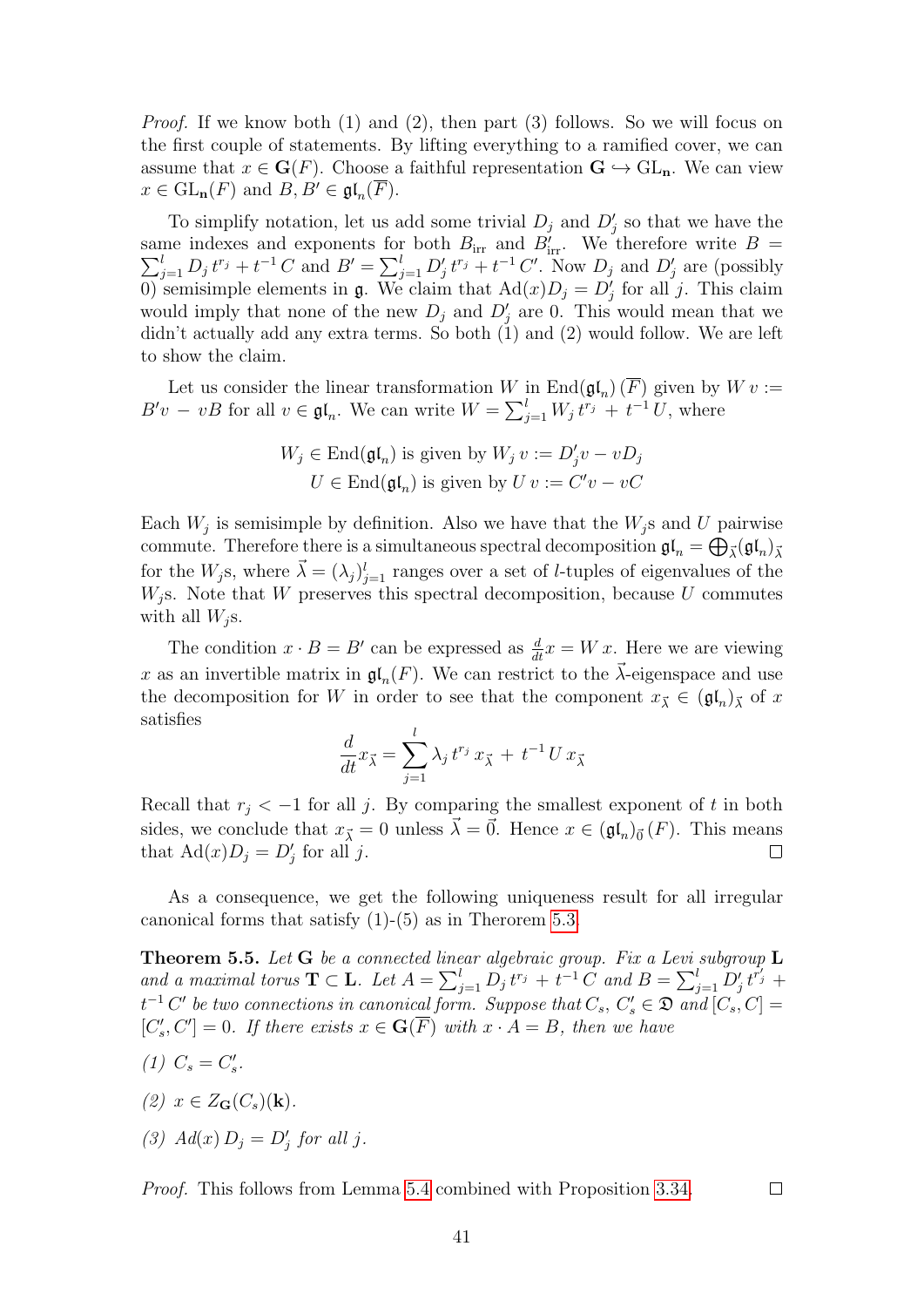We conclude this section with a determinacy result for arbitrary linear algebraic groups.

**Proposition 5.6.** Let G be connected linear algebraic group. Let  $A \in \mathfrak{g}_F$  be a connection. There exist a positive integer n such that all connections  $C \in \mathfrak{g}_F$ satisfying  $C \equiv A \pmod{t^n}$  are  $\mathbf{G}(\overline{F})$ -gauge equivalent to A.

Proof. This follows from the corresponding determinacy results for reductive groups (Proposition [4.23\)](#page-33-0) and solvable groups (Proposition [5.2\)](#page-35-0) via a reduction as in the proof of Theorem [5.3.](#page-39-1)  $\Box$ 

#### <span id="page-41-0"></span>5.3 Galois cohomology for irregular connections

For this section G will be a connected linear algebraic group. We will fix a choice of Levi subgroup  $\mathbf{L} \subset \mathbf{G}$  and maximal torus  $\mathbf{T} \subset \mathbf{L}$ . Let  $B = \sum_{j=1}^{l} D_j t^{r_j} + t^{-1}C$ be a connection in canonical form with  $C_s \in \mathfrak{D}$  and  $[C_s, C] = 0$ , as in the statement of Theorem [5.5.](#page-40-0) If  $B_{irr} \neq 0$ , then we don't necessarily have  $B \in \mathfrak{g}_F$ . Suppose that B is in  $\mathfrak{g}_{F_b}$ , with b a given positive integer. Then we have a Galois action of  $\mu_b \cong \text{Gal}(F_b/F)$  on B by the formula  $\gamma \cdot B = \sum_{j=1}^l \gamma^{-br_j} D_j t^{r_j} + t^{-1} C$ . Because this action is not necessarily trivial, we have to consider twisted cocyles in order to classify connections over  $\text{Spec } F$  with canonical form  $B$ .

<span id="page-41-2"></span>**Definition 5.7.** Let b be a natural number. Let  $B = \sum_{j=1}^{l} D_j t^{r_j} + t^{-1}C \in \mathfrak{g}_{F_b}$  be a connection in canonical form. A B-twisted  $\mu_b$ -cocycle is a map  $\phi : \mu_b \longrightarrow Z_G(C)$ satisfying

- (i)  $Ad(\phi_{\gamma})B = \gamma \cdot B$  for all  $\gamma \in \mu_b$ .
- (ii)  $\phi_{\gamma\gamma'} = \phi_{\gamma}\phi_{\gamma'}$  for all  $\gamma, \gamma' \in \mu_b$ .

Fix a compatible choice of generators  $\omega_b$  of  $\mu_b$  for all b positive, just as we did in the regular case. Note that a B-twisted  $\mu_b$  cocycle  $\phi$  is completely determined by  $\phi_{\omega_b} \in Z_G(C)$ . This is a an element of finite order dividing b, and it satisfies  $\text{Ad}(\phi_{\omega_b})B = \omega_b \cdot B$ . Conversely, for any element  $\phi_{\omega_b} \in Z_G(C)$  satisfying  $\text{Ad}(\phi_{\omega_b})B =$  $\omega_b \cdot B$  we can get a corresponding B-twisted cocycle.

Notice that the centralizer  $Z_{G}(\{D_1, ..., D_l, C\})$  acts on the set of B-twisted  $\mu_b$ cocycles by conjugation. By the same type of general Galois cohomology argument as in the regular case, we get the following couple of propositions. The proofs are omitted.

<span id="page-41-3"></span>**Proposition 5.8** (Criterion for Descent to  $D^*$ ). Let b be a natural number. Let  $B = \sum_{j=1}^{l} D_j t^{r_j} + t^{-1}C \in \mathfrak{g}_{F_b}$  be a connection in canonical form with  $C_s \in \mathfrak{D}$ and  $[\overline{C_s}, \overline{C}] = 0$ . Then B is equivalent to a connection in  $\mathfrak{g}_F$  via an element of  $\mathbf{G}(F_b)$  if and only there exists a B-twisted  $\mu_b$ -cocycle.

<span id="page-41-1"></span>**Proposition 5.9** (Classification of Connections over  $D^*$ ). Let  $B = \sum_{j=1}^{l} D_j t^{r_j} +$  $t^{-1}C \in \mathfrak{g}_{F_b}$  be a connection in canonical form with  $C_s \in \mathfrak{D}$  and  $[\tilde{C}_s, C] = 0$ . Suppose that B satisfies the equivalent statements in Proposition [5.8](#page-41-3) above for some b. Then the set of equivalence classes of  $G$ -connections over  $D^*$  that become gauge equivalent over  $Spec F_b$  are in bijection with the set of B-twisted  $\mu_b$ -cocycles up to  $Z_G({D_1, ..., D_l, C})$ -conjugacy.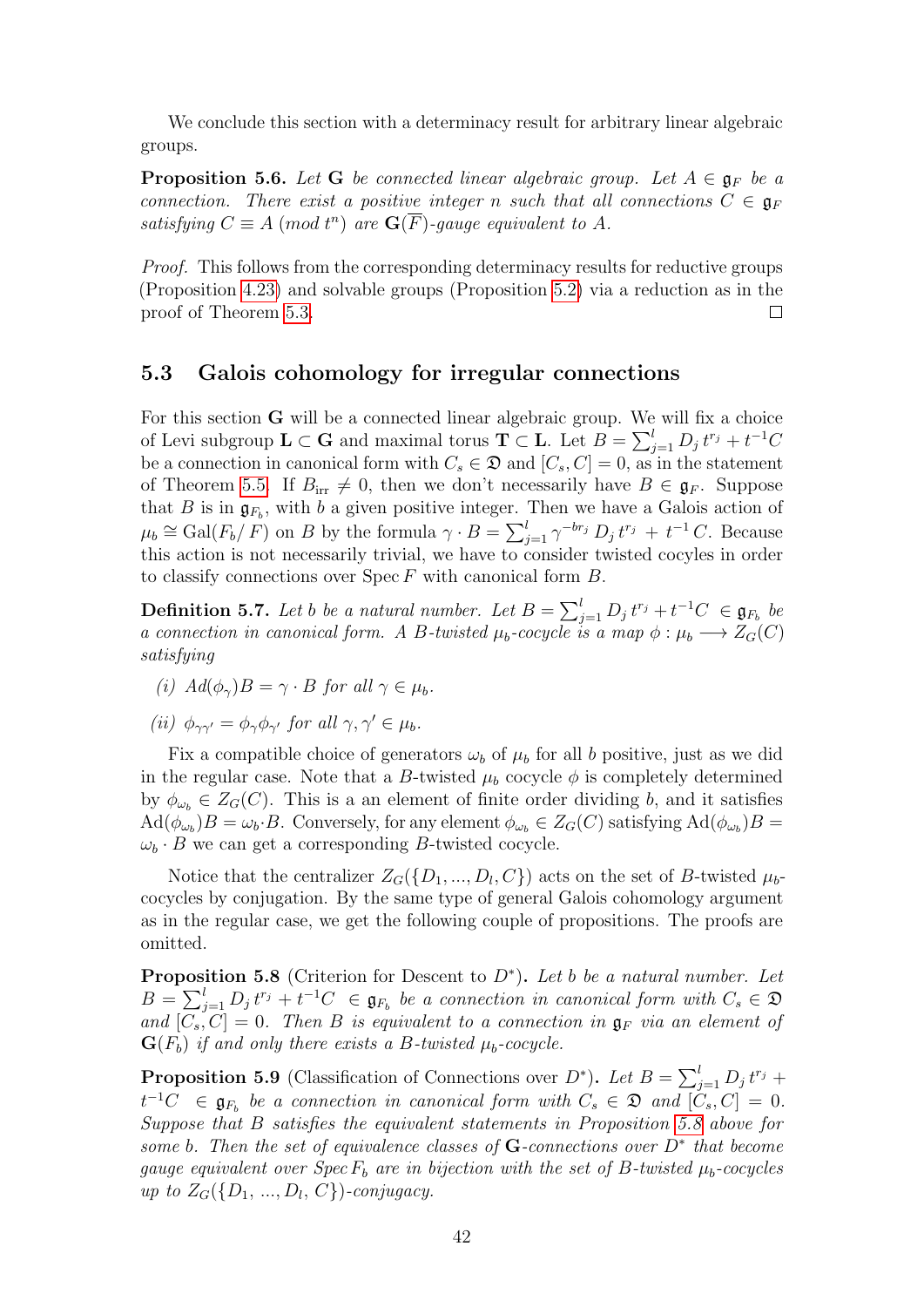The correspondence in Proposition [5.9](#page-41-1) can be described as follows. Let  $\phi_{\omega_b} \in$  $Z_{\mathbf{G}}(C)(\mathbf{k})$  be such that  $\text{Ad}(\phi_{\omega_b})B = \omega_b \cdot B$ . By the vanishing of  $H^1_{\text{Gal}(F)}(\mathbf{G})$ , we can find an element  $y \in \mathbf{G}(F_b)$  such that  $\omega_b \cdot y = y \phi_{\omega_b}$ . Then the connection associated to  $\phi_{\omega_b}$  will be  $A = y \cdot B \in \mathfrak{g}_F$ . Conversely, suppose that  $A = y \cdot B$  is a connection in  $\mathfrak{g}_F$  for some  $y \in \mathbf{G}(F_b)$ . We set  $\phi_{\omega_b} := y^{-1}(\omega_b \cdot y)$ .

As a consequence of this Galois cohomology classification, we can put a bound on the denominators of the levels  $r_i$  of a canonical form for a connection in  $\mathfrak{g}_F$ . Let W denote the Weyl group of **L** with respect to **T**. A Coxeter element of W is an element of largest length in  $W$ . All Coxeter elements are conjugate to each other. The Coxeter number  $h_{\mathbf{L}}$  of  $\mathbf{L}$  is the order of a Coxeter element in W.

<span id="page-42-0"></span>**Proposition 5.10.** Let  $A \in \mathfrak{g}_F$  be a formal connection. Let  $B = \sum_{j=1}^l D_j t^{r_j} +$  $t^{-1}C$  be a connection in canonical form with  $C_s \in \mathcal{D}$  and  $[C_s, C] = 0$ . Suppose that B is  $\mathbf{G}(\overline{F})$ -gauge equivalent to A. Let b be the smallest positive integer such that  $B \in \mathfrak{g}_{F_b}$ . Then

- (1) b divides a fundamental degree of Lie(L). In particular  $b \leq h_L$ .
- (2) If  $b = h_{\mathbf{L}}$ , then  $C_s \in Lie(Z_{\mathbf{L}}^0)$ .

*Proof.* Recall the notation  $B_{irr} = \sum_{j=1}^{l} D_j t^{r_j}$ . We have  $\mathbf{G} = \mathbf{L} \ltimes \mathbf{U}$ , where  $\mathbf{U}$ is the unipotent radical. Write  $\mathfrak{l} := \mathrm{Lie}(\mathbf{L})$  and  $\mathfrak{u} := \mathbf{U}$ . We can decompose  $A = A_{\rm I} + A_{\rm u}$ . It follows from the proof of Theorem [5.3](#page-39-1) that  $B_{irr}$  is given by the irregular part of the canonical form of  $A<sub>l</sub>$ . Therefore, we can assume without loss of generality that  $G = L$ .

By assumption, we have  $B = G(F_d) \cdot A$  for some d dividing b. By Proposition [5.8,](#page-41-3) we know that there exists a B-twisted  $\mu_d$ -cocycle  $\phi$ . This means in particular that  $\text{Ad}(\phi_{\omega_d})(B_{irr}+t^{-1}C_s) = \omega_d \cdot B_{irr}+t^{-1}C_s$ . We can consider  $B_{irr}+t^{-1}C_s$  as an element of Lie( $\mathbf{T}_{\overline{F}}$ ). Also  $\phi_{\omega_d}$  can be viewed as an element of  $\mathbf{G}(F)$ . This means that  $B_{irr} + t^{-1}$  and  $\omega_d \cdot B_{irr} + t^{-1}$  are  $\mathbf{G}(\overline{F})$ -conjugate elements of Lie( $\mathbf{T}_{\overline{F}}$ ). By [\[CM93\]](#page-43-4) Chapter 2, there is an element  $w \in W$  such that  $w \cdot (B_{irr}t^{-1}C_s) = \omega_d \cdot B_{irr} + t^{-1}C_s$ . By definition, b is the least positive integer such that  $(\omega_d)^b \cdot B_{irr} = B_{irr}$ . We conclude that some of the eigenvalues of  $w$  are primitive  $b$  roots of unity. It follows that b divides a fundamental degree of l by [\[Spr74\]](#page-44-3) Theorem 3.4. If  $b = h<sub>L</sub>$ , then w must be a Coxeter element by [\[Kan01\]](#page-44-4) Theorem 32.2-C. Since  $w \cdot C_s = C_s$ , we must have  $C_s \in \text{Lie}(Z_{\mathbf{L}}^0)$  by the lemma in page 76 of [\[Hum90\]](#page-43-9).  $\Box$ 

Remark 5.11. This does not yield a bound on the ramification needed to put A into canonical form. For example, if A is regular then  $B \in \mathfrak{g}_F$ . But we have seen that it is sometimes necessary to pass to a ramified cover in order to put a a regular connection into canonical form.

We remark that part (i) of Proposition [5.10](#page-42-0) was proven in [\[CK17\]](#page-43-1) via the existence of oper structures for any connection [\[FZ10\]](#page-43-10). Here we note that there is a direct argument using some facts about Coxeter groups.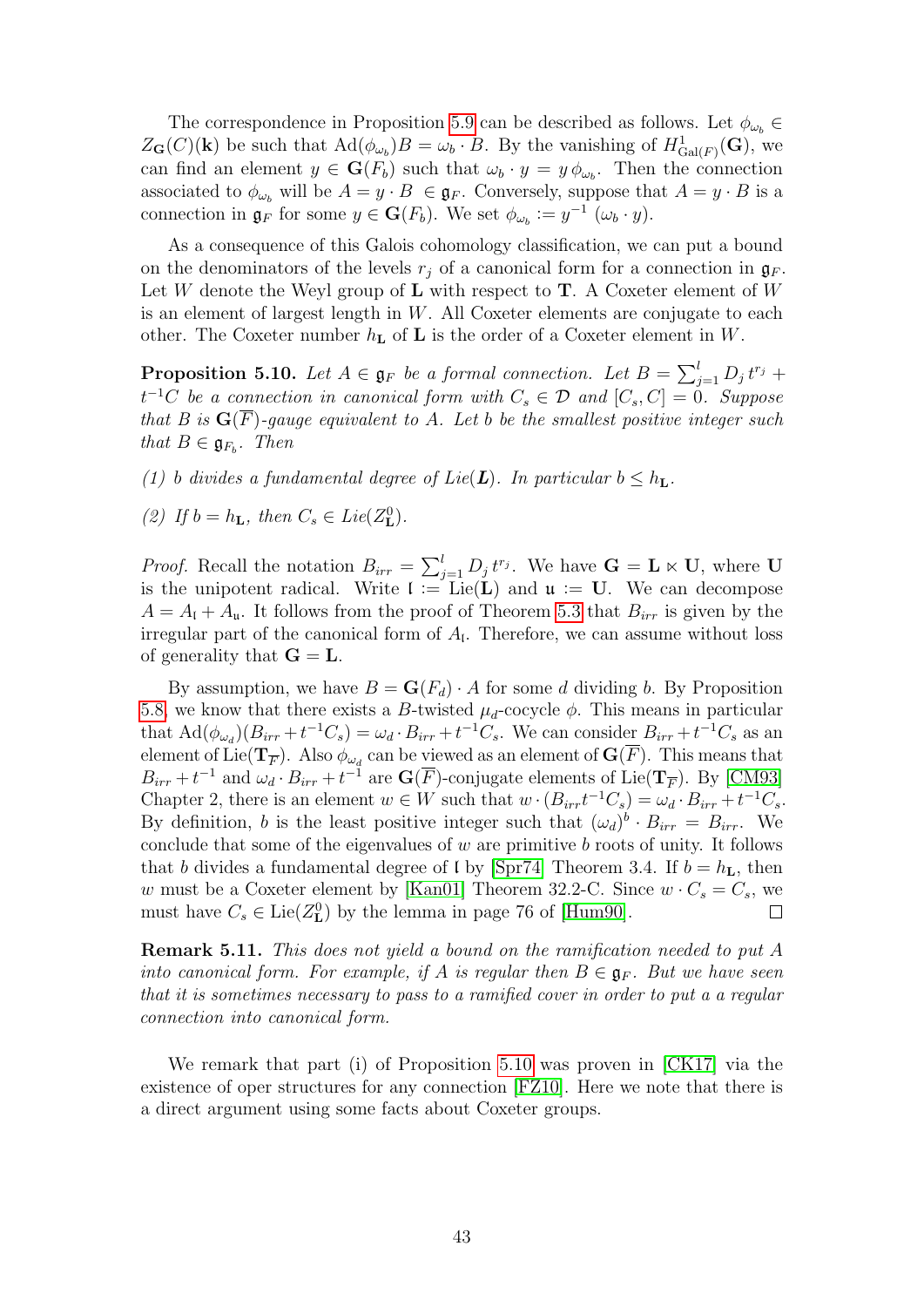### Acknowledgements

This paper grew out of a suggestion from Nicolas Templier to write a modern exposition to [\[BV83\]](#page-43-0). I am happy to thank him for his very valuable input on the redaction of the manuscript.

### References

- <span id="page-43-2"></span>[Ati57] M. F. Atiyah. Complex analytic connections in fibre bundles. Trans. Amer. Math. Soc., 85:181–207, 1957.
- <span id="page-43-7"></span>[BS68] A. Borel and T. A. Springer. Rationality properties of linear algebraic groups. II. Tohoku Math. J. (2), 20:443–497, 1968.
- <span id="page-43-0"></span>[BV83] Donald G. Babbitt and V. S. Varadarajan. Formal reduction theory of meromorphic differential equations: a group theoretic view. Pacific J. Math., 109(1):1–80, 1983.
- <span id="page-43-1"></span>[CK17] Tsao-Hsien Chen and Masoud Kamgarpour. Preservation of depth in the local geometric Langlands correspondence. Trans. Amer. Math. Soc., 369(2):1345–1364, 2017.
- <span id="page-43-4"></span>[CM93] David H. Collingwood and William M. McGovern. Nilpotent orbits in semisimple Lie algebras. Van Nostrand Reinhold Mathematics Series. Van Nostrand Reinhold Co., New York, 1993.
- <span id="page-43-5"></span> $[Del70]$  Pierre Deligne. *Équations différentielles à points singuliers réguliers.* Lecture Notes in Mathematics, Vol. 163. Springer-Verlag, Berlin-New York, 1970.
- <span id="page-43-3"></span>[DG80] Michel Demazure and Peter Gabriel. Introduction to algebraic geometry and algebraic groups, volume 39 of North-Holland Mathematics Studies. North-Holland Publishing Co., Amsterdam-New York, 1980. Translated from the French by J. Bell.
- <span id="page-43-8"></span>[dJP00] Theo de Jong and Gerhard Pfister. Local analytic geometry. Advanced Lectures in Mathematics. Friedr. Vieweg & Sohn, Braunschweig, 2000. Basic theory and applications.
- <span id="page-43-10"></span>[FZ10] Edward Frenkel and Xinwen Zhu. Any flat bundle on a punctured disc has an oper structure. *Math. Res. Lett.*,  $17(1):27-37$ ,  $2010$ .
- <span id="page-43-9"></span>[Hum90] James E. Humphreys. Reflection groups and Coxeter groups, volume 29 of Cambridge Studies in Advanced Mathematics. Cambridge University Press, Cambridge, 1990.
- <span id="page-43-6"></span>[Hum95] James E. Humphreys. Conjugacy classes in semisimple algebraic groups, volume 43 of Mathematical Surveys and Monographs. American Mathematical Society, Providence, RI, 1995.